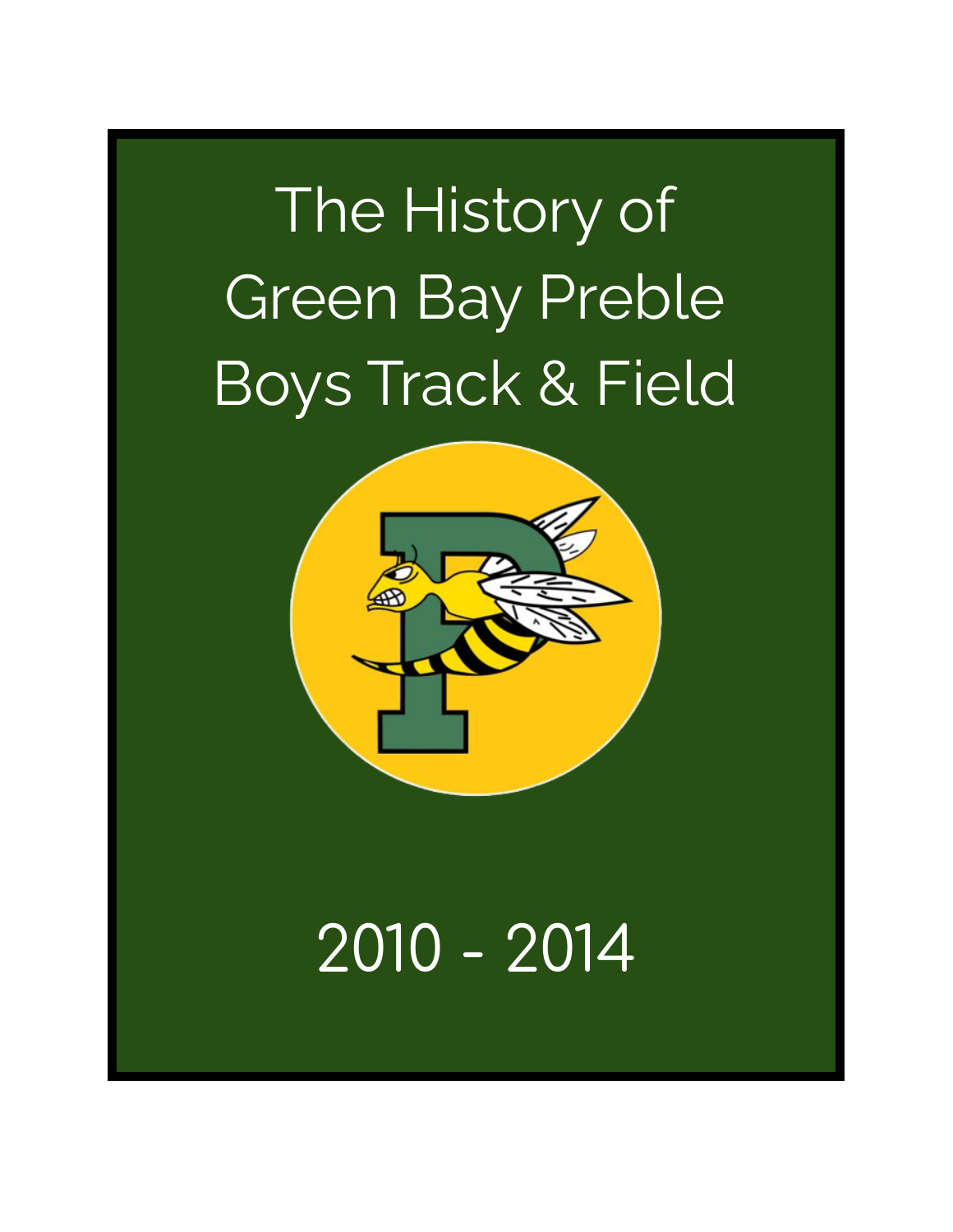## <span id="page-1-0"></span>**Table of Contents**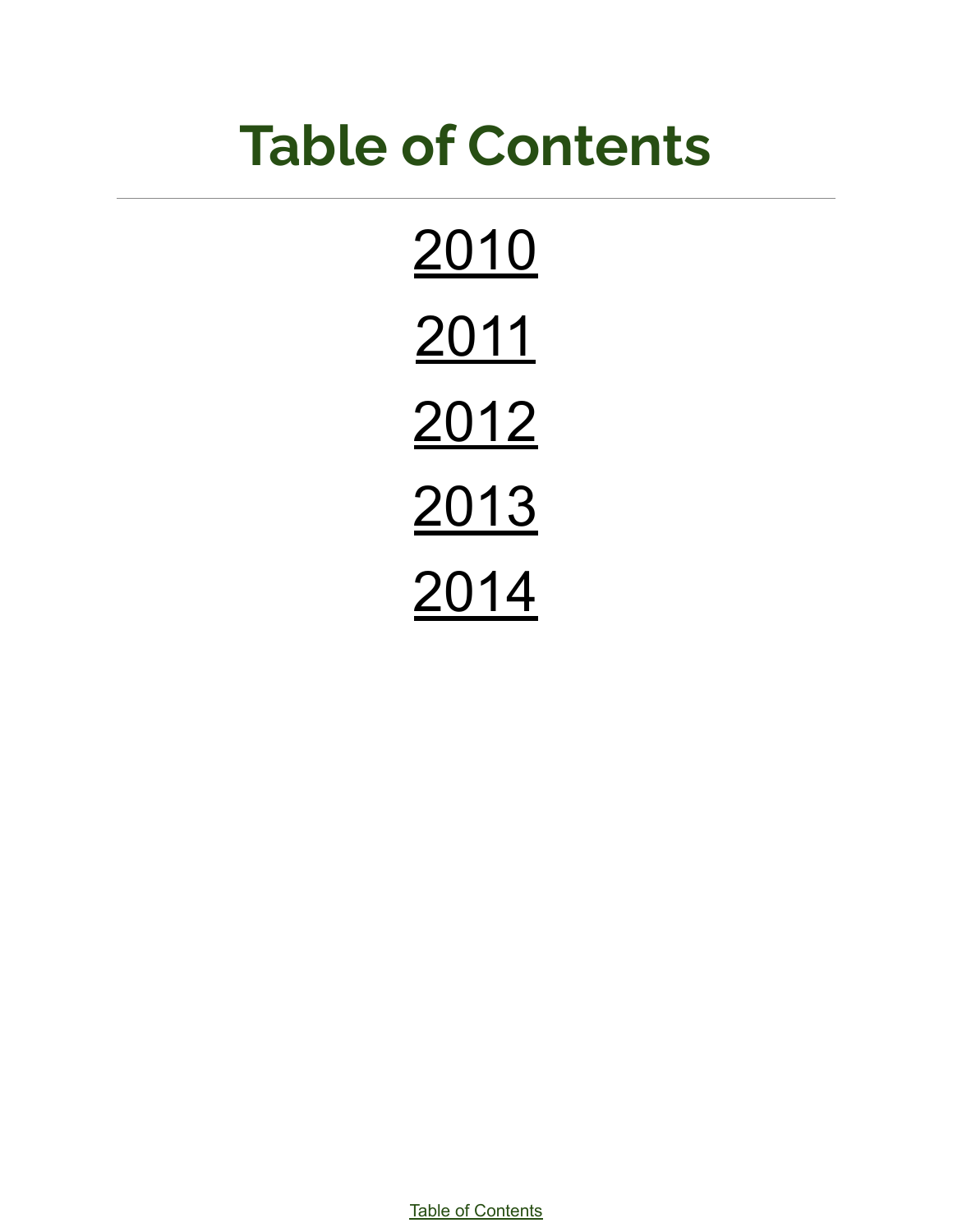

#### Coaching Staff

#### **Head Coach** Pat Prochnow

<span id="page-2-0"></span>**Assistant Coaches** Jack Drankoff, Dave Loritz, Nick Marcelle, Paul Donart, Andy Fameree, Steve VanRite, Casey Bins, Justin Hearly, Greg Hopp, Lloyd Nell, Rod Leadley

| <b>Season Results</b>                                                                                                      |                                   |                                    |                                                     |                                           |  |
|----------------------------------------------------------------------------------------------------------------------------|-----------------------------------|------------------------------------|-----------------------------------------------------|-------------------------------------------|--|
|                                                                                                                            |                                   | <b>Indoor</b>                      |                                                     |                                           |  |
| <b>City Meet</b><br>1st Place                                                                                              | <u>Oshkosh Titan</u><br>1st Place | <b>Neenah Invite</b><br>1st Place  | <b>FRCC Eastern</b><br><b>Division</b><br>1st Place | <b>W/TFA State Meet</b><br>1st Place      |  |
|                                                                                                                            | <b>Outdoor</b>                    |                                    |                                                     |                                           |  |
| <b>Preble Relays</b><br>1st Place                                                                                          | <b>City Meet</b><br>1st Place     | <b>Marquette Invite</b>            | 1st Place                                           | <b>FRCC Conference Relay</b><br>1st Place |  |
| <b>FRCC East Div.</b><br><b>FRCC Conference Meet</b><br><b>Appleton East Invite</b><br>1st Place<br>1st Place<br>1st Place |                                   |                                    |                                                     |                                           |  |
| <b>WIAA Tournament</b>                                                                                                     |                                   |                                    |                                                     |                                           |  |
|                                                                                                                            | <b>WIAA Regional</b><br>1st Place | <b>WIAA Sectional</b><br>1st Place | <b>WIAA State Meet</b><br>11th Place                |                                           |  |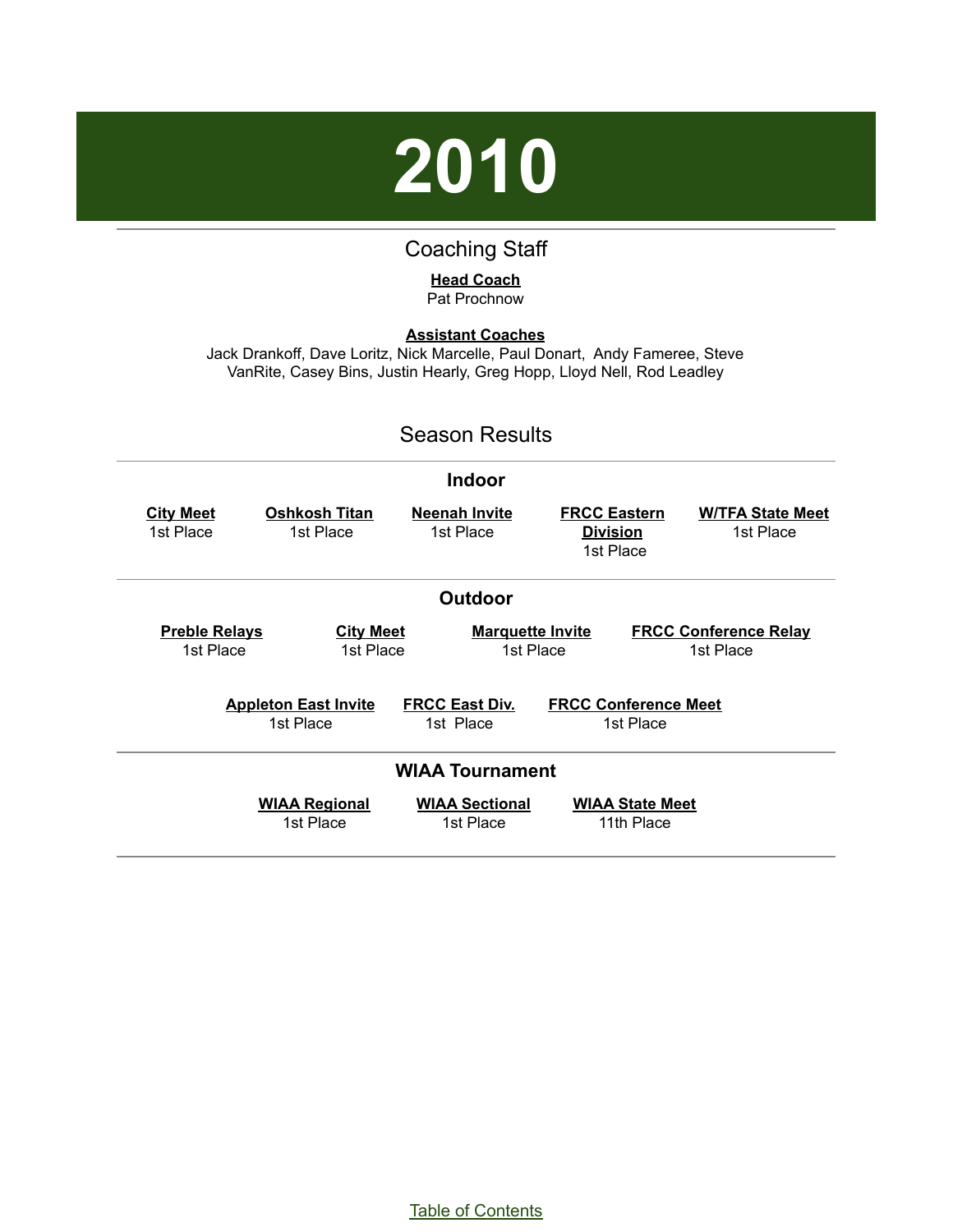#### Season Highlights

The Preble Hornets had one of the best seasons in the history of Track and Field and Preble. Winning every meet during the regular season and also the WIAA Regional and WIAA Sectional led them to an 11th place finish at the WIAA State Meet. Preble had 6 individuals and 2 relays place at the State Meet. The Hornets also won the W/TFA State Indoor Championships with Greg Parent being named the MVP of the Meet.

Top individuals were Ben Daniels (sprints), Greg Parent (Hurdles and Jumps), Mike Cullen (Shot/Discus), Taylor Pasterski (Sprints and Middle Distance), Mike Servais (Middle Distance), Jamel Robertson (Jumps, and Sprints), Steven Hess (Pole Vault), and Matt VandeHei (Distance).

| Indoor  | >Matt Dobson - 45 Meter High Hurdles (6.4)                                                                                                                                                                                                                                                                                                                                                                |
|---------|-----------------------------------------------------------------------------------------------------------------------------------------------------------------------------------------------------------------------------------------------------------------------------------------------------------------------------------------------------------------------------------------------------------|
| Outdoor | >Taylor Pasterski - 200 Meter Dash (22.18)<br>>Mike Servais - 400 Meter Dash (49.73)                                                                                                                                                                                                                                                                                                                      |
| Relay   | >400 Meter Relay - Ben Daniels, Jesus Rascon, Brandon Mills,<br>Jesse VandenAvond (42.44)<br>>800 Meter Relay - Taylor Pasterski, Jesus Rascon, Jesse<br>VandenAvond, Brandon Mills (1:28.91)<br>>800 Meter Sprint Medley Relay - Jesse VandenAvond, Eric Hussin,<br>Brandon Mills, Mike Servais (1:36.20)<br>>Long Jump Relay - Greg Parent, Brandon Mills, Jamel Robertson,<br>Jake Wallenfang (81' 2") |

#### Records Set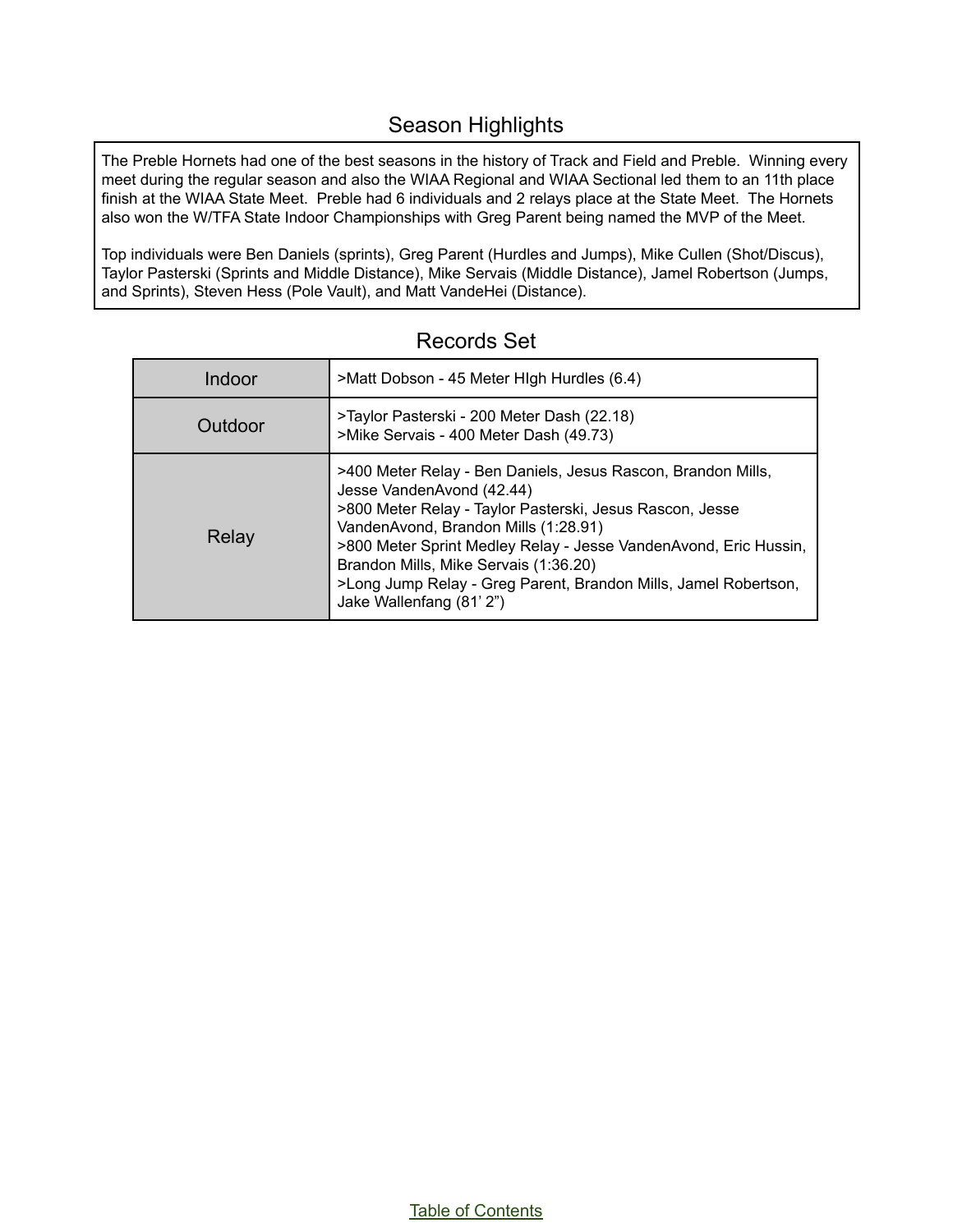### Oshkosh Titan Meet - Indoor

**Team Place** | 1st Place

| <b>1st Place</b>           | 2nd Place                 | 3rd Place                 |
|----------------------------|---------------------------|---------------------------|
| Soles Parent - Triple Jump | > Greg Parent - High Jump | > Greg Parent - Long Jump |

| 4th Place                                                 | <b>5th Place</b>                                                                                                                                                        |
|-----------------------------------------------------------|-------------------------------------------------------------------------------------------------------------------------------------------------------------------------|
| > Mike Servais - 400 m<br>> Greg Parent - 55 m H. Hurdles | > 4x200 m Relay - Rascon,<br>Hussin, VandenAvond, Robertson<br>> Ben Daniels - 55 m<br>> James Zahn - 800 m<br>> 4x400 m Relay - Servais,<br>Pasterski, Dobson, Rettler |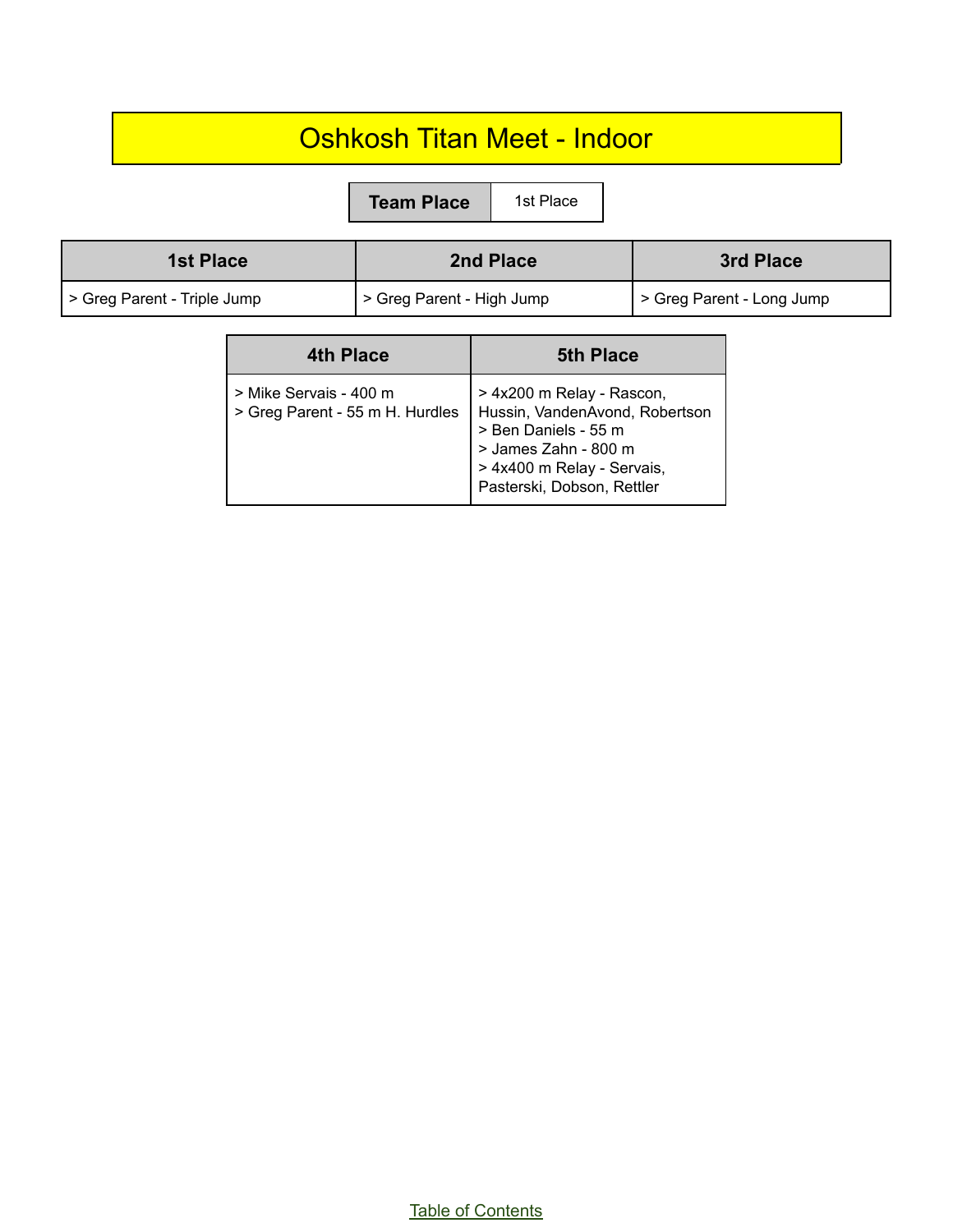## City Indoor Meet - Indoor

**Team Place** | 1st Place

| <b>1st Place</b>                                                                                                                                                                                                                                                                                                                                                                                                                                                              | 2nd Place                                                                                                                                                                                                                                                                           | 3rd Place                                                                                                                                                         |
|-------------------------------------------------------------------------------------------------------------------------------------------------------------------------------------------------------------------------------------------------------------------------------------------------------------------------------------------------------------------------------------------------------------------------------------------------------------------------------|-------------------------------------------------------------------------------------------------------------------------------------------------------------------------------------------------------------------------------------------------------------------------------------|-------------------------------------------------------------------------------------------------------------------------------------------------------------------|
| >Mike Cullen - Shot Put<br>>4x800 m Relay - Pfaff, McCabe,<br>Molzahn, VandenAvond<br>>Matt Dobson - 45 m H. Hurdles<br>>Jesse VandenAvond - 45 m<br>>Matt VandeHei - 1600 m<br>>Mike Servais - 400 m<br>>4 Lap - Hussin, Robertson, Seidl,<br>VandenAvond<br>>Matt Dobson - 176 m Int. Hurdles<br>>Mike Keim - Pole Vault<br>>Kieran McCabe - 80 0m<br>>Jamel Robertson - Triple Jump<br>>Greg Parent - Long Jump<br>>4x400 m Relay - Pasterski,<br>Servais, Rettler, Dobson | >Greg Parent - 45 m H. Hurdles<br>>4x200 m Relay - Hussin,<br>Pasterski, Seidl, VandenAvond<br>>Zach Wallenfang - 176 Int Hurdles<br>>Steven Hess - Pole Vault<br>>Jamel Robertson - Long Jump<br>>Brandon Morgan - High Jump<br>>Taylor Pasterski - 200 m<br>> Josh Haase - 3200 m | >lan Mosbrucker - 1600 m<br>>Jesse Pfaff - 800 m<br>>Brandon MOrgan - Triple Jump<br>>Steven Thomson - High Jump<br>>John Seidl - 200 m<br>> Brian Janis - 3200 m |

| 4th Place                                                                                                                                | <b>5th Place</b>                                                      |
|------------------------------------------------------------------------------------------------------------------------------------------|-----------------------------------------------------------------------|
| > Drew Schneider - Shot Put<br>> Joe Turbett - 45 m<br>> Chase King - 1600 m<br>>Jim Rettler - 400 m<br>> Michael Verheyden - Pole Vault | > Zach Wallenfang - 45 m H. Hurdles<br>> Steven Thomson - Triple Jump |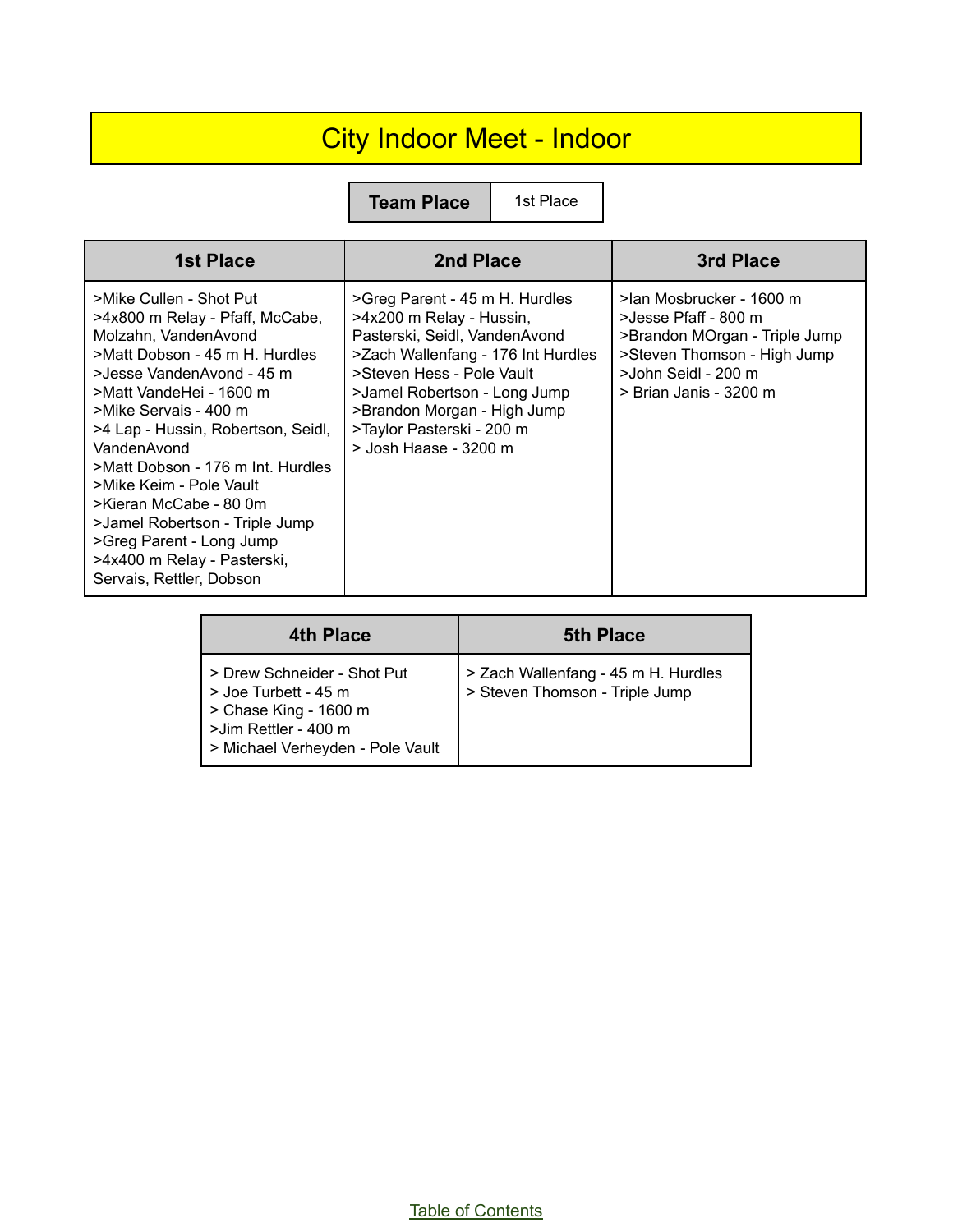#### W/TFA State Meet - Indoor

**Team Place** 2 1st Place

Greg Parent named MVP of the Meet

| 1st Place                                                                             | 4th Place                 | <b>5th Place</b>                                                                         |
|---------------------------------------------------------------------------------------|---------------------------|------------------------------------------------------------------------------------------|
| > 4x400 m Relay - Servais, Dobson,<br>Boex, Mills<br>So Greg Parent - 55 m H. Hurdles | > Greg Parent - High Jump | > Greg Parent - Long Jump<br>> Jamel Robertson - Triple Jump<br>> Mike Cullen - Shot Put |

#### **7th Place**

> Jesse VandenAvond - 55 m

Table of [Contents](#page-1-0)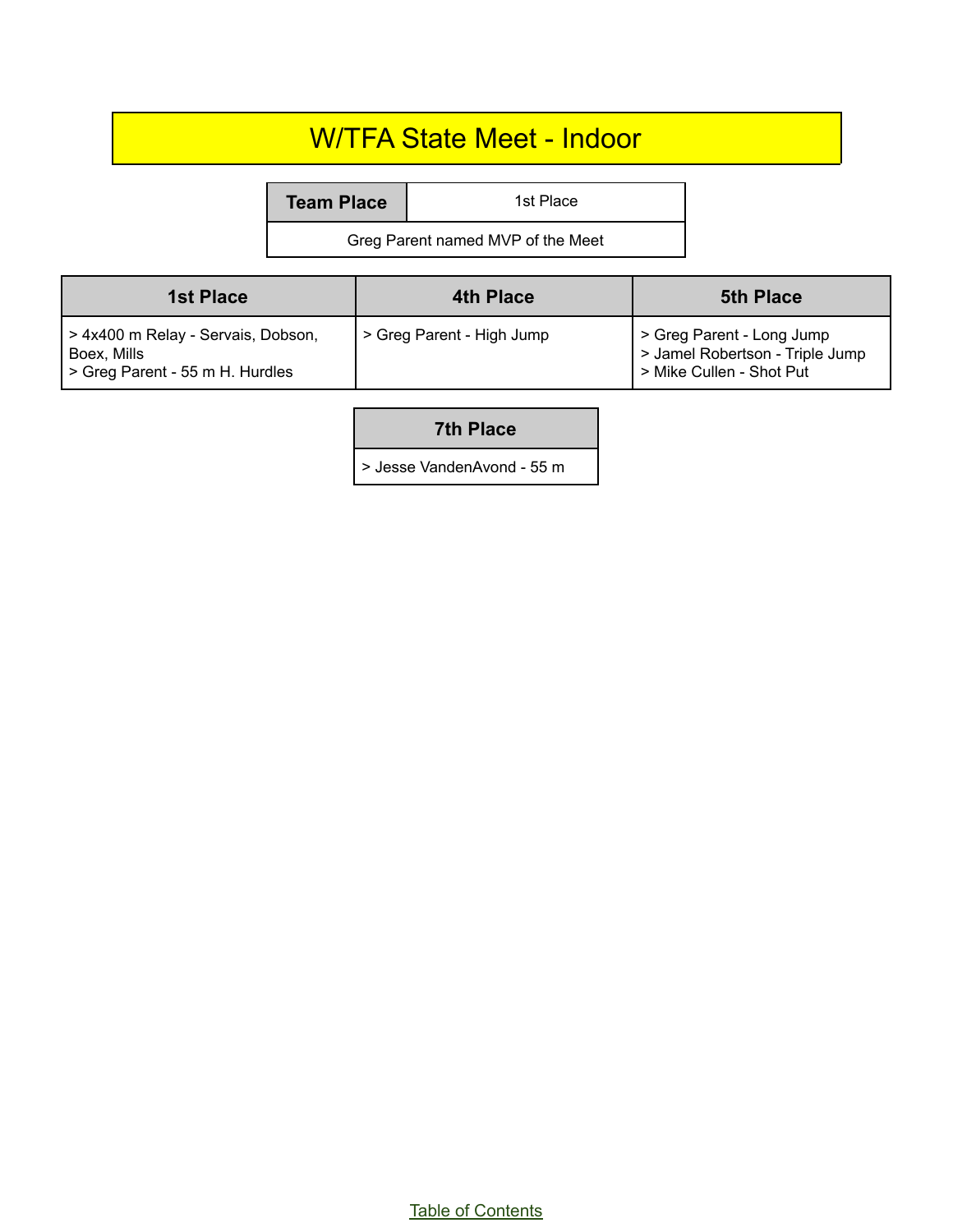### FRCC Eastern Division - Indoor

**Team Place** 1st

| <b>1st Place</b>                                                                                                                                                                                                                                                                                                                                                                                                                                                         | <b>2nd Place</b>                                                                                                                                     | 3rd Place                                                                     |
|--------------------------------------------------------------------------------------------------------------------------------------------------------------------------------------------------------------------------------------------------------------------------------------------------------------------------------------------------------------------------------------------------------------------------------------------------------------------------|------------------------------------------------------------------------------------------------------------------------------------------------------|-------------------------------------------------------------------------------|
| > Jesse VandenAvond - 55 m<br>> Matt Dobson - 160 m<br>> John Seidl - 200 m<br>> Mike Servais - 400 m<br>> Matt VandeHei - 1600 m<br>> Greg Parent - 55 m H. Hurdles<br>> 4 Lap Relay - Hussin, Rascon,<br>Pasterski, Seidl<br>> 4x400 m Relay - Boex, Servais,<br>Pasterski, Dobson<br>> 4x800 m Relay - Englebert, Pfaff,<br>>McCabe, Molzahn<br>> Steven Hess - Pole Vault<br>> Greg Parent - Long Jump<br>>Jamel Robertson - Triple Jump<br>> Mike Cullen - Shot Put | > Taylor Pasterski - 55 m<br>> Kieran McCabe - 800 m<br>> Matt Dobson - 55 m H. Hurdles<br>> Mike Keim - Pole Vault<br>> Jamel Robertson - Long Jump | $>$ Jim Rettler - 400 m<br>> Chase King - 1600 m<br>> Greg Parent - High Jump |

| 4th Place            | <b>5th Place</b>                                                                         |
|----------------------|------------------------------------------------------------------------------------------|
| > Mike Bieda - 400 m | > Jesus Rascon - 200 m<br>> Brandon Morgan - High Jump<br>> Brandon Morgan - Triple Jump |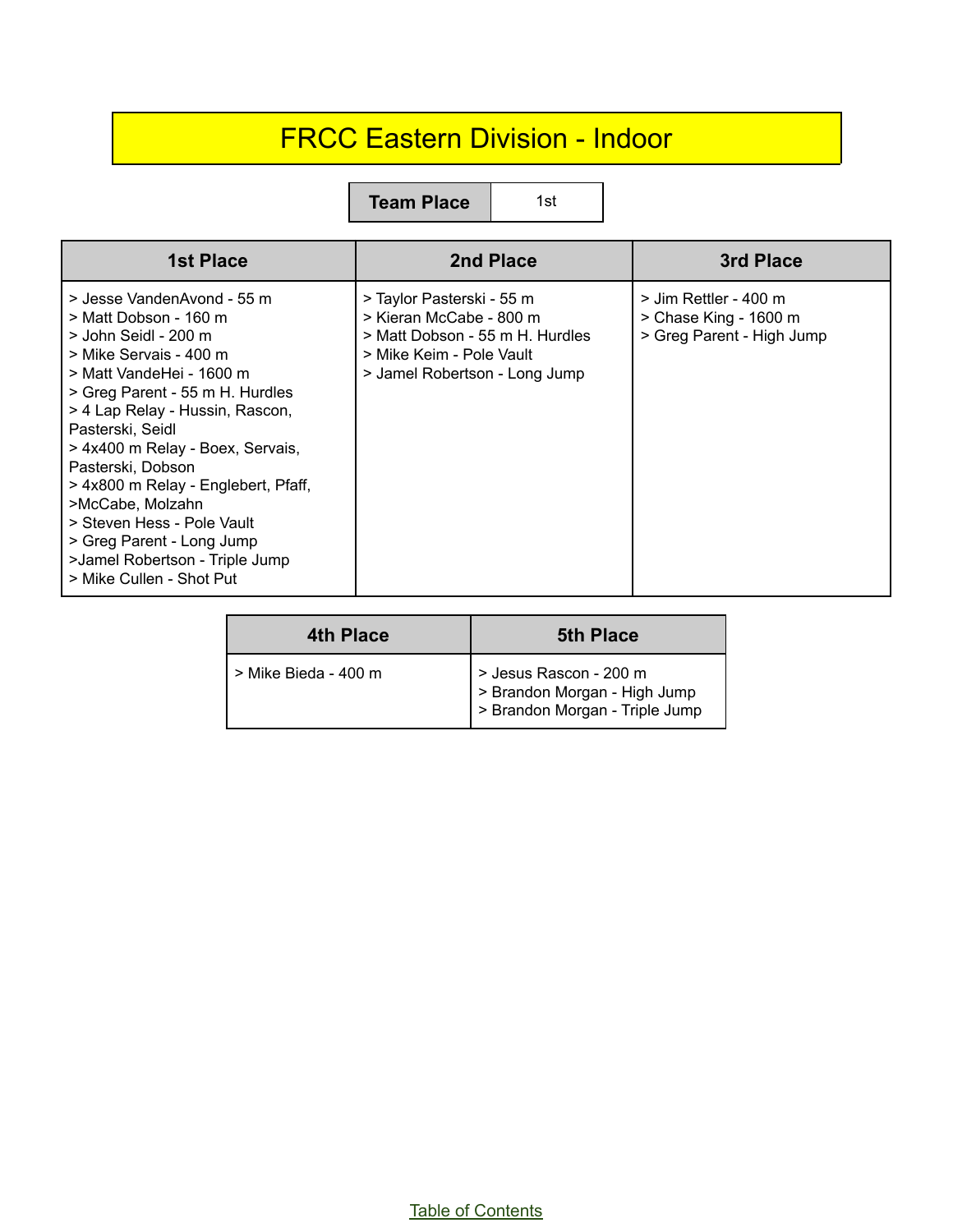## Preble Relays - Outdoor

**Team Place** 1st

| <b>1st Place</b>                                                                                                                                                                                                                                                                                                                                                                                                                                                                                                                                                                                                                                                     | 2nd Place                                                                                                                                                                                                                                |
|----------------------------------------------------------------------------------------------------------------------------------------------------------------------------------------------------------------------------------------------------------------------------------------------------------------------------------------------------------------------------------------------------------------------------------------------------------------------------------------------------------------------------------------------------------------------------------------------------------------------------------------------------------------------|------------------------------------------------------------------------------------------------------------------------------------------------------------------------------------------------------------------------------------------|
| >Distance Medley Relay - Pfaff, Servais, McCabe,<br>VandeHei<br>>440 m H. Hurdle Relay - Dobson, Morgan, Z.<br>Wallenfang, Parent<br>>6400 m Relay - Haase, Mostrucker, Schimek, Janus<br>>400 m Relay - Pasterski, Rascon, Mills, J.<br>VandenAvond<br>>1600 m Relay - Bieda, Dobson, Rattler, Boex<br>>3200 m Relay - Pfaff, B. VandenAvond, Matheson,<br>McCabe<br>>800 m Relay - Pasterski, Rascon, Seidl, Mills<br>>Discus Relay - Anderson, Olson, Schneider, Cullen<br>>Long Jump Relay - Parent, Robertson, Mills, J.<br>Wallenfang<br>>Triple Jump Relay - Parent, Robertson, Smits,<br>Morgan<br>>High Jump Relay - Parent, Morgan, Boockmeier,<br>Thomson | >900 m Int. Hurdle Relay - Dobson, Z.<br>Wallenfang, Doering<br>>1600 m Medley Relay - Servais, Seidl, Hussin,<br>VandeHei<br>>Shot Put Relay - Cullen, Schneider, Boockmeier,<br>Olson<br>>Pole Vault Relay - Smits, Verheyden, Tlachac |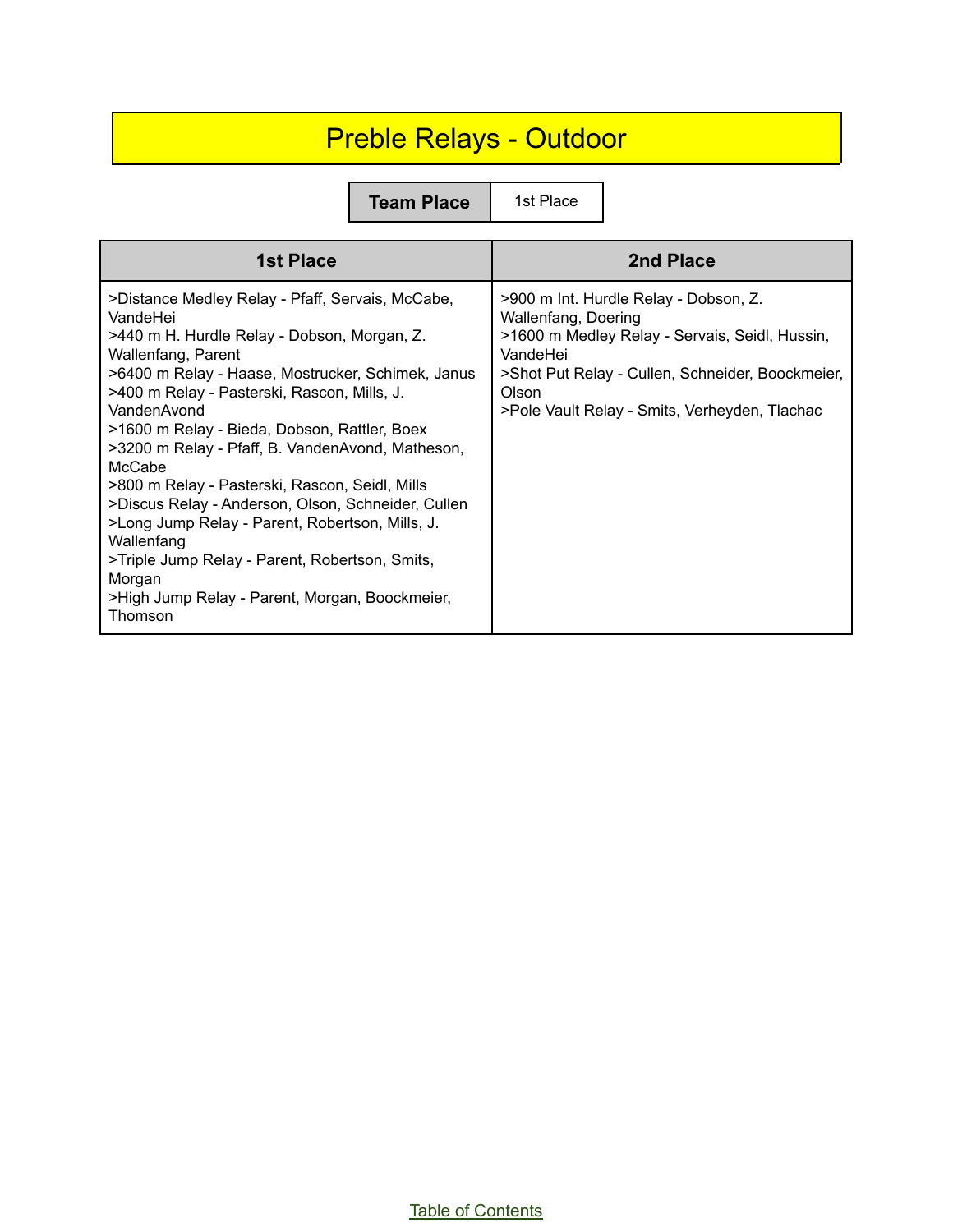## Green Bay City Meet - Outdoor

**Team Place** | 1st Place

| <b>1st Place</b>                                                                                                                                                                                                                                                                                                                                                                                                                                                                       | 2nd Place                                                                                                                                                                                                    | 3rd Place                                                                                                                                   |
|----------------------------------------------------------------------------------------------------------------------------------------------------------------------------------------------------------------------------------------------------------------------------------------------------------------------------------------------------------------------------------------------------------------------------------------------------------------------------------------|--------------------------------------------------------------------------------------------------------------------------------------------------------------------------------------------------------------|---------------------------------------------------------------------------------------------------------------------------------------------|
| >3200 m Relay - Molzahn, Schneider,<br>Matheson, Gauger<br>>Greg Parent - 110 m High Hurdles<br>>Taylor Pasterski - 100 m<br>>Matt VandeHei - 1600 m<br>>800 m Relay - Seidl, Dobson,<br>Robertson, J. VandenAvond<br>>Mike Servais - 400 m<br>>400 m Relay - Seidl, J. VandenAvond,<br>Dobson, Daniels<br>>Greg Boex - 300 m Int. Hurdles<br>>Matt VandeHei - 800 m<br>>Greg Parent - Long Jump<br>>Jamel Robertson - Triple Jump<br>>Mike Cullen - Discus<br>>Mike Cullen - Shot Put | >Matt Dobson - 110 m High Hurdles<br>>Jesus Rascon - 100 m<br>>Taylor Pasterski - 200 m<br>>Brandon Morgan - High Jump<br>>Brandon Mills - Long Jump<br>>Drew Schneider - Discus<br>>Luke Smits - Pole Vault | >Matt Dobson - 300 m I. Hurdles<br>>Kieran McCabe - 800 m<br>>Josh Haase - 3200 m<br>>Greg Parent - High Jump<br>>Drew Schneider - Shot Put |

| <b>4th Place</b>                                                                                                                                                                            | <b>5th Place</b>                                                                                                 |
|---------------------------------------------------------------------------------------------------------------------------------------------------------------------------------------------|------------------------------------------------------------------------------------------------------------------|
| >Jesse VandenAvond - 100 m<br>>Chase King - 1600 m<br>>Jim Rettler - 400 m<br>>Jesse Pfaff - 800 m<br>>Brian Janus - 3200 m<br>>Luke Smits - Triple Jump<br>>Michael Verhayden - Pole Vault | >Brandon Morgan - 110 m H. Hurdles<br>>Mike Bieda - 400 m<br>>John Seidl - 200 m<br>>Stephan Thomson - High Jump |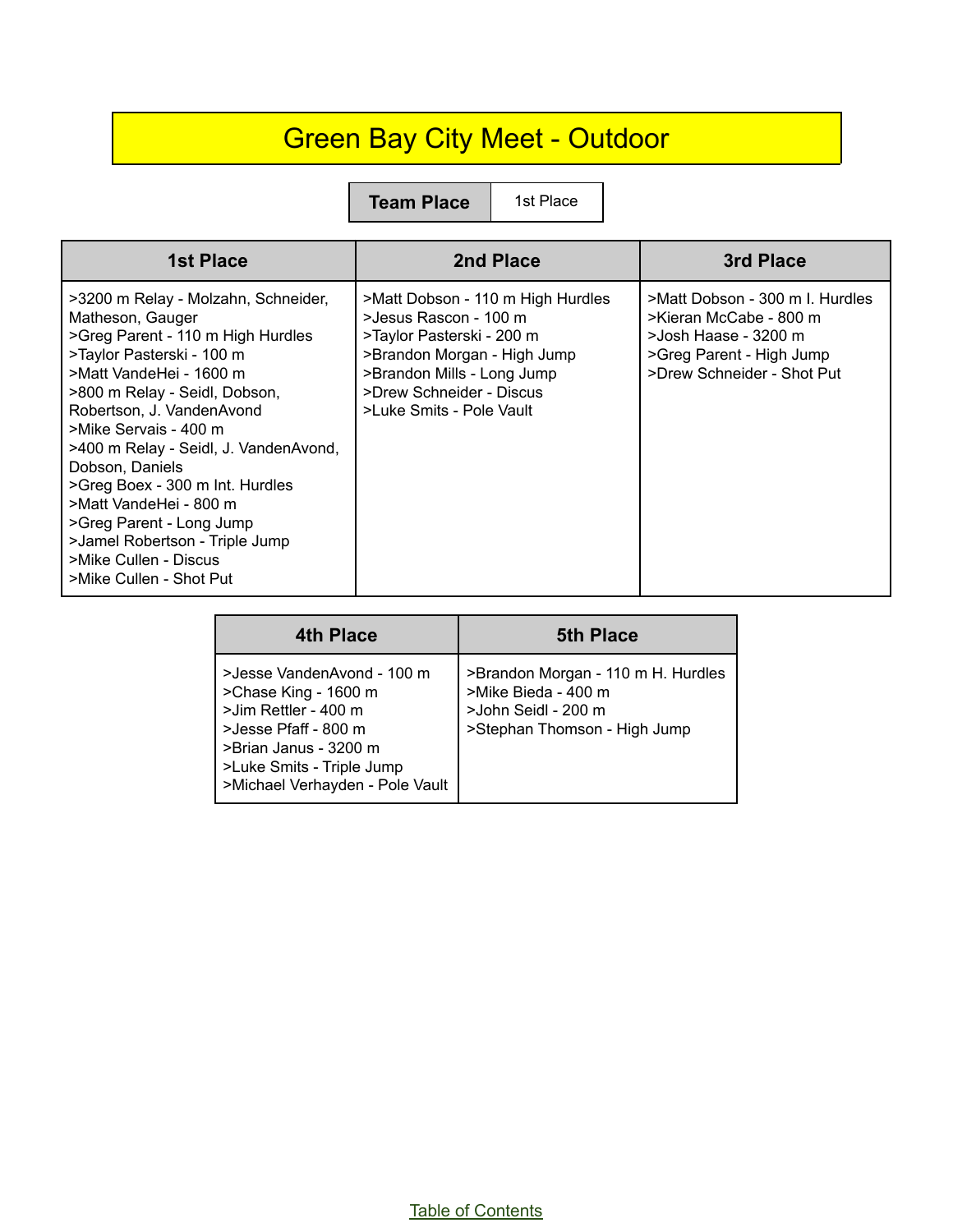## Marquette Invitational - Outdoor

**Team Place** 1st Place

| <b>1st Place</b>                                                                                                                                   | 2nd Place                                                                                                                                                                  | 3rd Place                                                                              |
|----------------------------------------------------------------------------------------------------------------------------------------------------|----------------------------------------------------------------------------------------------------------------------------------------------------------------------------|----------------------------------------------------------------------------------------|
| >400 Meter Relay - Daniels, Rascon,<br>Mills, VandenAvond<br>>Greg Parent - High Jump<br>>Jamel Robertson - Triple Jump<br>>Mike Cullen - Shot Put | >800 m Relay - Pasterski, Rascon,<br>Mills, VandenAvond<br>>Brandon Morgan - High Jump<br>>Steven Hess - Pole Vault<br>>Greg Parent - Triple Jump<br>>Mike Cullen - Discus | >Mike Servais - 400 m<br>>Greg Parent - 110 m H. Hurdles<br>>Brandon Mills - Long Jump |

| 4th Place                | 5th Place                                                                                                                                                                     |
|--------------------------|-------------------------------------------------------------------------------------------------------------------------------------------------------------------------------|
| >Greg Parent - Long Jump | >Taylor Pasterski - 200 m<br>>Matt VandeHei - 1000 m<br>>Greg Boex - 300 m Int. Hurdles<br>>1600 m Relay - Pasterski, Boex,<br>Bieda, Servais<br>>Jamel Robertson - Long Jump |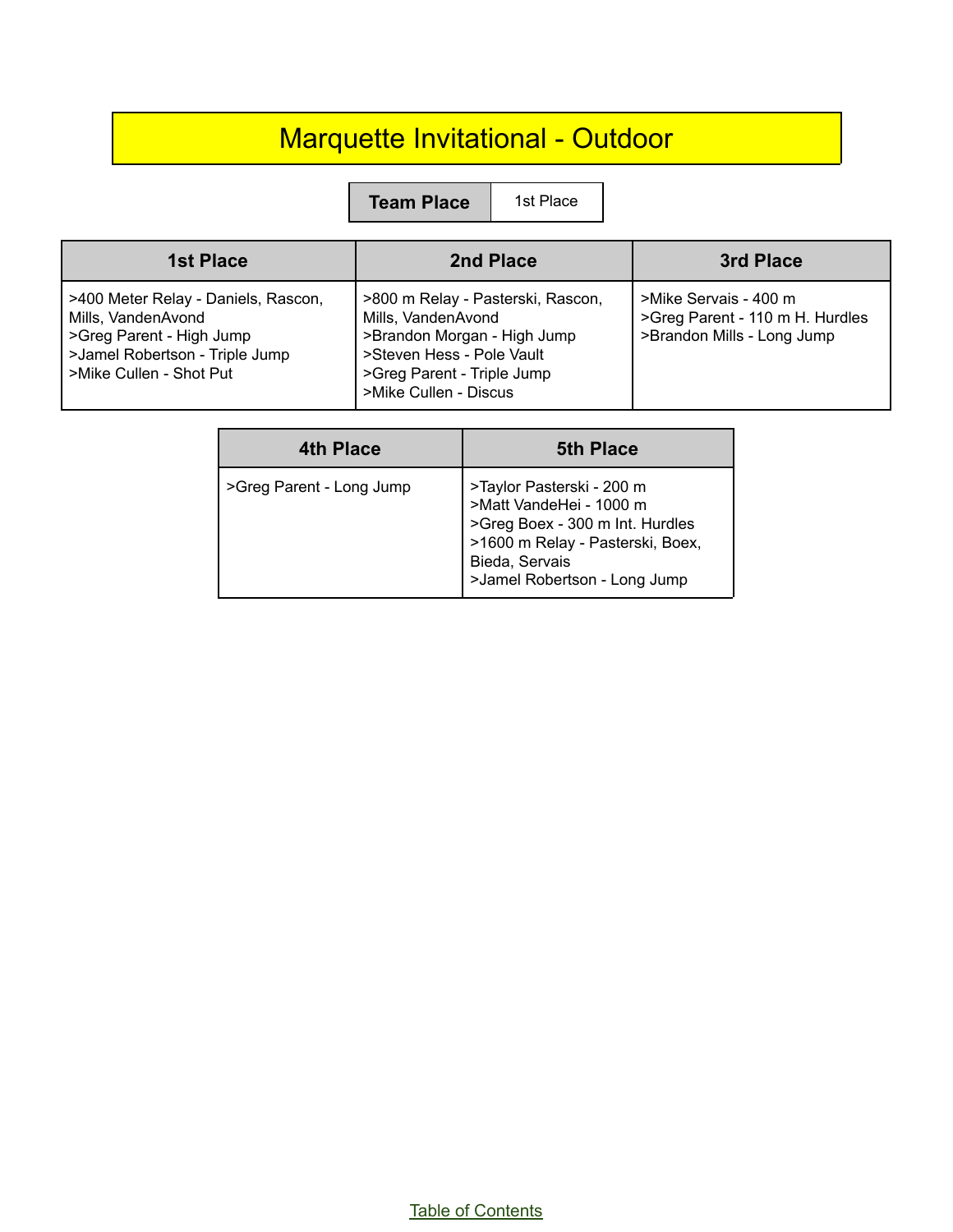## FRCC Conference Relay - Outdoor

**Team Place** | 1st Place

| <b>1st Place</b>                                                                                                                                                                                                                                                                                                                                                                                                                                                                 | 2nd Place                                                                                                                                                                                                                                                                                 | 3rd Place                                                       |
|----------------------------------------------------------------------------------------------------------------------------------------------------------------------------------------------------------------------------------------------------------------------------------------------------------------------------------------------------------------------------------------------------------------------------------------------------------------------------------|-------------------------------------------------------------------------------------------------------------------------------------------------------------------------------------------------------------------------------------------------------------------------------------------|-----------------------------------------------------------------|
| >330 m H. Hurdle Relay - Parent,<br>Dobson, Morgan<br>>400 m Relay - Daniels, Rascon, Mills,<br>J. VandenAvond<br>>1600 m Medley Relay - Seidl, Rascon,<br>Pasterski, VandeHei<br>>1600 m Relay - Bieda, boex, Dobson,<br>Rettler<br>>High Jump Relay - Parent, Morgan,<br>Thomson<br>>Pole Vault Relay - Smits, Hess, Keim<br>>Long Jump Relay - Parent, Robertson,<br>Mills<br>>Triple Jump Relay - Robertson, Smits,<br>Morgan<br>>Discus Relay - Cullen, Schneider,<br>Olson | >Distance Medley Relay - McCabe,<br>Servais, Janus, VandeHei<br>>800 m Relay - Pasterski, Rascon,<br>Seidl, Mills<br>>3200 m Relay - Pfaff, Gauger,<br>Beida, Molozahn<br>>Shot Put Relay - Cullen, Schneider,<br><b>Boockmeier</b><br>>900 m Int. Hurdle Relay - Dobson,<br>Boex, Morgan | >800 m Sprint Medley Relay -<br>Pasterski, Rascon, Seidl, Mills |

#### **5th Place**

>6400 m Relay - Haase, Shimek, King, Mosbrucker

Table of [Contents](#page-1-0)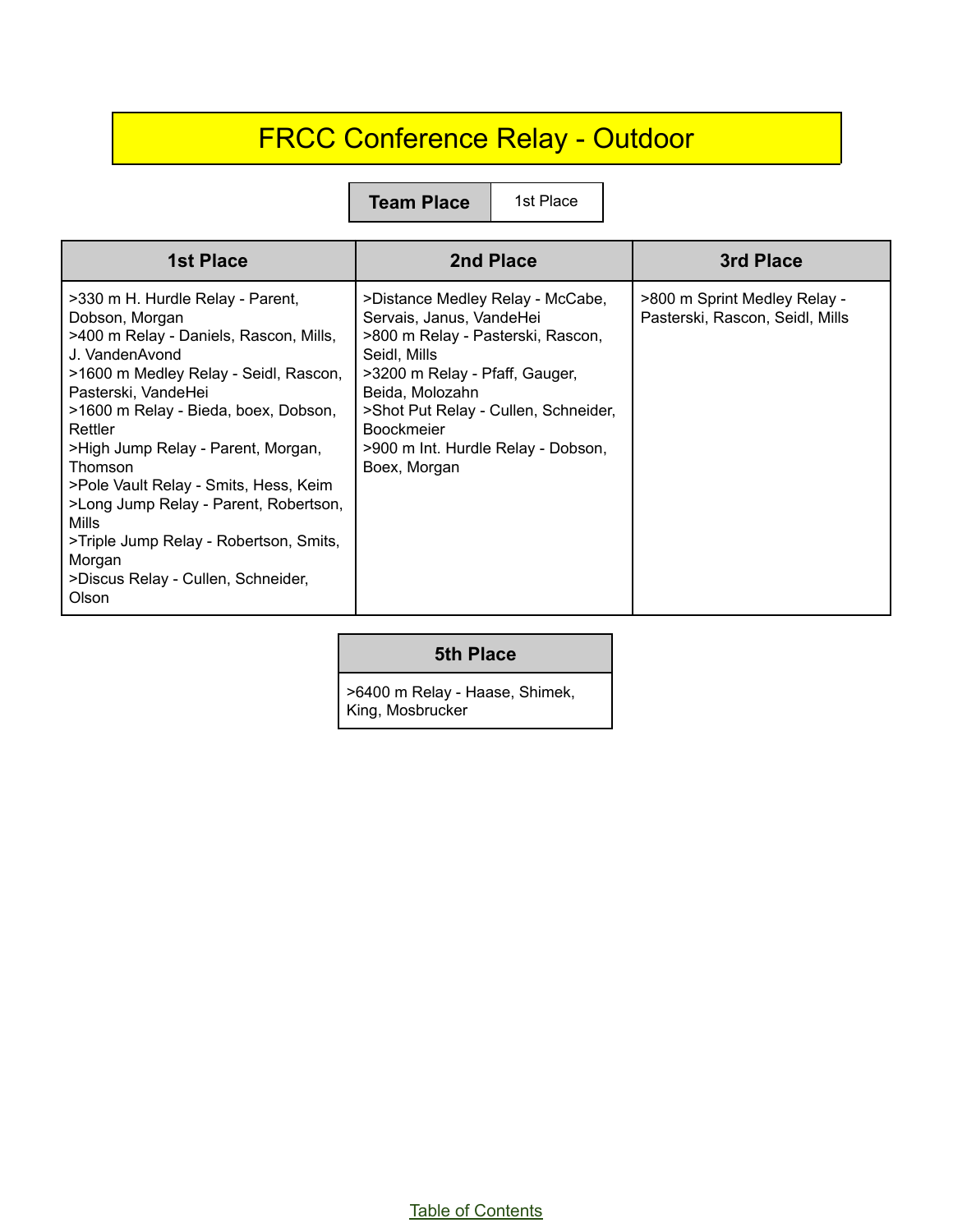### Appleton East Patriot Invitational - Outdoor

**Team Place** | 1st Place

#### FRCC Eastern Divisional Meet - Outdoor

**Team Place** | 1st Place

| <b>1st Place</b>                                                                                                                                                                                                                                                                                                                          | <b>2nd Place</b>                                                                   | 3rd Place                                                                                                                                                                |
|-------------------------------------------------------------------------------------------------------------------------------------------------------------------------------------------------------------------------------------------------------------------------------------------------------------------------------------------|------------------------------------------------------------------------------------|--------------------------------------------------------------------------------------------------------------------------------------------------------------------------|
| >3200 m Relay - Janus, McCabe,<br>Molzahn, Pfaff<br>>Ben Daniels - 100 m<br>>Matt VandeHei - 1600 m<br>>800 m Relay - Pasterski, Rascon,<br>Seidl, VandenAvond<br>>Mike Servais - 400 m<br>>Stephan Hess - Pole Vault<br>>Brandon Mills - Long Jump<br>>Mike Sullen - Discus<br>>Jamel Robertson - Triple Jump<br>>Mike Cullen - Shot Put | >Mike Servais - 400 m<br>>Kieran McCabe - 800 m<br>>Greg Boex - 300 m Int. Hurdles | >Matt Dobson - 110 m H. Hurdles<br>>Matt Dobson - 200 m<br>>Josh Haase - 3200 m<br>>Brandon Morgan - High Jump<br>>Drew Schneider - Discus<br>>Drew Schneider - Shot Put |

| 4th Place                                                                     | <b>5th Place</b>   |
|-------------------------------------------------------------------------------|--------------------|
| >Brian Janus - 3200 m<br>>Mike Keim - Pole Vault<br>>Luke Smits - Triple Jump | >Jim Rettler 400 m |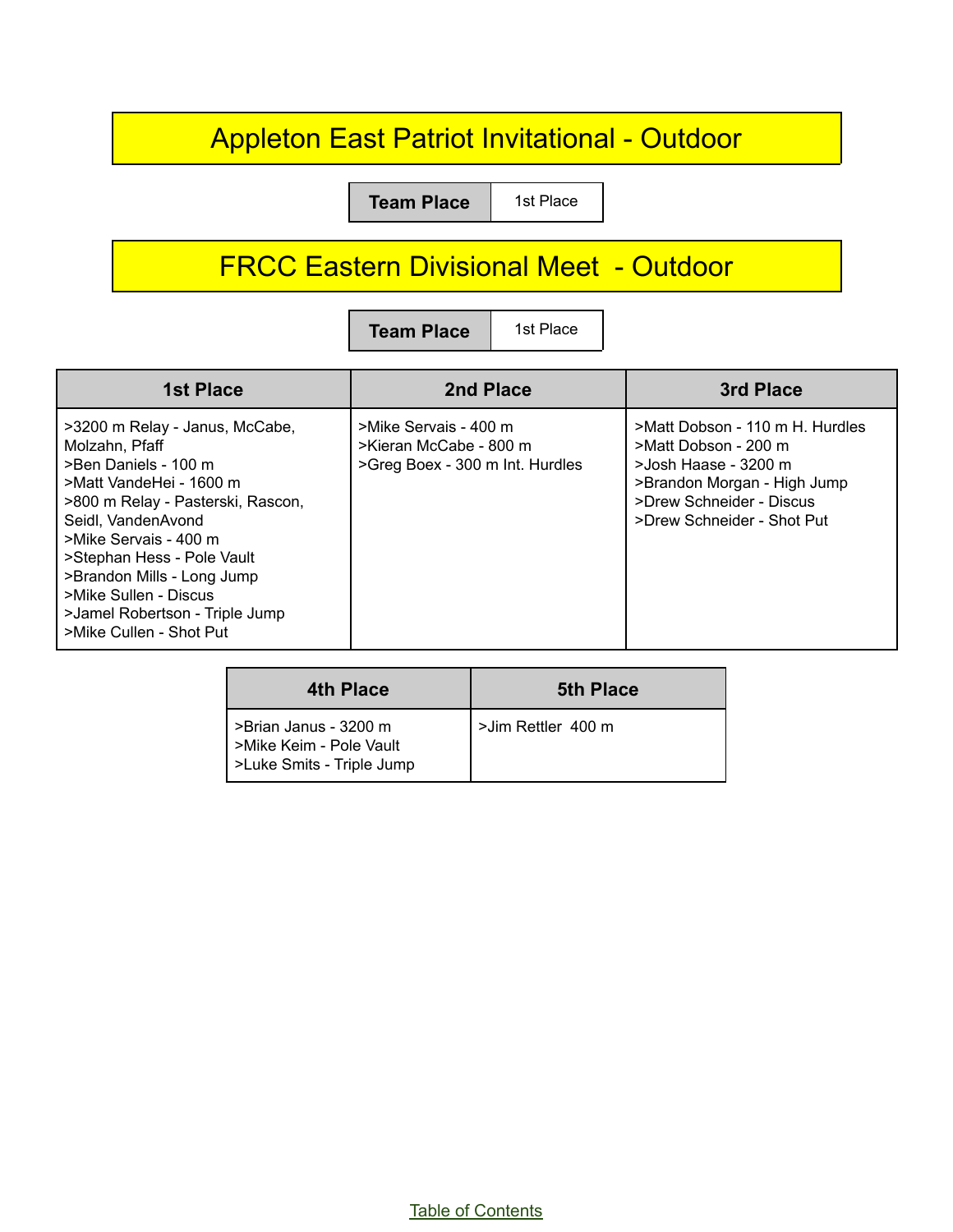## FRCC Conference Meet - Outdoor

**Team Place** | 1st Place

| <b>1st Place</b>                                                                                                                                                                                                                                                                                                                         | 2nd Place                                                                                                                                       | 3rd Place                                                                                                                                                                                       |
|------------------------------------------------------------------------------------------------------------------------------------------------------------------------------------------------------------------------------------------------------------------------------------------------------------------------------------------|-------------------------------------------------------------------------------------------------------------------------------------------------|-------------------------------------------------------------------------------------------------------------------------------------------------------------------------------------------------|
| >Greg Parent - 110 m High Hurdles<br>>Ben Daniels - 100 m<br>>Matt VandeHei - 1600 m<br>>800 m Relay - Pasterski, kRascon,<br>Seidl, J. VandenAvond<br>>400 m Relay - Daniels, Rascon, Mills,<br>J. VandenAvond<br>>Stephan Hess - Pole Vault<br>>Brandon Mills - Long Jump<br>>Jamel Robertson - Triple Jump<br>>Mike Cullen - Shot Put | >Matt Dobson - 110 m High Hurdles<br>>Taylor Pasterski - 200 m<br>>1600 m Relay - Pasterski, Boex,<br>Mills, Servais<br>>Mike Keim - Pole Vault | >3200 m Relay - McCabe,<br>Molzahn, Gauger, Janus<br>>Mike Servais - 400 m<br>>Greg Boex - 300 Int. Hurdles<br>>Brandon Morgan - High Jump<br>>Greg Parent - Long Jump<br>>Mike Cullen - Discus |

| 4th Place                                                                               | <b>5th Place</b>         |
|-----------------------------------------------------------------------------------------|--------------------------|
| J>esus Rascon - 100 m<br>>Matt Dobson - 300 m Int. Hurdles<br>>Luke Smits - Triple Jump | >Greg Parent - High Jump |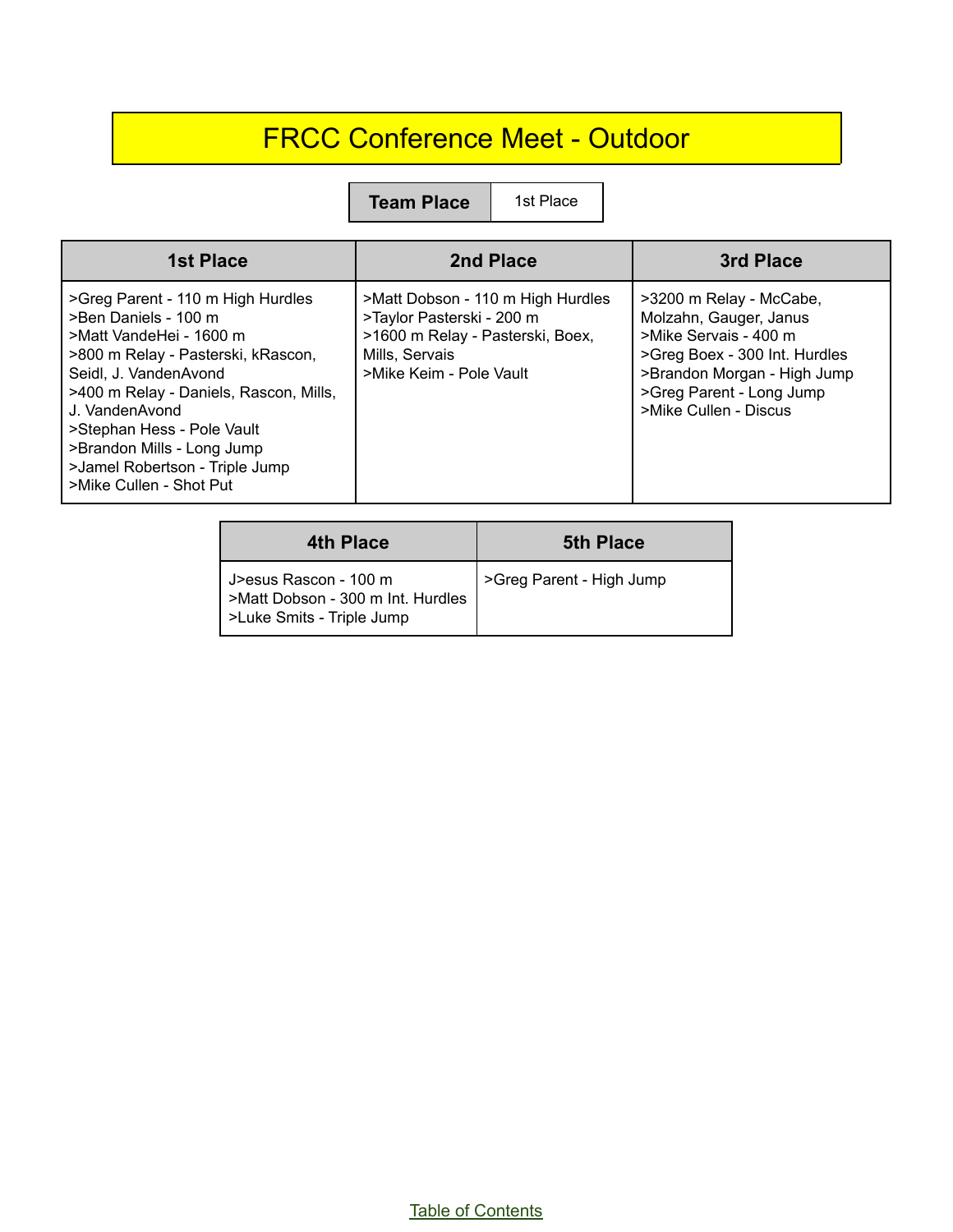#### WIAA Regional

Top 4 qualify for the Sectional Meet

| <b>Team Place</b> | 1st Place                |
|-------------------|--------------------------|
|                   | (Won by over 100 points) |

| 1st Place                                                                                                                                                                                                                                                                                                                                 | 2nd Place                                                                                                                                                                                                                                                                                               | 3rd Place                                                                                                                                 |
|-------------------------------------------------------------------------------------------------------------------------------------------------------------------------------------------------------------------------------------------------------------------------------------------------------------------------------------------|---------------------------------------------------------------------------------------------------------------------------------------------------------------------------------------------------------------------------------------------------------------------------------------------------------|-------------------------------------------------------------------------------------------------------------------------------------------|
| <b>Sectional Qualifier</b>                                                                                                                                                                                                                                                                                                                | <b>Sectional Qualifier</b>                                                                                                                                                                                                                                                                              | <b>Sectional Qualifier</b>                                                                                                                |
| >Brandon Mills - Long Jump<br>>Greg Parent - 110 m High Hurdles<br>>Ben Daniels - 100 m<br>>800 m Relay - Pasterski, Rascon, J.<br>VandenAvond, Mills<br>>400 m Relay - Daniels, Rascon, Mills,<br>J. VandenAvond<br>>Taylor Pasterski - 200 m<br>>Stephan Hess - Pole Vault<br>>Jamel Robertson - Triple Jump<br>>Matt VandeHei - 3200 m | >Brandon Morgan - High Jump<br>>Jamel Robertson - Long Jump<br>>Matt Dobson - 110 m High Hurdles<br>>Matt VandeHei - 1600 m<br>>Mike Servais - 400 m<br>>Matt Dobson - 300 m Int. Hurdles<br>>1600 m Relay - Pasterski, Boex,<br>Bieda, Servais<br>>Mike Keim - Pole Vault<br>>Luke Smits - Triple Jump | >Greg Parent - High Jump<br>>Greg Parent - Long Jump<br>>Jesus Rascon - 100 m<br>>Stephan Thomson - Triple Jump<br>>Brandon Mills - 200 m |

| <b>4th Place</b><br><b>Sectional Qualifier</b>             | 5th Place                                                                                                                           |
|------------------------------------------------------------|-------------------------------------------------------------------------------------------------------------------------------------|
| >Mike Cullen - Shot Put<br>>Greg Boex - 300 m Int. Hurdles | >Brad Boockmeier - High Jump<br>>Brian Janus - 800 m<br>>Mike Cullen - Discus<br>>3200 m Relay - Janus, Molzahn,<br>Gasuger, McCabe |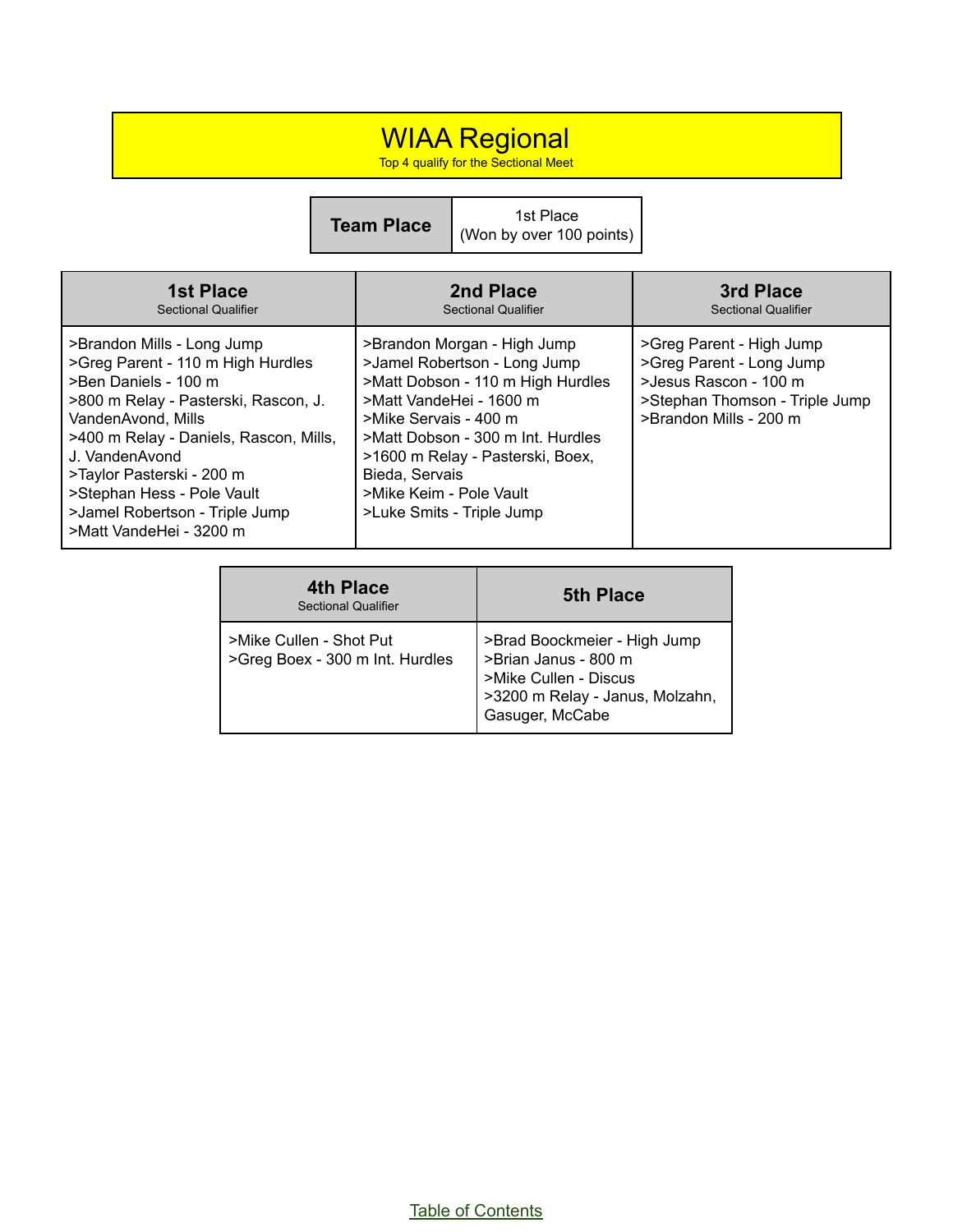#### WIAA Sectional

Top 3 advance to the State Meet

**Team Place** 1st Place

| 1st Place<br><b>State Meet Qualifier</b>                                                                                                                                                                                                                                                                                          | 2nd Place<br><b>State Meet Qualifier</b>                                                                                                      | 3rd Place<br><b>State Meet Qualifier</b> |
|-----------------------------------------------------------------------------------------------------------------------------------------------------------------------------------------------------------------------------------------------------------------------------------------------------------------------------------|-----------------------------------------------------------------------------------------------------------------------------------------------|------------------------------------------|
| >Greg Parent - 110 m High Hurdles<br>>Ben Daniels - 100 m<br>>800 m Relay - Pasterski, Rascon, J.<br>VandenAvond - Mills<br>>400 m Relay - Daniels, Rascon, Mills,<br>J. VandenAvond<br>>1600 m Relay - Pasterski, Rettler,<br>Bieda, Servais<br>>Mike Cullen - Shot Put<br>>Brandon Mills - Long Jump<br>>Mike Keim - Pole Vault | >Matt VAndeHei - 1600 m<br>>Mike Servais - 400 m<br>>Taylor Pasterski - 200 m<br>>Jamel Robertson - Triple Jump<br>>Stephan Hess - Pole Vault | >Matt Dobson - 110 m High Hurdles        |

| 4th Place                                                                   | <b>5th Place</b>                                          |
|-----------------------------------------------------------------------------|-----------------------------------------------------------|
| >Mike Rettler - 400 m<br>>Brandon Mills - 200 m<br>>Greg Parent - High Jump | >Jesus Rascon - 100 m<br>>Matt Dobson - 300 m Int Hurdles |

### WIAA State Meet

| 3rd Place                                             | <b>5th Place</b>           | <b>6th Place</b>             |
|-------------------------------------------------------|----------------------------|------------------------------|
| >400 m Relay - Daniels,<br>Rascon, Mills, VandenAvond | >Brandon Mills - Long Jump | 5 > Taylor Pasterski - 200 m |

| 8th Place                                                                                                     | <b>Participants</b>                                                                                                                                                                                           |
|---------------------------------------------------------------------------------------------------------------|---------------------------------------------------------------------------------------------------------------------------------------------------------------------------------------------------------------|
| >Ben Daniels - 100 m<br>>Mike Servais - 400 m<br>>Greg Parent - 110 m High Hurdles<br>>Mike Cullen - Shot Put | >Matt VandeHei - 1600 m<br>>Matt Dobson - 110 m High Hurdles<br>>Mike Keim - Pole Vault<br>>Stephan Hess - Pole Vault<br>>Jamel Robertson - Triple Jump<br>>1600 m Relay - Pasterski, Bieda, Rettler, Servais |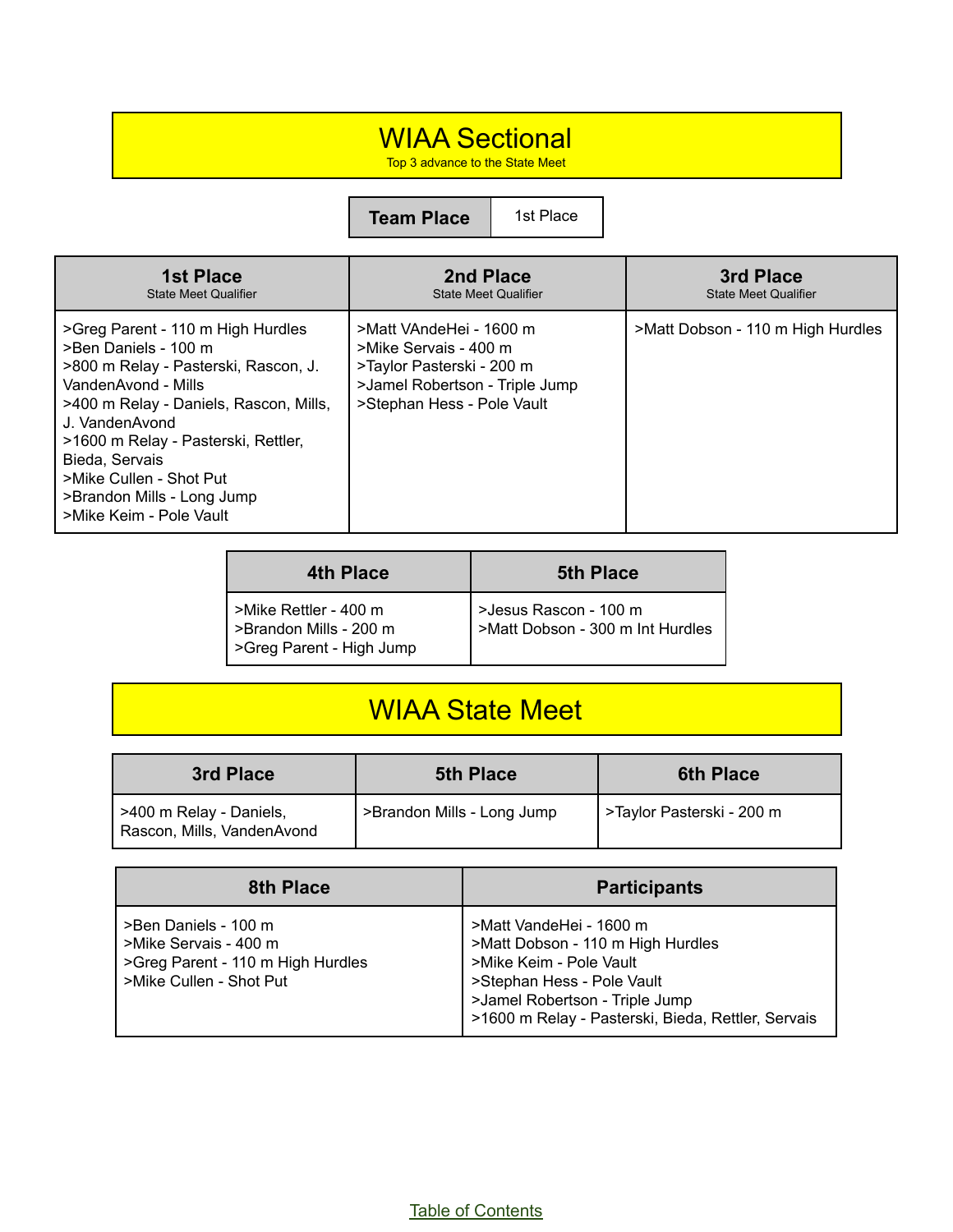# **2011**

#### Coaching Staff

**Head Coach** Pat Prochnow

#### **Assistant Coaches**

<span id="page-16-0"></span>Jack Drankoff, Dave Loritz, Paul Donart, Nick Marcelle, Jeff Kline, Casey Bins, Andy Fameree, Steve Marcelle, Kyle McMahan, Lloyd Nell, Rod Leadley

#### Season Results

|                                   |                                          | <b>Indoor</b>                                       |                                          |                                            |
|-----------------------------------|------------------------------------------|-----------------------------------------------------|------------------------------------------|--------------------------------------------|
| <b>City Meet</b><br>1st Place     | <b>Oshkosh Titan</b><br>1st Place        | <b>FRCC Eastern</b><br><b>Division</b><br>1st Place | <b>Neenah Invite</b><br>1st Place        | <b>W/TFA State Meet</b><br>1st Place       |
|                                   |                                          | Outdoor                                             |                                          |                                            |
| <b>Preble Relays</b><br>1st Place | <b>City Meet</b><br>1st Place            | <b>Marquette Invite</b><br>1st Place                |                                          | <b>FRCC Conference Relays</b><br>1st Place |
|                                   | <b>Appleton East Invite</b><br>1st Place | <b>FRCC Eastern</b><br><u>Div</u><br>1st Place      | <b>FRCC Conference Meet</b><br>1st Place |                                            |
|                                   |                                          | <b>WIAA Tournament</b>                              |                                          |                                            |
|                                   | <b>WIAA Regional</b><br>1st Place        | <b>WIAA Sectional</b><br>1st Place                  | <b>WIAA State Meet</b><br>5th Place      |                                            |

Table of [Contents](#page-1-0)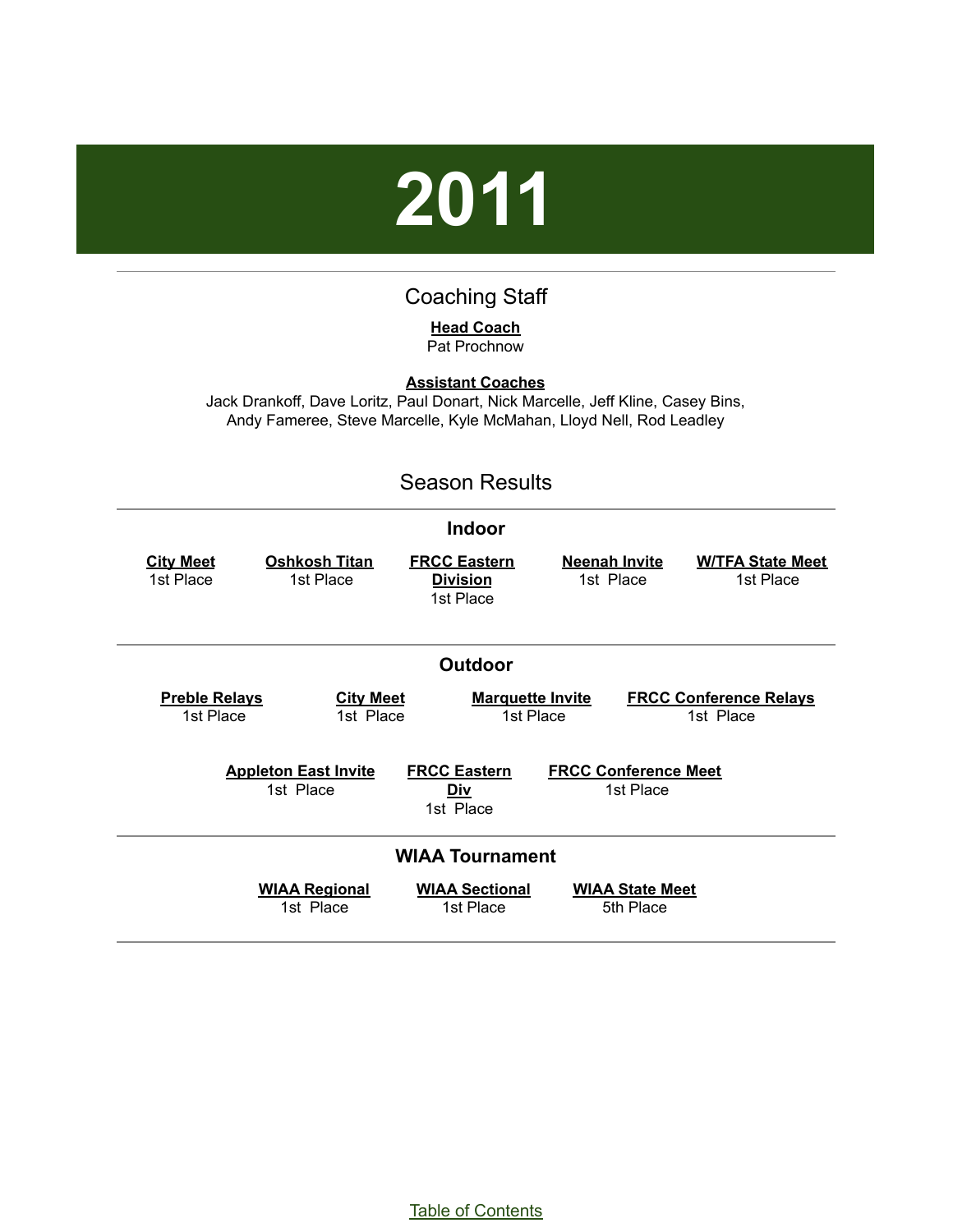#### Season Highlights

The 2011 team continued the excellence of the 2010 team by winning every regular meet during the year. They capped off the season by winning the WIAA Regional and Sectional meets and finishing 5th at the WIAA State Meet. The Hornets also won the W/TFA State Indoor Championship for the 2nd consecutive year.

Top performers for Preble were Robert Starnes (Jumps/Sprints), Ben Daniels (Sprints), John Seidl, Jesse VandenAvond, Matt Dobson, (Sprint Relays), Jamel Robertson (Jumps/Relays), Nick Freitag, Greg Boex, Jim Rettler(Middle distance/relays) Jake Wallenfang (Pole Vault/Sprints), Zach Wallenfang (Hurdles/Middle Distance)

The 2011 season also was the end of the coaching careers of Jack Drankoff and Pat Prochnow. Between Jack and Pat, Preble emerged as a major Track & Field power in the State of Wisconsin. They coached multiple Individual State Champions as well as Indoor State Team Championships and runner-up Outdoor State Team Titles. It should also be noted that at the time of his retirement, Pat's athletes held both the men's Shot Put Record and women's Shot Put and Discus Records as well as 6 individual State Titles and 1 State Record Holder.

When Jack Drankoff retired he was coaching the sprint events. His athletes held the school record for the 100, 200, 400, 4x100 Relay, 4x200 Relay, and 4x400 Relay. His contributions to Preble Track and Field will forever be felt.

| Indoor  | >Ben Daniels - 45 Meter Dash (5.3 - Tied Mike Pierrard)<br>>Ben Daniels - 55 Meter Dash (6.55)<br>>Matt Dobson - 45 Meter High Hurdles (6.3)<br>>Nick Freitag - 800 Meter Run<br>>1600 Meter Relay - Nick Freitag, Mike Molzahn, Greg Boex, Jim<br>Rettler - 1600 Meter Relay |
|---------|-------------------------------------------------------------------------------------------------------------------------------------------------------------------------------------------------------------------------------------------------------------------------------|
| Outdoor | >Ben Daniels - 100 Meter Dash (10.75)<br>>Ben Daniels - 200 Meter Dash (21.85)<br>>Jamel Robertson - Long Jump (22' 5 1/2")                                                                                                                                                   |
| Relay   | >400 Meter Relay - John Seidl, Jesse VandenAvond, Matt Dobson,<br>Ben Daniels (42.15)<br>>1600 Meter Relay - Greg Boex, Nick Freitag, Jamel Robertson, Jim<br>Rettler (3:21.44)                                                                                               |

#### Records Set

Table of [Contents](#page-1-0)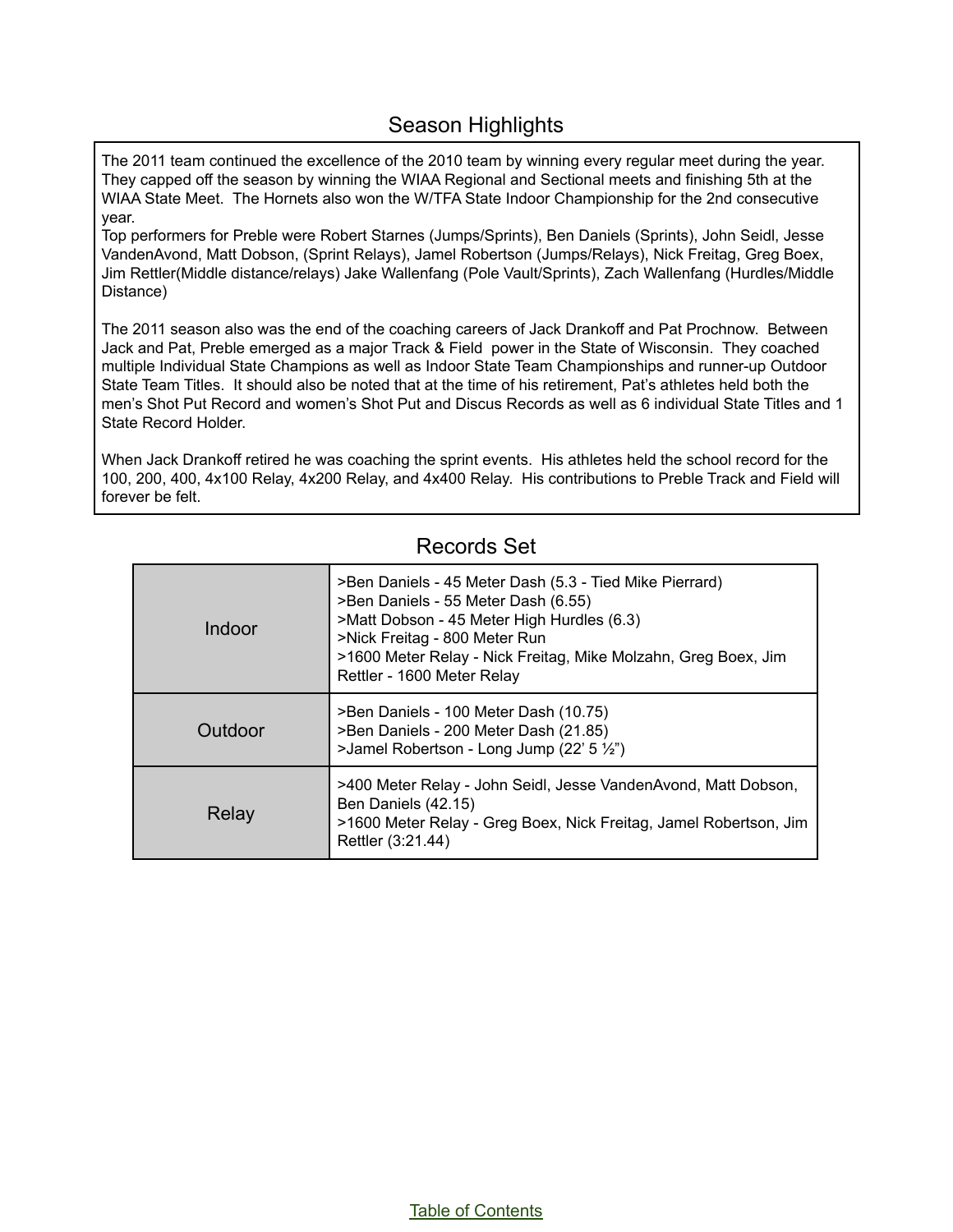## City Meet - Indoor

**Team Place** | 1st Place

| <b>1st Place</b>                                                                                                                                                                                                                                                                                                                                                                        | 2nd Place                                                                                                                                                                                                                                                                                                                                     | 3rd Place                                                                                                                                                                                              |
|-----------------------------------------------------------------------------------------------------------------------------------------------------------------------------------------------------------------------------------------------------------------------------------------------------------------------------------------------------------------------------------------|-----------------------------------------------------------------------------------------------------------------------------------------------------------------------------------------------------------------------------------------------------------------------------------------------------------------------------------------------|--------------------------------------------------------------------------------------------------------------------------------------------------------------------------------------------------------|
| >Matt Dobson - 45 m H. Hurdles<br>>Ben Daniels - 45 m<br>>Nick Freitag - 1600 m<br>>4 Lap Relay - Daniels, Dobson,<br>Seidl, Turbitt<br>>Brad Boockmeier - 176 m I. Hurdles<br>>Michael Verheyden - Pole Vault<br>>Brian Janus - 800 m<br>>Jamel Robertson - Triple Jump<br>>Jamel Robertson - Long Jump<br>>Drew Schneider - High Jump<br>>Ben Daniels - 200 m<br>>Josh Haase - 3200 m | >Colton VanRite - Shot Put<br>>Brad Boockmeier - 45 m H. Hurdles<br>>800 m Relay - J. VandenAvond,<br>Seidl, Dobson, Robertson<br>>Greg Boex - 400 m<br>>Zach Wallenfang - 176 m I. Hurdles<br>>Luke Smits - Pole Vault<br>>Nick Freitag - 800 m<br>>Luke Smits - Triple Jump<br>>Jake Wallenfang - Long Jump<br>>Brad Boockmeier - High Jump | >Brock Schweiner - Shot Put<br>>Zach Wallenfang - 45 m H. Hurdles<br>>John Seidl - 45 m<br>>Cody Kirchman - 400 m<br>>Sam Schneider - 800 m<br>>Luke Smits - Long Jump<br>>Jake Wallenfang - High Jump |

| <b>4th Place</b>                                     | <b>5th Place</b>      |
|------------------------------------------------------|-----------------------|
| >Jacob Guenther - Shot Put<br>>Kevin Meaney - 3200 m | >Chad Prevost - 400 m |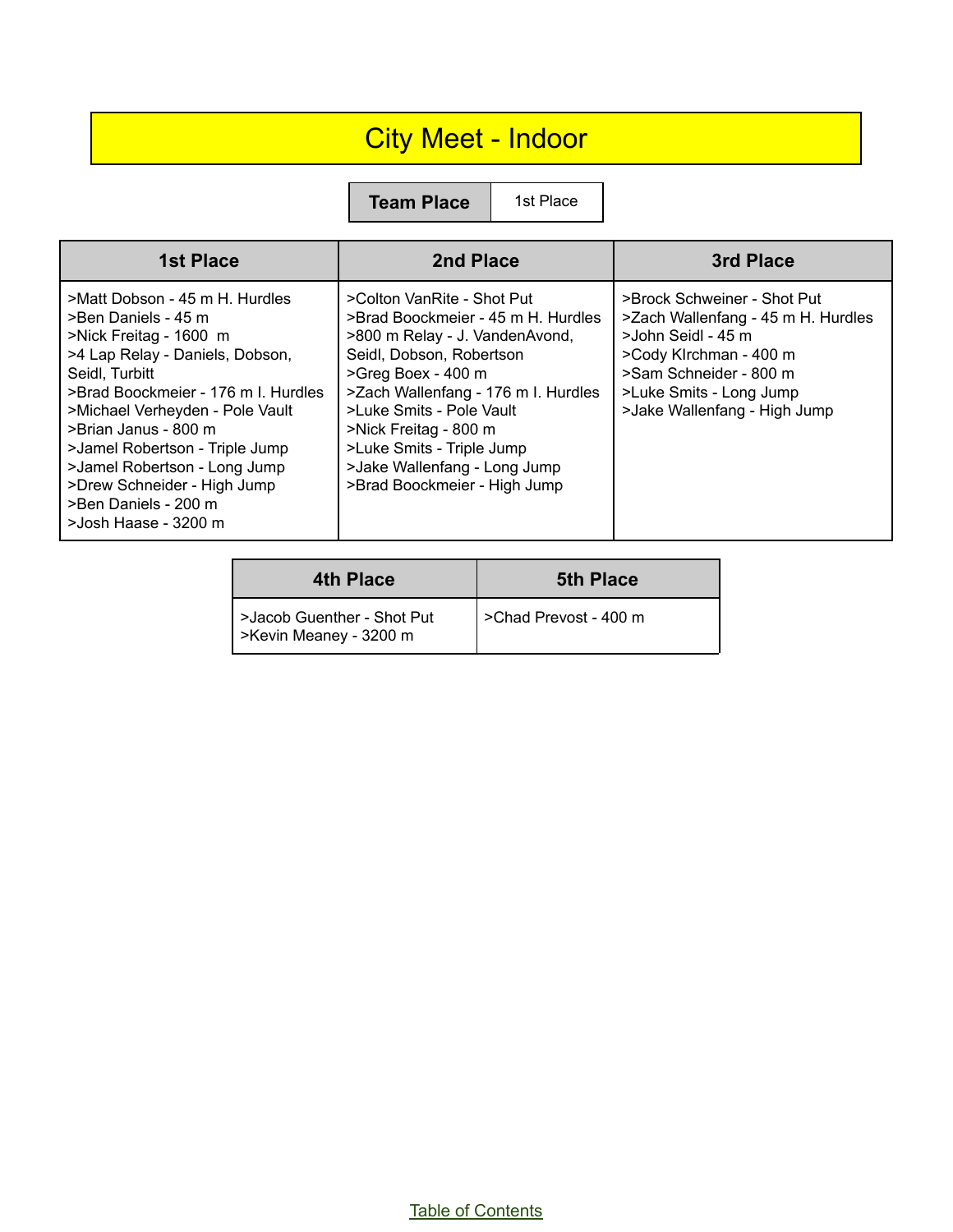#### Oshkosh Titan - Indoor

**Team Place** | 1st Place

| 1st Place                                                                                 | 2nd Place                                                                               | 3rd Place                                                                                                                                            |
|-------------------------------------------------------------------------------------------|-----------------------------------------------------------------------------------------|------------------------------------------------------------------------------------------------------------------------------------------------------|
| >Jamel Robertson - Triple Jump<br>>Matt Dobson - 55 m High Hurdles<br>>Ben Daniels - 55 m | >Robert Starnes - Long Jump<br>>1600 m Relay - Rettler, Freitag,<br>Z. Wallenfang, Boex | >Luke Smits - Triple Jump<br>>800 m Relay - Daniels, J.<br>VandenAvond, Dobson, Seidl<br>>Brad Boockmeier - 55 m H. Hurdles<br>>Mike Molzahn - 800 m |

| <b>4th Place</b>                            | <b>5th Place</b>                                     |
|---------------------------------------------|------------------------------------------------------|
| >Greg Boex - 400 m<br>>Nick Freitag - 800 m | >Brad Boockmeier - High Jump<br>>Jim Rettler - 400 m |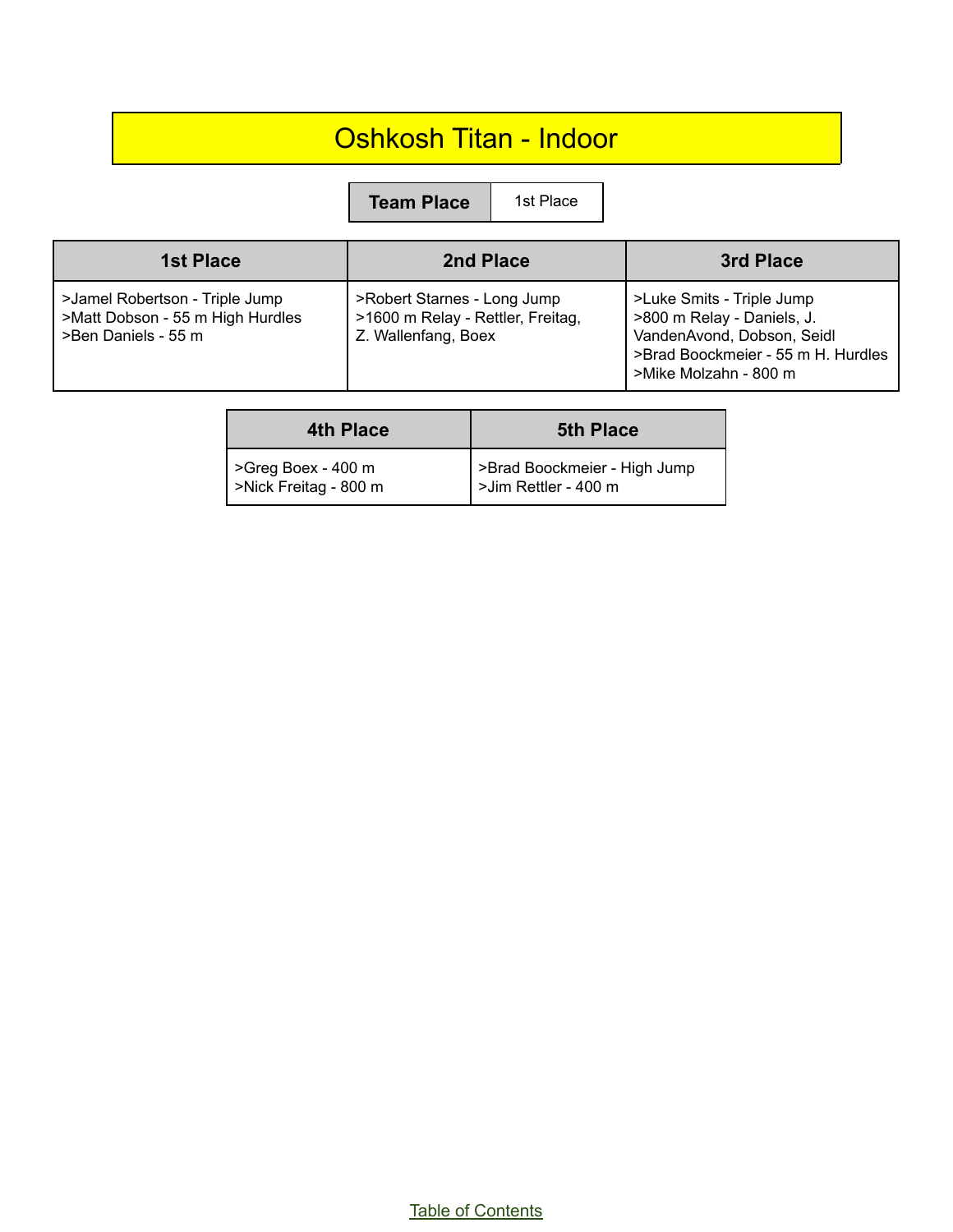#### FRCC Eastern Division - Indoor

**Team Place** 1st

| <b>1st Place</b>                                                                                                                                                                                                                                                                                                                                                              | 2nd Place                                                                                                                                                                                       | 3rd Place                                                                                                                                               |
|-------------------------------------------------------------------------------------------------------------------------------------------------------------------------------------------------------------------------------------------------------------------------------------------------------------------------------------------------------------------------------|-------------------------------------------------------------------------------------------------------------------------------------------------------------------------------------------------|---------------------------------------------------------------------------------------------------------------------------------------------------------|
| >3200 m Relay - Schneider, Matheson,<br>Gauger, Downey<br>>Matt Dobson - 55 m High Hurdles<br>>Ben Daniels - 55 m<br>>Jim Rettler - 400 m<br>>4 Lap Relay - Daniels, J. VandenAvond,<br>Seidl, Dobson<br>>Ben Daniels - 200 m<br>>Josh Haase - 3200 m<br>>1600 m Relay - Rettler, Freitag,<br>Molzahn, Boex<br>>Jamel Robertson - Long Jump<br>>Jamel Robertson - Triple Jump | >Brad Boockmeier - 55 m H. Hurdles<br>>Brian Janus - 1600 m<br>>6 Lap Relay - Temple, Boex,<br>Turbett, Rettler<br>>Greg Boex - 400 m<br>>Mike Molzahn - 800 m<br>>Brad Broockmeier - High Jump | >John Seidl - 55 m<br>>Nick Freitag - 1600 m<br>>Brian Janus - 800 m<br>>Walker Temple - 200 m<br>>Luke Smits - Long Jump<br>>Drew Schneider - Shot Put |

| 4th Place                                                                                                                                                              | <b>5th Place</b>                                                                    |
|------------------------------------------------------------------------------------------------------------------------------------------------------------------------|-------------------------------------------------------------------------------------|
| >Sam Schneider - 800 m<br>>John Seidl - 200 m<br>>Kevin Meaney - 3200 m<br>>Luke Smits - Triple Jump<br>>Drew Schneider - High Jump<br>>Michael Verheyden - Pole Vault | >Jesse VandenAvond - 55 m<br>>Luke Smits - Pole Vault<br>>Colton VanRite - Shot Put |

## Neenah Invite - Indoor

**Team Place** 1st Place

(won by over 150 points)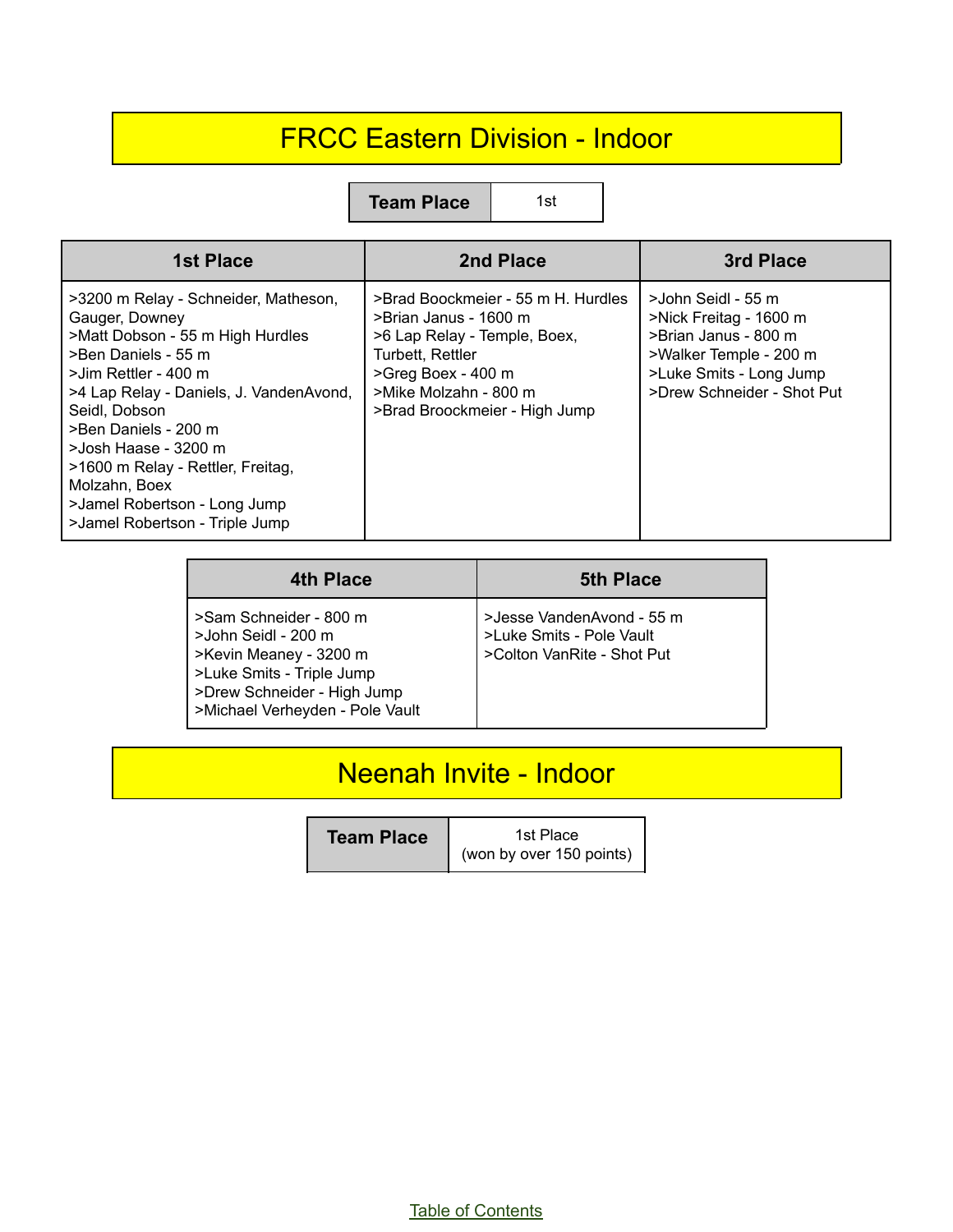#### W/TFA State Meet - Indoor

**Team Place** | 1st Place

| 2nd Place                                                                 | 3rd Place                                                          | 4th Place                                                                                                               |
|---------------------------------------------------------------------------|--------------------------------------------------------------------|-------------------------------------------------------------------------------------------------------------------------|
| >Ben Daniels - 55 m<br>>1600 m Relay - Freitag, Molzahn,<br>Boex, Rettler | >Jamel Robertson - Triple Jump<br>>Matt Dobson - 55 m High Hurdles | >Brad Boockmeier - 55 m H. Hurdles<br>>800 m Relay - Daniels, J.<br>VandenAvond, Seidl, Dobson<br>>Nick Freitag - 800 m |

**7th Place**

Jamel Robertson - Long Jump

## Preble Relays - Outdoor

| <b>Team Place</b> | 1st Place                      |
|-------------------|--------------------------------|
|                   | ↑ (Preble won 12 of 14 events) |

| <b>1st Place</b>                                                                                                                                                                                                                                                                                                                                                                                                                                                                                                                                                                                                                                                                                                        | 3rd Place                                         |
|-------------------------------------------------------------------------------------------------------------------------------------------------------------------------------------------------------------------------------------------------------------------------------------------------------------------------------------------------------------------------------------------------------------------------------------------------------------------------------------------------------------------------------------------------------------------------------------------------------------------------------------------------------------------------------------------------------------------------|---------------------------------------------------|
| >Distance Medley - Rettler, Molzahn, Freitag, Janus<br>>440 m H. Hurdle Relay - Dobson, Boockmeier, Z.<br><b>Wallenfang Schneider</b><br>>900 m I. Hurdle Relay - Boex, Boockmeier, Z.<br>Wallenfang<br>>1600 m Relay - Rettler, Robertson, Cegelski, Freitag<br>>3200 m Relay - Gauger, Schneider, Mathison, Janus<br>>800 m Relay - Seidl, Dobson, Daniels, VandenAvond<br>>Shot Put Relay - Olson, VanRite, Schneider,<br><b>Boockmeier</b><br>>Long Jump Relay - Robertson, J. Wallenfang, Starnes,<br>Dobson<br>>Triple Jump Relay - Robertson Smits, W. Daniels,<br><b>Starnes</b><br>>High Jump Relay - J. Wallenfang, Schneider,<br>Boockmeier, Starnes<br>>Pole Vault Relay - Nellis, J. Wallenfang, Verheyden | >6400 m. Relay - Fliss, Schimek, Meaney,<br>Haase |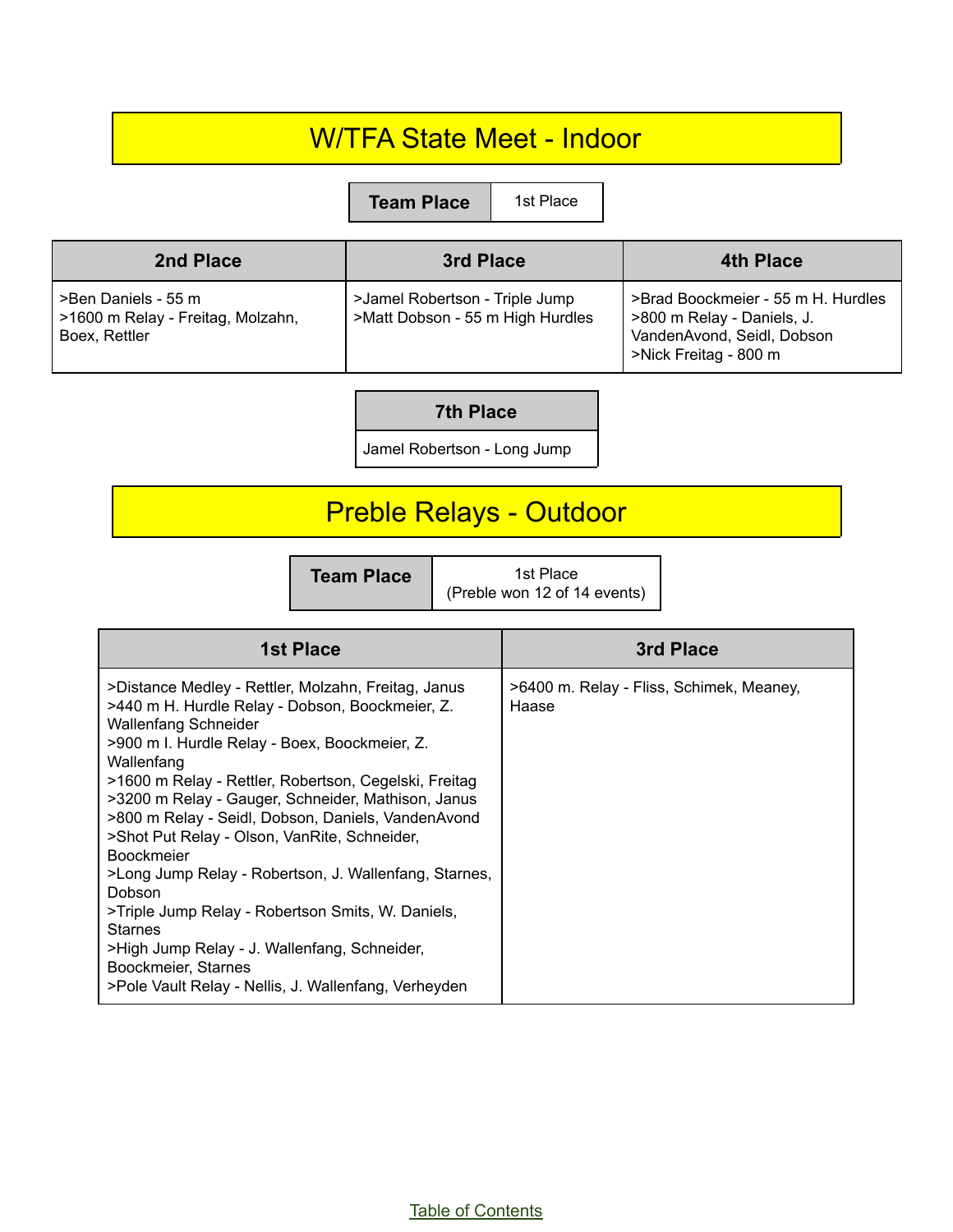## Green Bay City Meet - Outdoor

**Team Place** | 1st Place

| <b>1st Place</b>                                                                                                                                                                                                                                                                                                                                                                                                  | 2nd Place                                                                                                                                                                                                              | 3rd Place                                                                                                                   |
|-------------------------------------------------------------------------------------------------------------------------------------------------------------------------------------------------------------------------------------------------------------------------------------------------------------------------------------------------------------------------------------------------------------------|------------------------------------------------------------------------------------------------------------------------------------------------------------------------------------------------------------------------|-----------------------------------------------------------------------------------------------------------------------------|
| >3200 m Relay - Molzahn, Schneider,<br>Matheson, Gauger<br>>Ben Daniels - 100 m<br>>Brian Janus - 1600 m<br>>Jim Rettler - 400 m<br>>400 m Relay - Seidl, VandenAvond,<br>Dobson, B. Daniels<br>>Greg Boex - 300 Int. Hurdles<br>>Nick Freitag - 800 m<br>>1600 m Relay - Boex, Freitag,<br>Robertson, Rettler<br>>Jamel Robertson - Long Jump<br>>Jamel Robertson - Triple Jump<br>>Jake Wallenfang - Pole Vault | >Brad Boockmeier - 110 m H. Hurdles<br>>Brian Janus - 800 m<br>>Robert Starnes - Long Jump<br>>Drew Schneider - Shot Put<br>>Colton VanRite - Discus<br>>Michael Verheyden - Pole Vault<br>>Robert Starnes - High Jump | >Matt Dobson - 110 m H. Hurdles<br>>Brad Boockmeier - 300 I. Hurdles<br>>Josh Haase - 3200 m<br>>Drew Schneider - High Jump |

| 4th Place                                                                                                                                                       | <b>5th Place</b>        |
|-----------------------------------------------------------------------------------------------------------------------------------------------------------------|-------------------------|
| >Zach Wallenfang - 110 m H. Hurdles<br>>Robert Starnes - Triple Jump<br>>Brad Boockmeier - Shot Put<br>>Luke Smits - Pole Vault<br>>Brad Boockmeier - High Jump | >Robert Starnes - 100 m |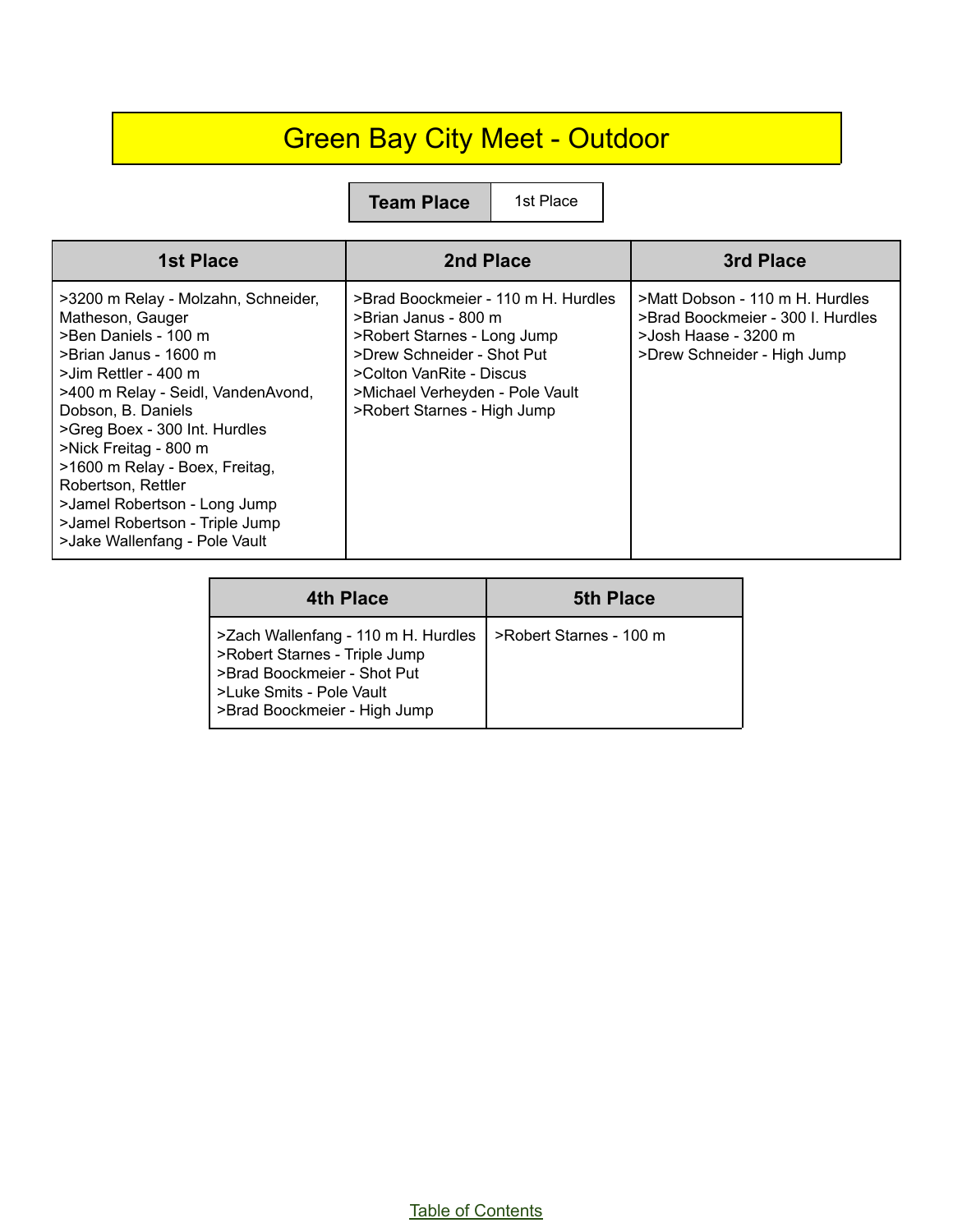### Marquette Invitational - Outdoor

**Team Place** | 1st Place

| <b>1st Place</b>                                                                                                                                                                                                                                                                                     | 2nd Place                                                                                                                            | 3rd Place                                                                                                             |
|------------------------------------------------------------------------------------------------------------------------------------------------------------------------------------------------------------------------------------------------------------------------------------------------------|--------------------------------------------------------------------------------------------------------------------------------------|-----------------------------------------------------------------------------------------------------------------------|
| >Ben Daniels - 100 m<br>>Matt Dobson - 110 m High Hurdles<br>>Ben Daniels - 200 m<br>>800 m Relay - Seidl, Dobson, Boex,<br>VandenAvond<br>>400 m Relay - Seidl, VandenAvond,<br>Dobson, Daniels<br>>Greg Boex - 300 m Int. Hurdles<br>>Drew Schneider - High Jump<br>>Jamel Robertson - Triple Jump | >Jim Rettler - 400 m<br>>Nick Freitag - 800 m<br>>1600 m Relay - Robertson, Freitag,<br>Boex, Rettler<br>>Robert Starnes - High Jump | >3200 m Relay - Janus, Gauger,<br>Molzahn, Freitag<br>>Brad Boockmeier - 300 m I. Hurdles<br>>Drew Schneider - Discus |

**5th Place**

>Jamel Robertson - Long Jump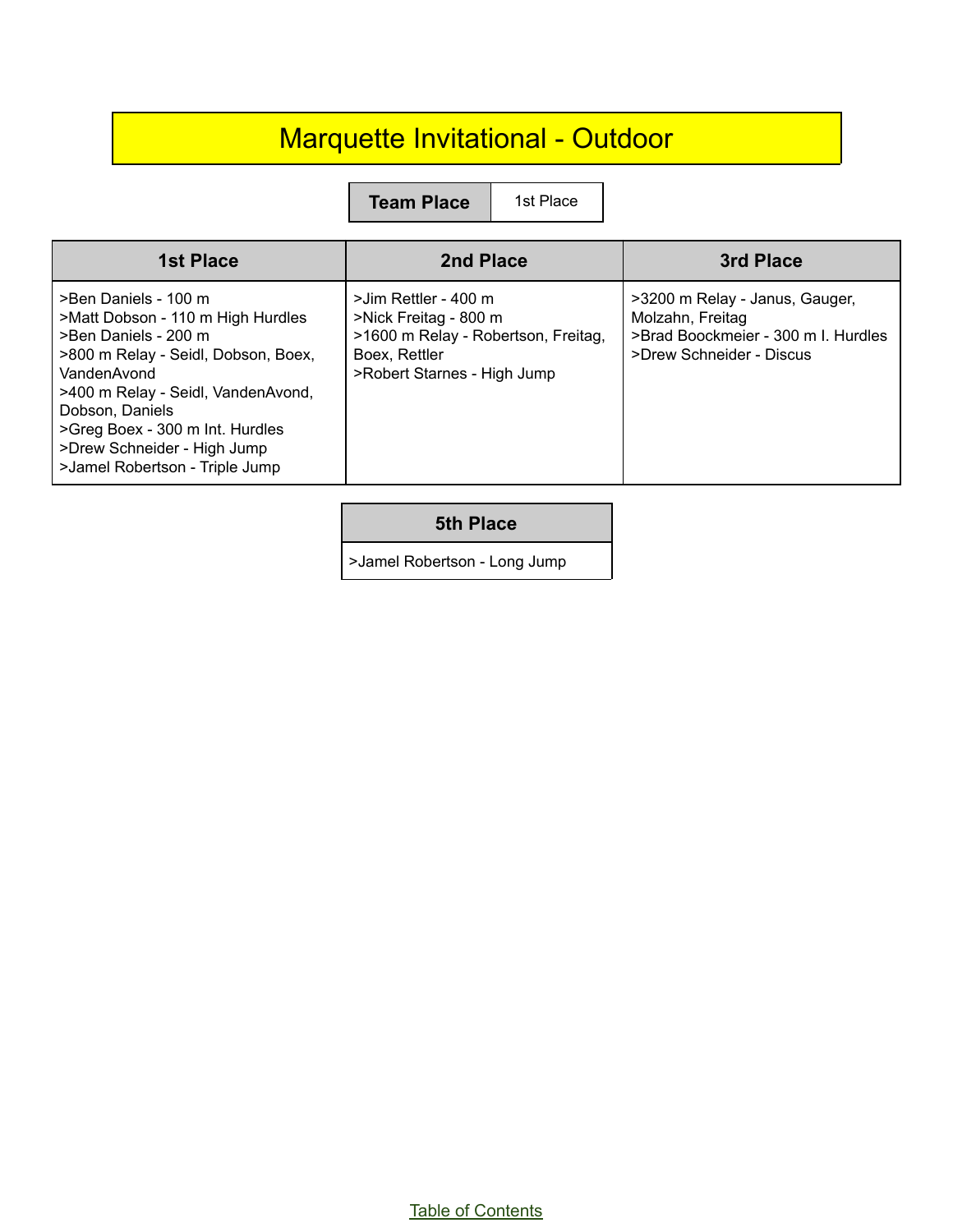## FRCC Conference Relay - Outdoor

**Team Place** | 1st Place

| <b>1st Place</b>                                                                                                                                                                                                                                                                                                                                                                                                                                                                                                                                                            | 2nd Place                                                                                                                                                            | 3rd Place                                              |
|-----------------------------------------------------------------------------------------------------------------------------------------------------------------------------------------------------------------------------------------------------------------------------------------------------------------------------------------------------------------------------------------------------------------------------------------------------------------------------------------------------------------------------------------------------------------------------|----------------------------------------------------------------------------------------------------------------------------------------------------------------------|--------------------------------------------------------|
| >900 m Int. Hurdle Relay - Boex,<br>Boockmeier, Z. Wallenfang<br>>400 m Relay - Seidl, VandenAvond,<br>Dobson, B. Daniels<br>>800 m Sprint Medley - Seidl,<br>VandenAvond, B. Daniels, Rettler<br>>1600 m Medley - Temple, W. Daniels,<br>Robertson, Freitag<br>>Distance Medley - Molzahn, Rettler,<br>Freitag, Janus<br>>330 m High Hurdle Relay - Dobson, Z.<br>Wallenfang, Boockmeier<br>>Pole Vault Relay - J. Wallenfang,<br>Verheyden, Nellis<br>>Long Jump Relay - Robertson,<br>J. Wallenfang, Starnes<br>>Triple Jump Relay - Robertson, Smits,<br><b>Starnes</b> | >800 m Relay - Seidl, Dobson,<br>B. Daniels, VandenAvond<br>>High Jump Relay - Schneider,<br>Starnes, J. Wallenfang<br>>Discus Relay - Olson, Schneider,<br>Guenther | >1600 m Relay - Molzahn,<br>Z. Wallenfang, Janus, Boex |

| <b>4th Place</b>                                                                | <b>5th Place</b> |
|---------------------------------------------------------------------------------|------------------|
| >6400 m Relay - Fliss, Schimek,   >3200 m Relay - Gauger, Jindra, Meaney, Haase |                  |

## Appleton East Patriot Invitational - Outdoor

**Team Place** | 1st Place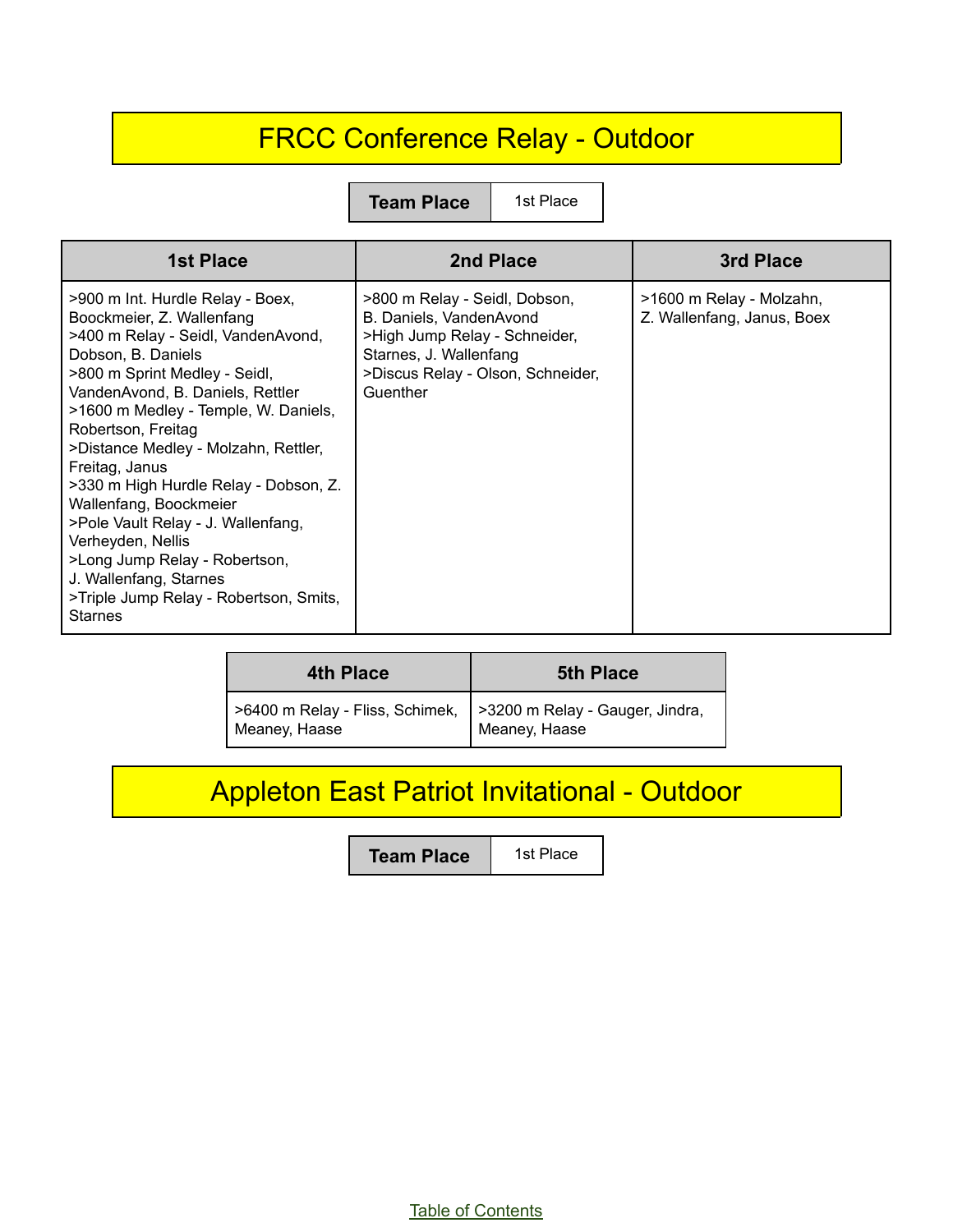#### FRCC Eastern Division Meet - Outdoor

**Team Place** | 1st Place

| <b>1st Place</b>                                                                                                                                                                                                                                                                                                                                          | 2nd Place                                                                                                                                                                                                                                            | 3rd Place                                                                                                                                         |
|-----------------------------------------------------------------------------------------------------------------------------------------------------------------------------------------------------------------------------------------------------------------------------------------------------------------------------------------------------------|------------------------------------------------------------------------------------------------------------------------------------------------------------------------------------------------------------------------------------------------------|---------------------------------------------------------------------------------------------------------------------------------------------------|
| >3200 m Relay - Molzahn, Gauger,<br>Matheson, Schneider<br>>Ben Daniels - 100 m<br>>Brian Janus - 1600 m<br>>Jim Rettler - 400 m<br>>400 m Relay - Seidl, VandenAvond,<br>Dobson, B. Daniels<br>>Greg Boex - 300 m Int. Hurdles<br>>1600 m Relay - Freitag, Robertson,<br>Boex, Rettler<br>>Jamel Robertson - Long Jump<br>>Jamel Robertson - Triple Jump | >800 m Relay - Seidl, Dobson, Boex,<br>VandenAvond<br>>Brad Boockmeier - 300 m Int. Hurdles<br>>Jessie VandenAvond - 200 m<br>>Robert Starnes - High Jump<br>>Jake Wallenfang - Pole Vault<br>>Colton VanRite - Discus<br>>Drew Schneider - Shot Put | >Josh Haase - 3200 m<br>>Michael Verheyden - Pole Vault<br>>Robert Starnes - Long Jump<br>>Drew Schneider - Discus<br>>Brad Boockmeier - Shot Put |

| <b>4th Place</b>                                                                                                           | <b>5th Place</b>           |
|----------------------------------------------------------------------------------------------------------------------------|----------------------------|
| >Brad Boockmeier - 110 m High Hurdles<br>>Drew Schneider - High Jump<br>>Luke Smits - Triple Jump<br>>David Olson - Discus | >Colton VanRite - Shot Put |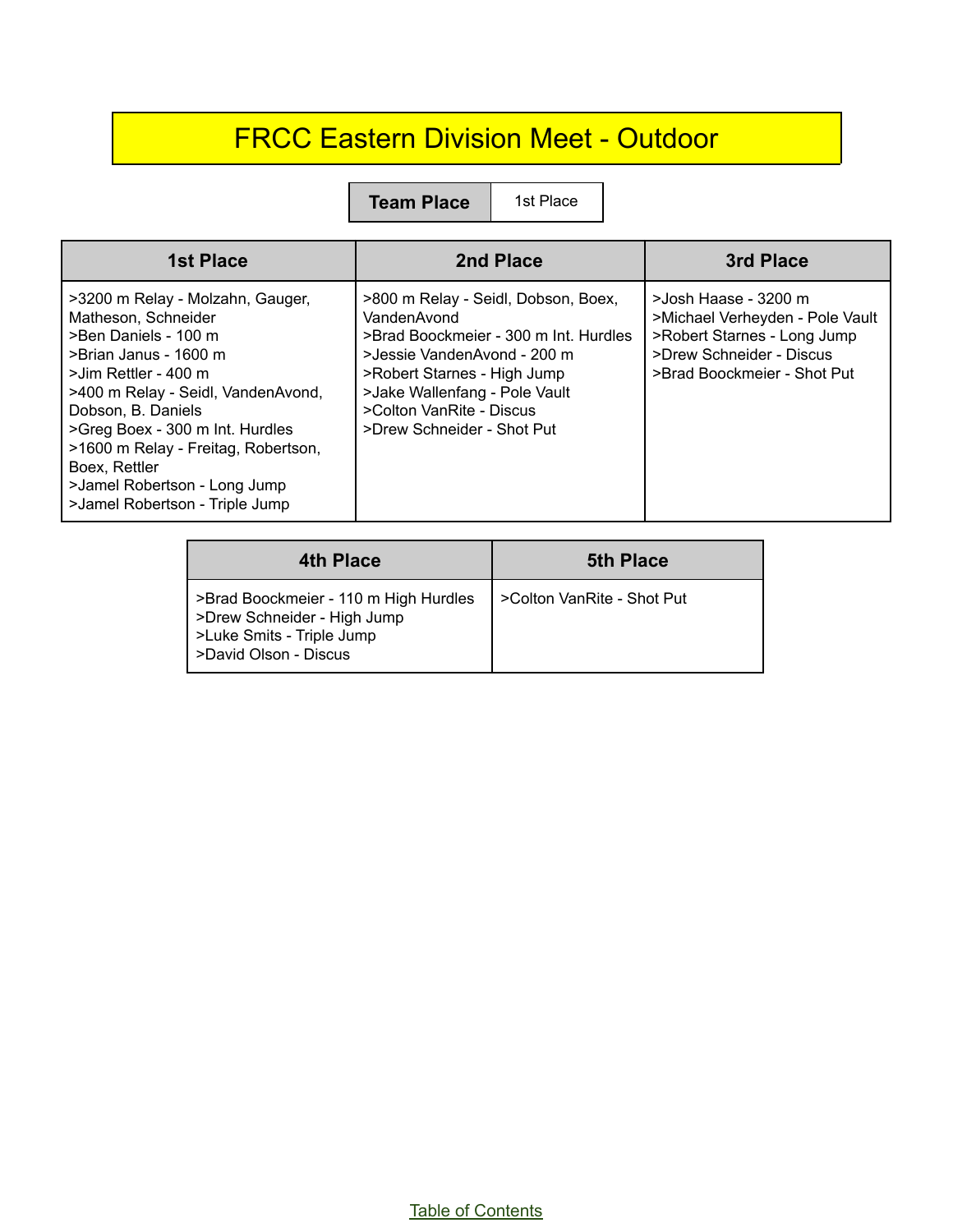## FRCC Conference Meet - Outdoor

**Team Place** | 1st Place

| <b>1st Place</b>                                                                                                                                                                                                                                                                                 | 2nd Place                                                                                                                            | 3rd Place                                                                                                                                                                         |
|--------------------------------------------------------------------------------------------------------------------------------------------------------------------------------------------------------------------------------------------------------------------------------------------------|--------------------------------------------------------------------------------------------------------------------------------------|-----------------------------------------------------------------------------------------------------------------------------------------------------------------------------------|
| >Matt Dobson - 110 m High Hurdles<br>>Jim Rettler - 400 m<br>>400 m Relay - Seidl, VandenAvond,<br>Dobson, B. Daniels<br>>Nick Freitag - 800 m<br>>Ben Daniels - 200 m<br>>1600 m Relay - Robertson, Freitag,<br>Boex, Rettler<br>>Jamel Robertson - Long Jump<br>>Jamel Robertson - Triple Jump | >Ben Daniels - 100 m<br>>Brian Janus - 1600 m<br>>800 m Relay - Seidl, Dobson, Boex,<br>VandenAvond<br>>Jake Wallenfang - Pole Vault | >3200 m Relay - Molzahn,<br>Gauger, Matheson, Schneider<br>>Greg Boex - 300 m Int. Hurdles<br>>Robert Starnes - Long Jump<br>>David Olson - Discus<br>>Brad Boockmeier - Shot Put |

| 4th Place                                                 | <b>5th Place</b>           |
|-----------------------------------------------------------|----------------------------|
| >Drew Schneider - High Jump<br>>Drew Schneider - Shot Put | >Cory Cegelski - Long Jump |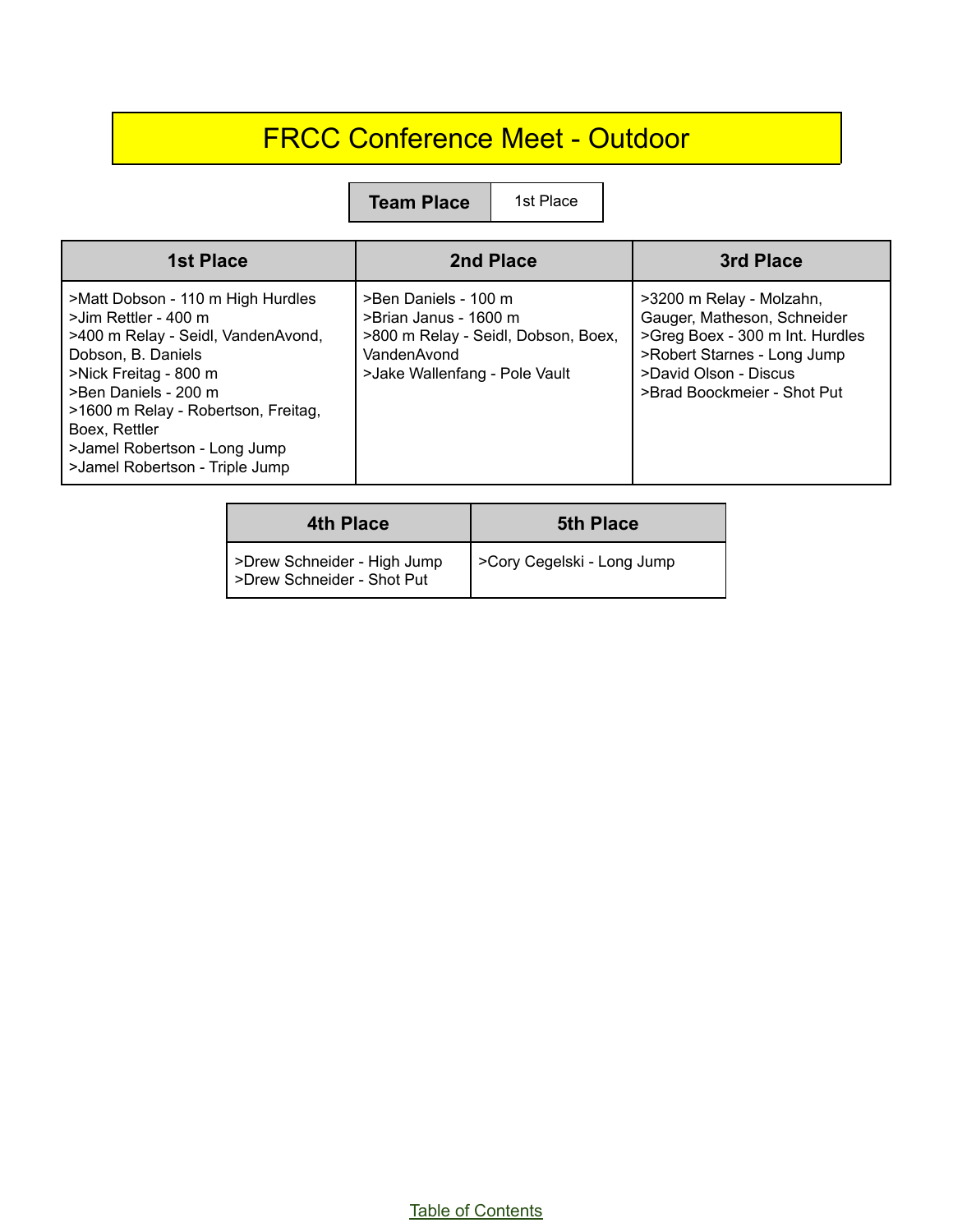#### WIAA Regional

Top 4 qualify for the Sectional Meet

**Team Place** 1st Place

| 1st Place                                                                                                                                                                                                                                                                                                                                                     | 2nd Place                                                                                                    | 3rd Place                                                                                                     |
|---------------------------------------------------------------------------------------------------------------------------------------------------------------------------------------------------------------------------------------------------------------------------------------------------------------------------------------------------------------|--------------------------------------------------------------------------------------------------------------|---------------------------------------------------------------------------------------------------------------|
| <b>Sectional Qualifier</b>                                                                                                                                                                                                                                                                                                                                    | <b>Sectional Qualifier</b>                                                                                   | <b>Sectional Qualifier</b>                                                                                    |
| >Matt Dobson - 110 m High Hurdles<br>>Ben Daniels - 100 m<br>>800 m Relay - Seidl, Dobson, Boex,<br>VandenAvond<br>>Ben Daniels - 200 m<br>>400 m Relay - Seidl, VandenAvond,<br>Dobson, B. Daniels<br>>1600 m Relay - Robertson, Freitag,<br>Boex. Rettler<br>>Jake Wallenfang - Pole Vault<br>>Jamel Robertson - Triple Jump<br>>Robert Starnes - Long Jump | >3200 m Relay - Molzahn, Gauger,<br>Schneider, Janus<br>>Jim Rettler - 400 m<br>>Jamel Robertson - Long Jump | >Jesse VandenAvond - 100 m<br>>Brian Janus - 1600 m<br>>Zach Wallenfang - 400 m<br>>Cory Cegelski - Long Jump |

| 4th Place<br><b>Sectional Qualifier</b> | <b>5th Place</b>                      |
|-----------------------------------------|---------------------------------------|
| >Greg Boex - 300 m Int. Hurdles         | >Brad Boockmeier - 300 m Int. Hurdles |
| >Sam Schneider - 800 m                  | >Will Daniels - 200 m                 |
| >Luke Smits - Triple Jump               | >Colton VanRite - Discus              |
| >Drew Schneider - Shot Put              | >Robert Starnes - High Jump           |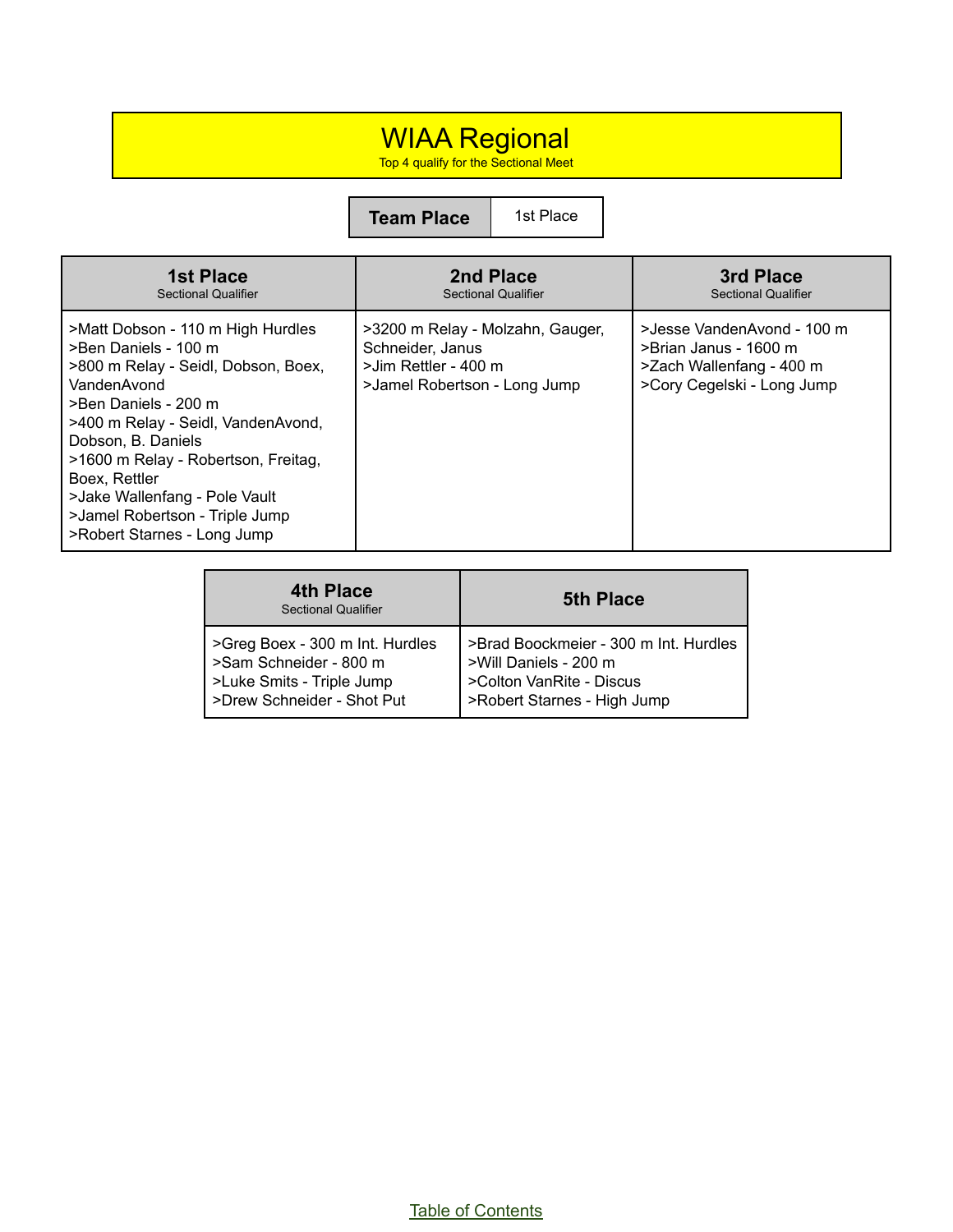#### WIAA Sectional

Top 3 advance to the State Meet

**Team Place** 1st Place

| 1st Place                                                                                                                                                                 | 2nd Place                                                                                                                                                     | 3rd Place                                                     |
|---------------------------------------------------------------------------------------------------------------------------------------------------------------------------|---------------------------------------------------------------------------------------------------------------------------------------------------------------|---------------------------------------------------------------|
| <b>State Meet Qualifier</b>                                                                                                                                               | <b>State Meet Qualifier</b>                                                                                                                                   | <b>State Meet Qualifier</b>                                   |
| >Robert Starnes - Long Jump<br>>Ben Daniels - 100 m<br>>400 m Relay - Seidl, VandenAvond,<br>Dobson, B. Daniels<br>>Ben Daniels - 200 m<br>>Jamel Robertson - Triple Jump | >Jim Rettler - 400 m<br>>Nick Freitag - 800 m<br>>1600 m Relay - Robertson, Freitag,<br>Boex, Rettler<br>>3200 m Relay - Molzahn, Gauger,<br>Schneider, Janus | >Jamel Robertson - Long Jump<br>>Jake Wallenfang - Pole Vault |

| <b>4th Place</b>                                                               | <b>5th Place</b>                                                |
|--------------------------------------------------------------------------------|-----------------------------------------------------------------|
| >800 m Relay - Seidl, Dobson,<br>Boex, VandenAvond<br>>Zach Wallenfang - 400 m | >Matt Dobson - 110 m High Hurdles<br>>Jesse VandenAvond - 100 m |

### WIAA State Meet

| 2nd Places                                                                    | 3rd Place            | <b>8th Placers</b>                                     |
|-------------------------------------------------------------------------------|----------------------|--------------------------------------------------------|
| >Ben Daniels - 100 m<br>>400 m Relay - Seidl,<br>VandenAvond, Dobson, Daniels | >Ben Daniels - 200 m | >Jim Rettler - 400 m<br>>Jamel Robertson - Triple Jump |

| <b>9th Places</b>                                    | <b>10th Place</b>            | <b>Participants</b>                                                                                                                           |
|------------------------------------------------------|------------------------------|-----------------------------------------------------------------------------------------------------------------------------------------------|
| >1600 m Relay - Robertson,<br>Freitag, Boex, Rettler | >Jamel Robertson - Long Jump | >Nick Freitag - 800 m<br>>Robert Starnes - Long Jump<br>>Jake Wallenfang - Pole Vault<br>>3200 m Relay - Janus, Gauger,<br>Schneider, Freitag |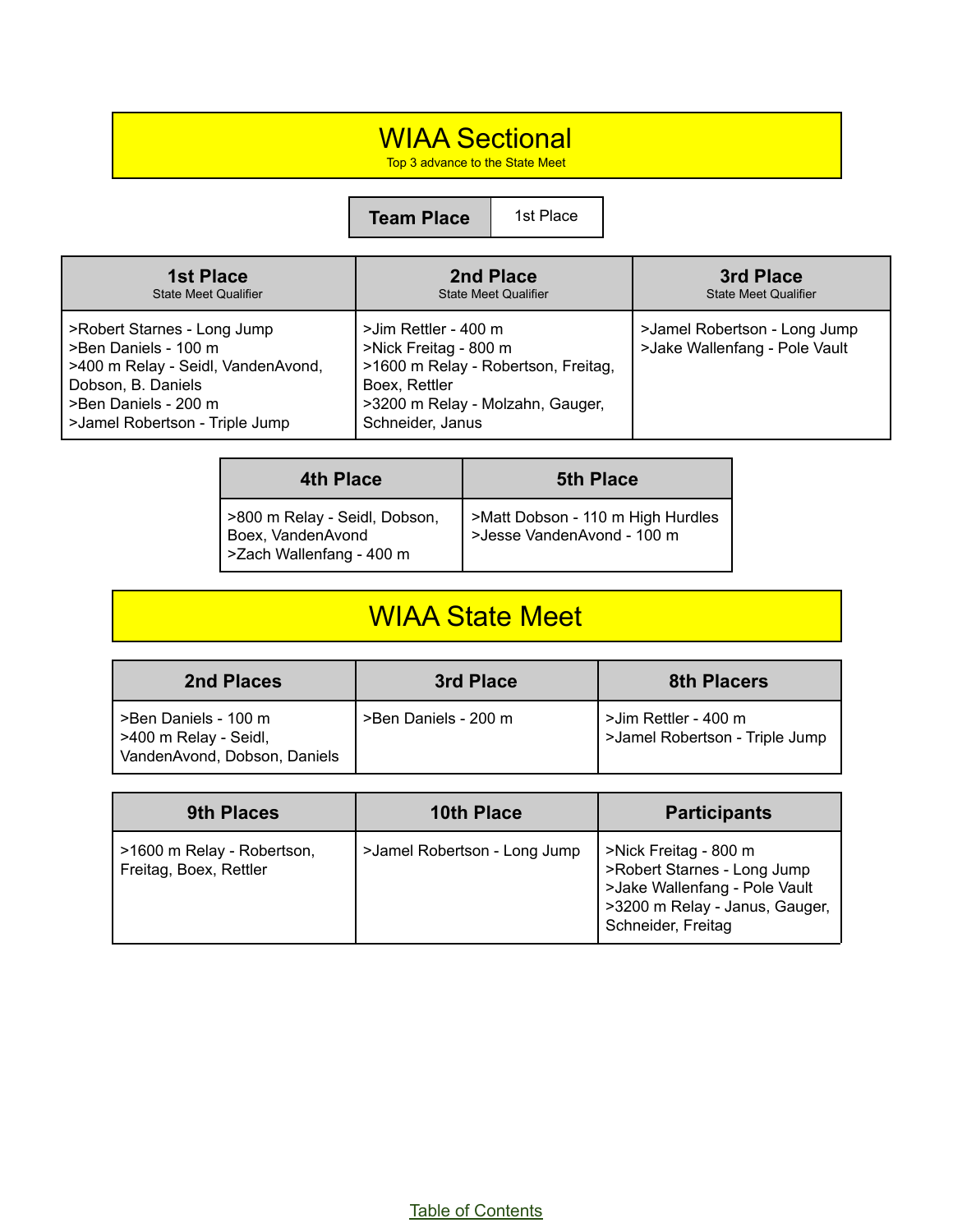# **2012**

#### Coaching Staff

**Head Coach** Nick Marcelle (first year as head coach)

#### **Assistant Coaches**

<span id="page-29-0"></span>Dave Loritz, Paul Donart, Jeff Kline, Casey Bins, Andy Fameree, Kyle McMahan, Steve Marcelle, Jon Doble, Greg Pierquet, Tim Larsen, Lloyd Nell

#### Season Results

| <b>Indoor</b>                     |                                            |                                    |                                                     |                                                  |
|-----------------------------------|--------------------------------------------|------------------------------------|-----------------------------------------------------|--------------------------------------------------|
| <b>City Meet</b><br>1st Place     | <b>Oshkosh Titan</b><br>1st Place          | Neenah<br>1st Place                | <b>FRCC Eastern</b><br><u>Division</u><br>1st Place | <b>W/TFA State</b><br><u>Indoor</u><br>1st Place |
|                                   |                                            | <b>Outdoor</b>                     |                                                     |                                                  |
| <b>Preble Relays</b><br>1st Place | <b>City Meet</b><br>1st Place              |                                    | <b>Marquette Invite</b><br>1st Place                | <b>Appleton East Patriot</b><br>1st Place        |
| <b>FRCC Relays</b><br>1st Place   | <b>FRCC Eastern Div. Meet</b><br>1st Place |                                    | <b>FRCC Conference</b><br>1st Place                 |                                                  |
|                                   |                                            | <b>WIAA Tournament</b>             |                                                     |                                                  |
|                                   | <b>WIAA Regional</b><br>1st Place          | <b>WIAA Sectional</b><br>1st Place | <b>WIAA State Meet</b><br>16th Place                |                                                  |

Table of [Contents](#page-1-0)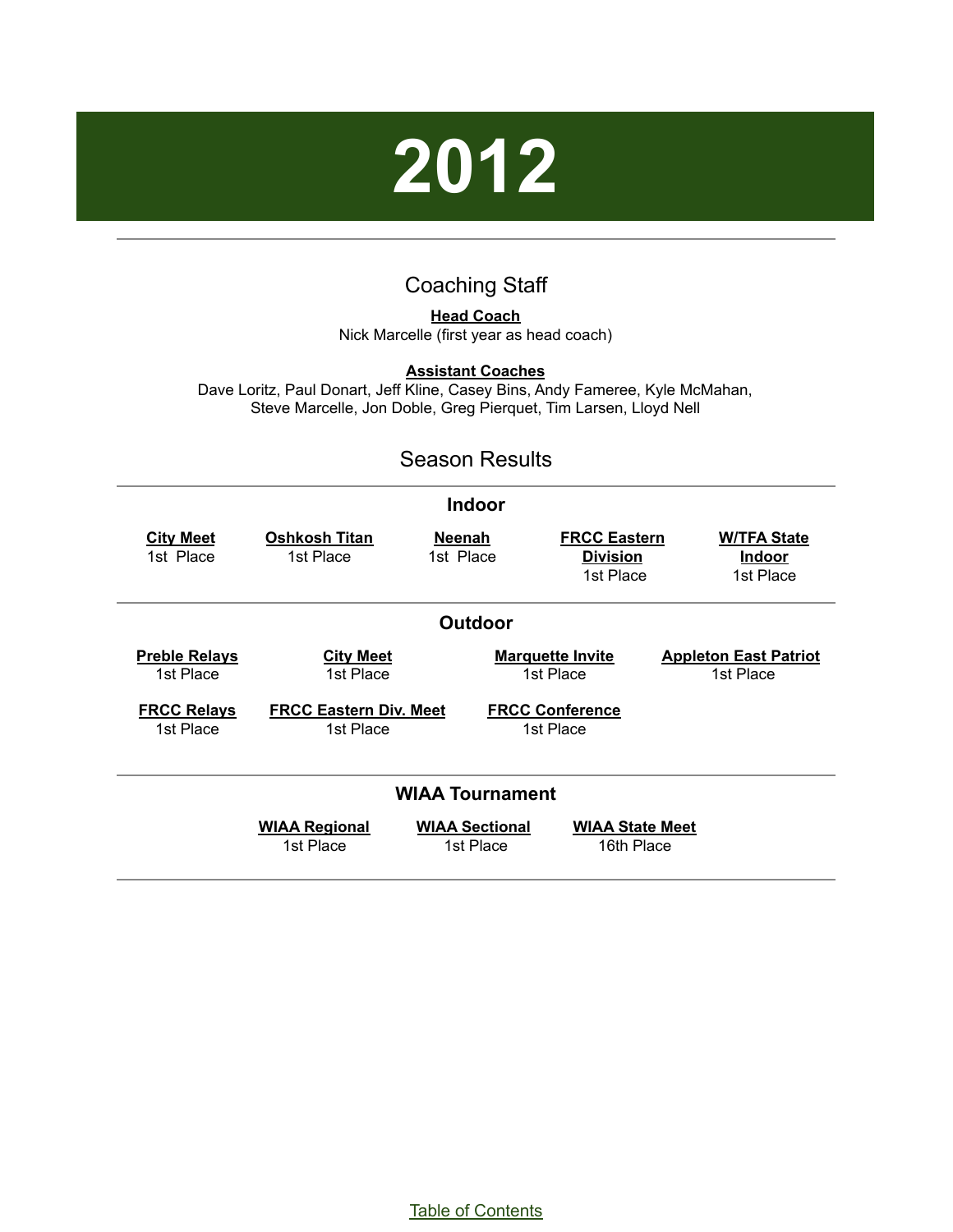#### Season Highlights

Preble continued their incredible excellence with their 3rd straight season undefeated in every meet except the WIAA State Meet The team was led by Jamel Robertson (jumps, 1600 Relay, Nick Freitag (Middle Distance), Daniel LaLuzerne (Distance), Jake Wallenfang (Pole Vault, Sprints), Zach Wallenfang (Hurdles, 1600 Relay), Robert Starnes (Sprints, Jumps), Brad Boockmeier (Weights, Hurdles).

Jamel Robertson led the team at the State Meet with a School Record in the Triple Jump and placed 2nd. Zach Jindra, Sam Schneider, Daniel LaLuzerne, and Nick Freitag ran to a 4th place finish in the 1600 meter Relay at State. Jake Wallenfang placed 5th in the 100 and 8th in the Pole Vault at State, The team of Zach Jindra, Sam Schneider, Daniel laLuzerne, and Nick Freitag rounded out the scoring at state with an 8th place finish in the 3200 Meter Relay.

| <b>Indoor</b>  | >Nick Freitag - 400 Meter Dash (51.99)<br>>Nick Freitag - 800 Meter Run (1:58.73)<br>>Jamel Robertson - Triple Jump (46' 7")<br>>Jake Wallenfang - Pole Vault (14' 3")                      |
|----------------|---------------------------------------------------------------------------------------------------------------------------------------------------------------------------------------------|
| <b>Outdoor</b> | >Jamel Robertson - Triple Jump $(47' 5 \frac{1}{2})$<br>>Robert Starnes - Long Jump (22' 7 3/4")                                                                                            |
| <b>Relays</b>  | >Zach Jindra, Jamel Robertson, Zach Wallenfang, Nick Freitag -<br>1600 Meter Relay (3:20.32)<br>>Zach Jindra, Sam Schneider, Daniel LaLuzerne, Nick Freitag -<br>3200 Meter Relay (7:48.52) |

#### Records Set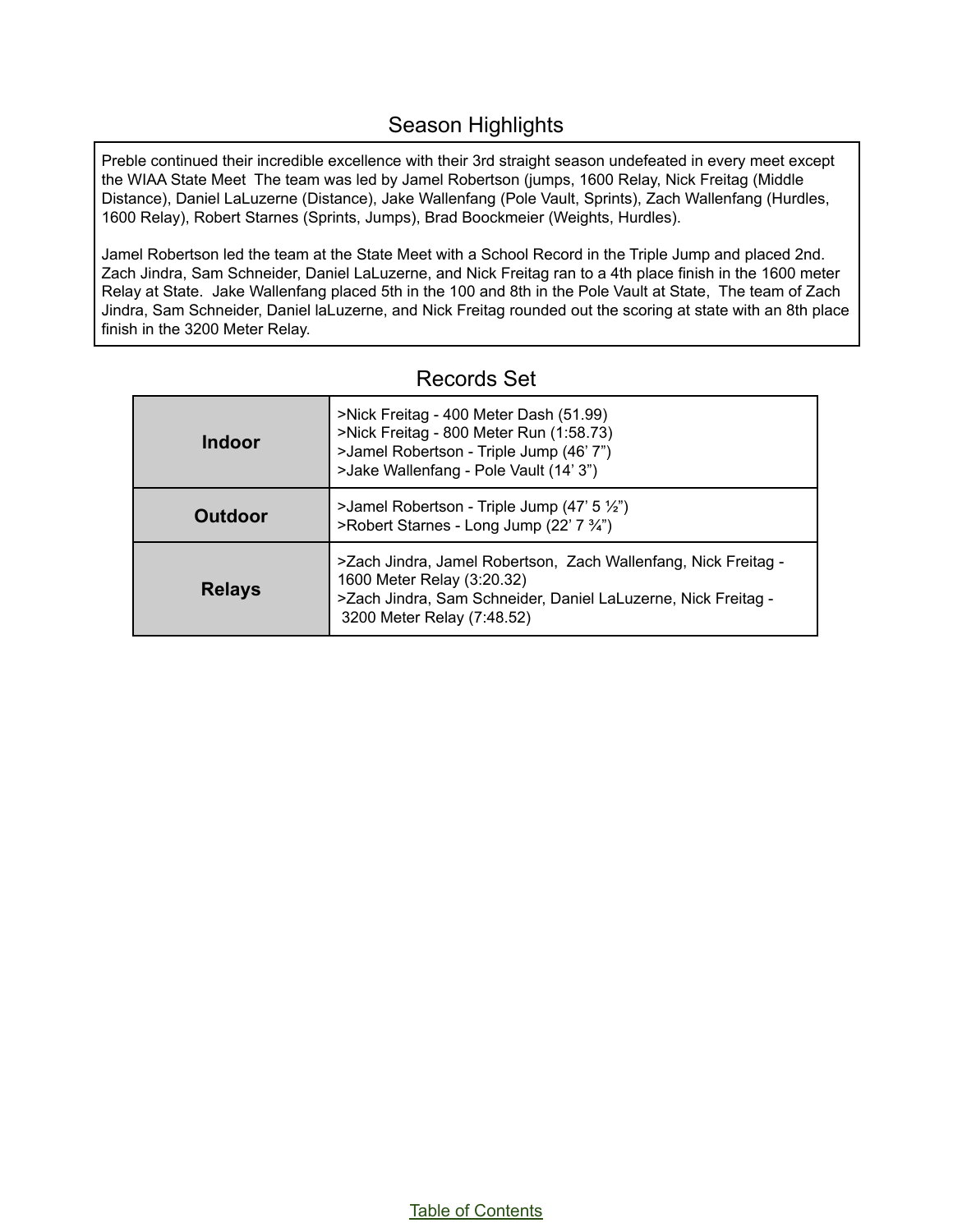## Green Bay City Meet - Indoor

**Team Place** | 1st Place

| <b>1st Place</b>                                                                                                                                                                                                                                                                                                                                                                                                                                                                                                                                 | 2nd Place                                                                                                                                                                                                                                                                                                             | 3rd Place                                                                                                                                                                            |
|--------------------------------------------------------------------------------------------------------------------------------------------------------------------------------------------------------------------------------------------------------------------------------------------------------------------------------------------------------------------------------------------------------------------------------------------------------------------------------------------------------------------------------------------------|-----------------------------------------------------------------------------------------------------------------------------------------------------------------------------------------------------------------------------------------------------------------------------------------------------------------------|--------------------------------------------------------------------------------------------------------------------------------------------------------------------------------------|
| >Drew Schneider - Shot Put<br>>3200 m Relay - Matheson, Schneider,<br>Carvajal-Hernandez, LaLuzerne<br>>Brad Boockmeier - 45 m H. Hurdles<br>>Robert Starnes - High Jump<br>>Nick Freitag - 1600 m<br>>Zach Wallenfang - 400 m<br>>4 Lap Relay - Turbett, Cegelski, W.<br>Daniels, J. Wallenfang<br>>Jake Wallenfang - Pole Vault<br>>Sam Schneider - 800 m<br>>Cory Cegelski - Long Jump<br>>Robert Starnes - High Jump<br>>Cory Cegelski - 200 m<br>>Daniel LaLuzerne - 3200 m<br>>1600 m Relay - Freitag, Starnes,<br>J. Wallenfang, O'Donnel | >Brad Boockmeier - Shot Put<br>>Zach Wallenfang - 45 m H. Hurdles<br>>Jake Wallenfang - 45 m Dash<br>>800 m Relay - Turbett, Daniels,<br>Smurawa, Boockmeier<br>>Jon Witte - 176 m I. Hurdles<br>>Michael Verhayden - Pole Vault<br>>Trevor Wygle - Triple Jump<br>>Jose Perez - Long Jump<br>>Jose Perez - High Jump | >Colton VanRite - Shot Put<br>>Jose Perez - 45 m H. Hurdles<br>>Austin Wolske - 1600 m<br>>Shawn O'Donnell - 400 m<br>>Noah VerHeyden - 176 m I. Hurdles<br>>Jon Witte - Triple Jump |

| <b>4th Place</b>                                                                                                                                                                       | <b>5th Place</b>                                                                                               |
|----------------------------------------------------------------------------------------------------------------------------------------------------------------------------------------|----------------------------------------------------------------------------------------------------------------|
| >Daniel Massey - 1600 m<br>>Zach Nellis - Pole Vault (tie)<br>>Branden Carbajal-Hernandez - 1600 m<br>>Drew Schneider - High Jump<br>>Will Daniels - 200 m<br>>William Shimek - 3200 m | >Joe Turbett - 45 m<br>>Adrian Trinidad - 176 m I. Hurdles<br>>Joe Matheson - 800 m<br>>Austin Manders - 200 m |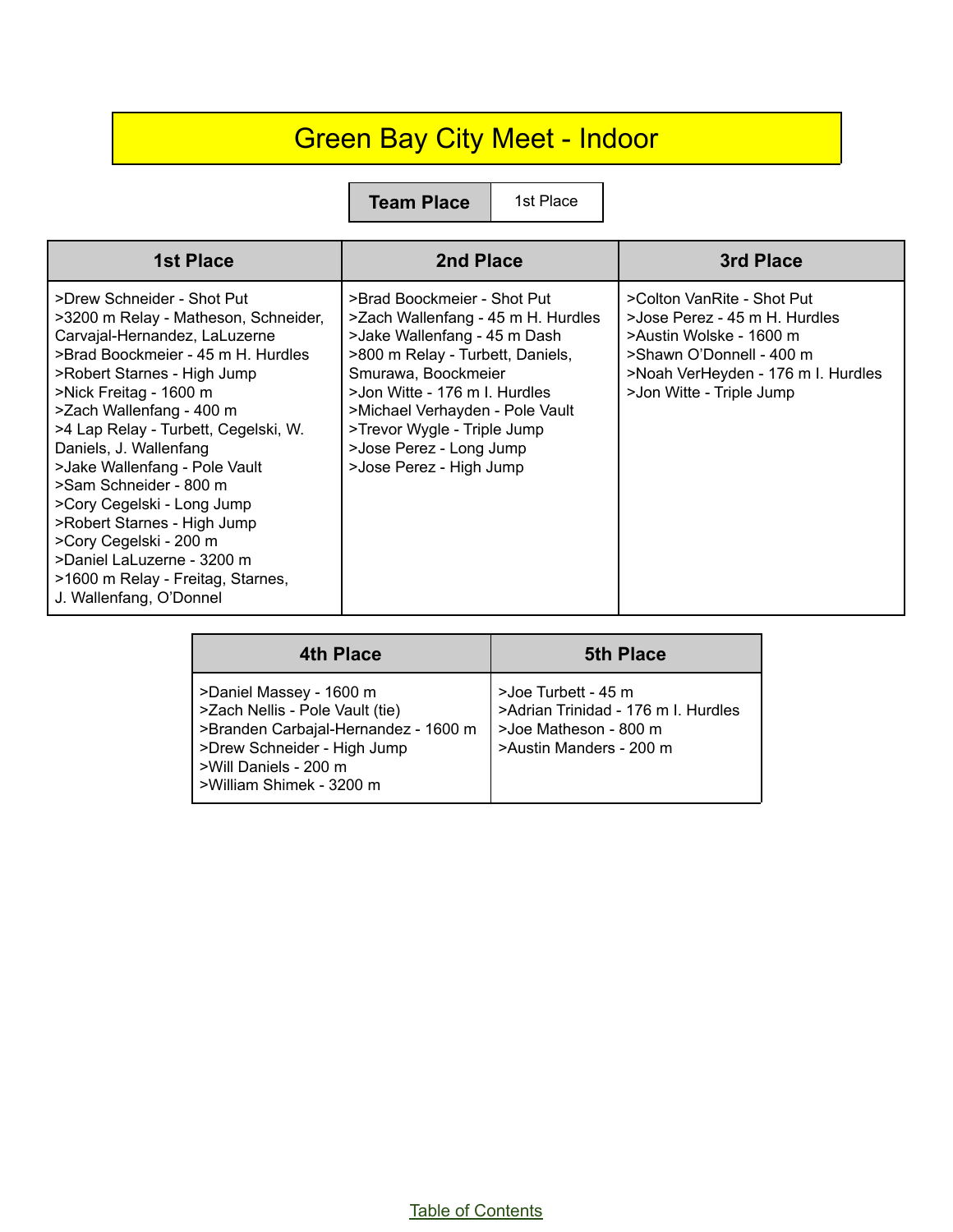#### Oshkosh Invitational - Indoor

**Team Place** | 1st Place

| <b>1st Place</b>                                                                                                                                                                                                                      | 2nd Place                                                                                  | 3rd Place                                               |
|---------------------------------------------------------------------------------------------------------------------------------------------------------------------------------------------------------------------------------------|--------------------------------------------------------------------------------------------|---------------------------------------------------------|
| >Robert Starnes - 55 m<br>>Nick Freitag - 400 m<br>>800 m Relay - Names not<br>available<br>>1600 m Relay - Names not<br>Available<br>>Robert Starnes - Long Jump'<br>>Jake Wallenfang - Pole Vault<br>>Jamel Robertson - Triple Jump | >Zach Jindra - 400 m<br>>Brad Boockmeier - 55 m H. Hurdles<br>>Jamel Robertson - Long Jump | >Daniel LaLuzerne - 800 m<br>>Drew Schneider - Shot Put |

| 4th Place                   | <b>5th Place</b>                    |
|-----------------------------|-------------------------------------|
| SRobert Starnes - High Jump | >Brandon Carvajal-Hernandez - 800 m |

#### Neenah Indoor

**Team Place** 1st Place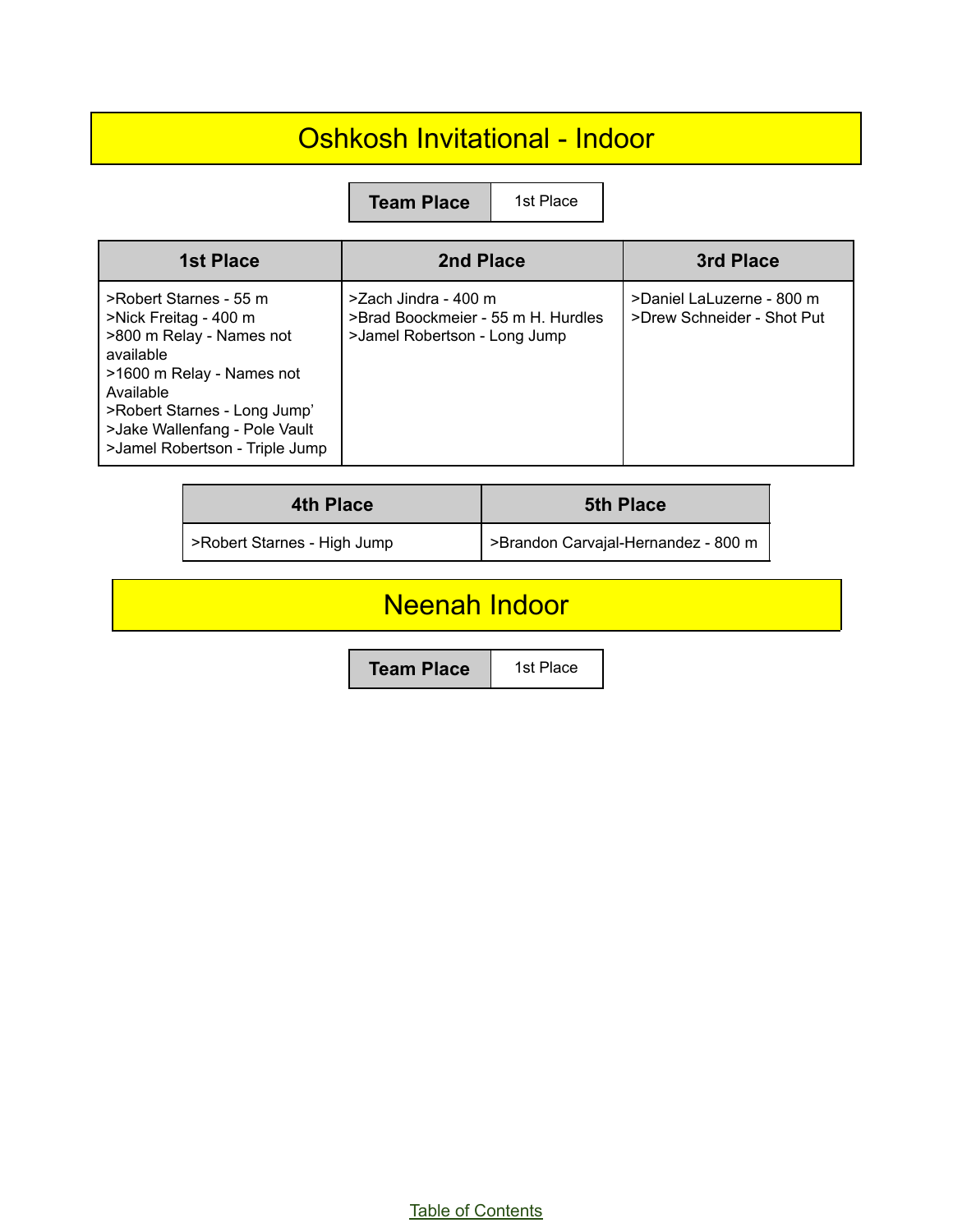### FRCC Eastern Division - Indoor

**Team Place** | 1st Place

| <b>1st Place</b>                                                                                                                                                                                                                                                                                                                                                                                                              | <b>2nd Place</b>                                                                                                     | 3rd Place                                                                                                                                         |
|-------------------------------------------------------------------------------------------------------------------------------------------------------------------------------------------------------------------------------------------------------------------------------------------------------------------------------------------------------------------------------------------------------------------------------|----------------------------------------------------------------------------------------------------------------------|---------------------------------------------------------------------------------------------------------------------------------------------------|
| >Brad Boockmeier - Shot Put<br>>3200 m Relay - Names not available<br>>Brad Boockmeier - 45 m H. Hurdles<br>>Jake Wallenfang - 45 m<br>-Jach Jindra - 400<br>>4 Lap Relay - Names no available<br>>Jake Wallenfang - Pole Vault<br>>Nick Freitag - 800 m<br>>Jamel Robertson - Triple Jump<br>>Robert Starnes - Long Jump<br>>Robert Starnes - High Jump<br>>Daniel LaLuzerne - 3200 m<br>>1600 m Relay - Names not available | >800 m Relay - Names no available<br>>Jamel Robertson - 400 m<br>>Sam Schneider - 800<br>>Drew Schneider - High Jump | >Drew Schneider - Shot Put<br>>Zach Wallenfang - 45 m H. Hurdles<br>>Cory Cegelski - Long Jump<br>>Will Daniels - 200 m<br>>Kevin Meaney - 3200 m |

| 4th Place                                                                            | <b>5th Place</b>                                                                                       |
|--------------------------------------------------------------------------------------|--------------------------------------------------------------------------------------------------------|
| l >Zach Nellis - Pole Vault<br>>Will Daniels - Triple Jump<br>SCory Cegelski - 200 m | >Colton VanRite - Shot Put<br>>Joe Turbett - 45 m<br>>Tanner Fliss - 1600 m<br>>Jose Perez - High Jump |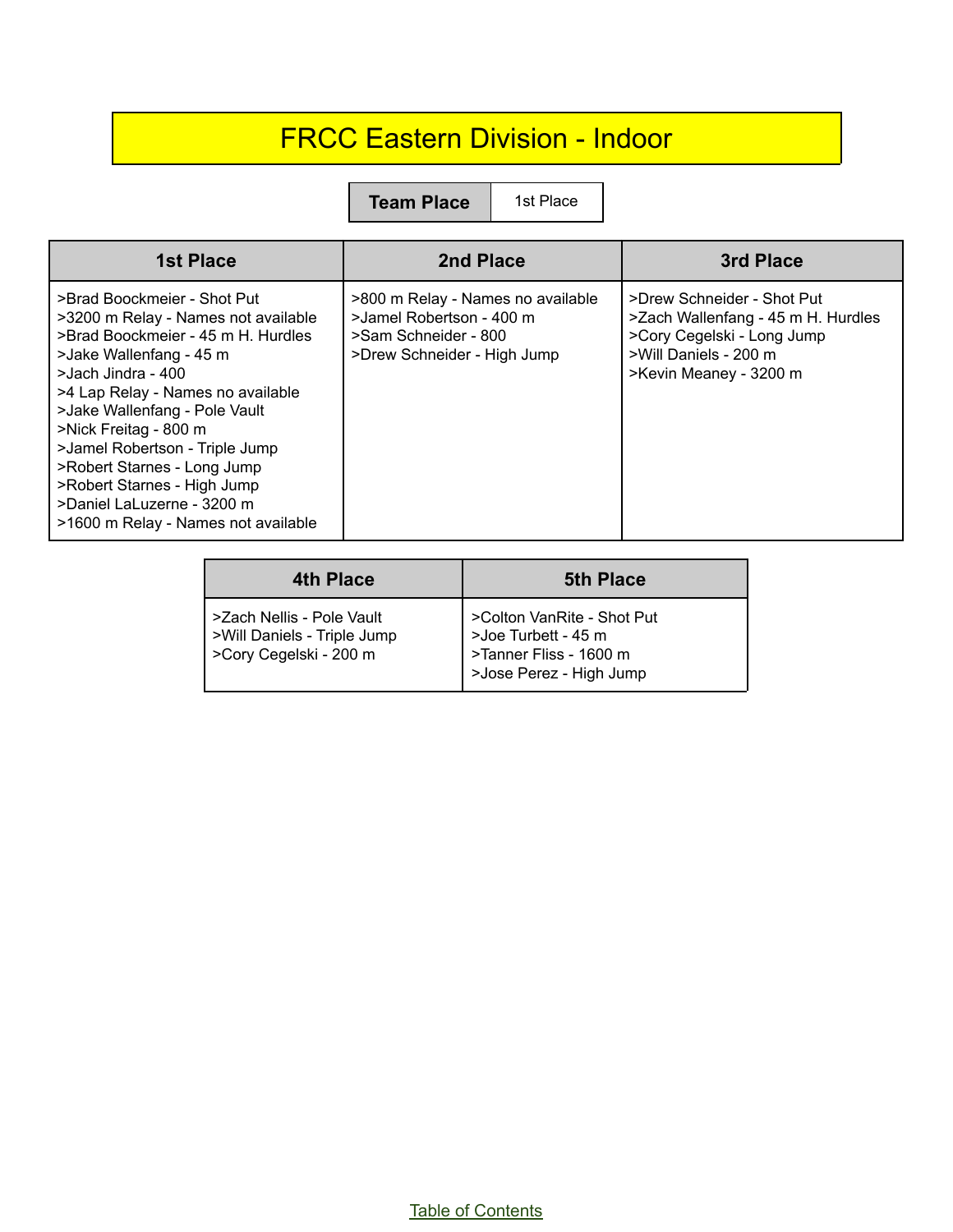#### W/TFA State Meet - Indoor

**Team Place** | 1st Place

| <b>1st Place</b>              | 2nd Place                                                          | 3rd Place                                                                            |
|-------------------------------|--------------------------------------------------------------------|--------------------------------------------------------------------------------------|
| >Jake Wallenfang - Pole Vault | >1600 m Relay - Names not available<br>>Robert Starnes - Long Jump | >Nick Freitag - 800 m<br>>Robert Starnes - High Jump<br>>Jamel Robertson - Long Jump |

| <b>4th Place</b>                                         | <b>6th Place</b>                                            | <b>7th Place</b>                 |
|----------------------------------------------------------|-------------------------------------------------------------|----------------------------------|
| >Jake Wallenfang - 55 m<br>Jamel Robertson - Triple Jump | >Brad Boockmeier - 55 m H. Hurdles<br>>Nick Freitag - 400 m | Solie >Drew Schneider - Shot Put |

#### **8th Place**

>Brad Boockmeier - Shot Put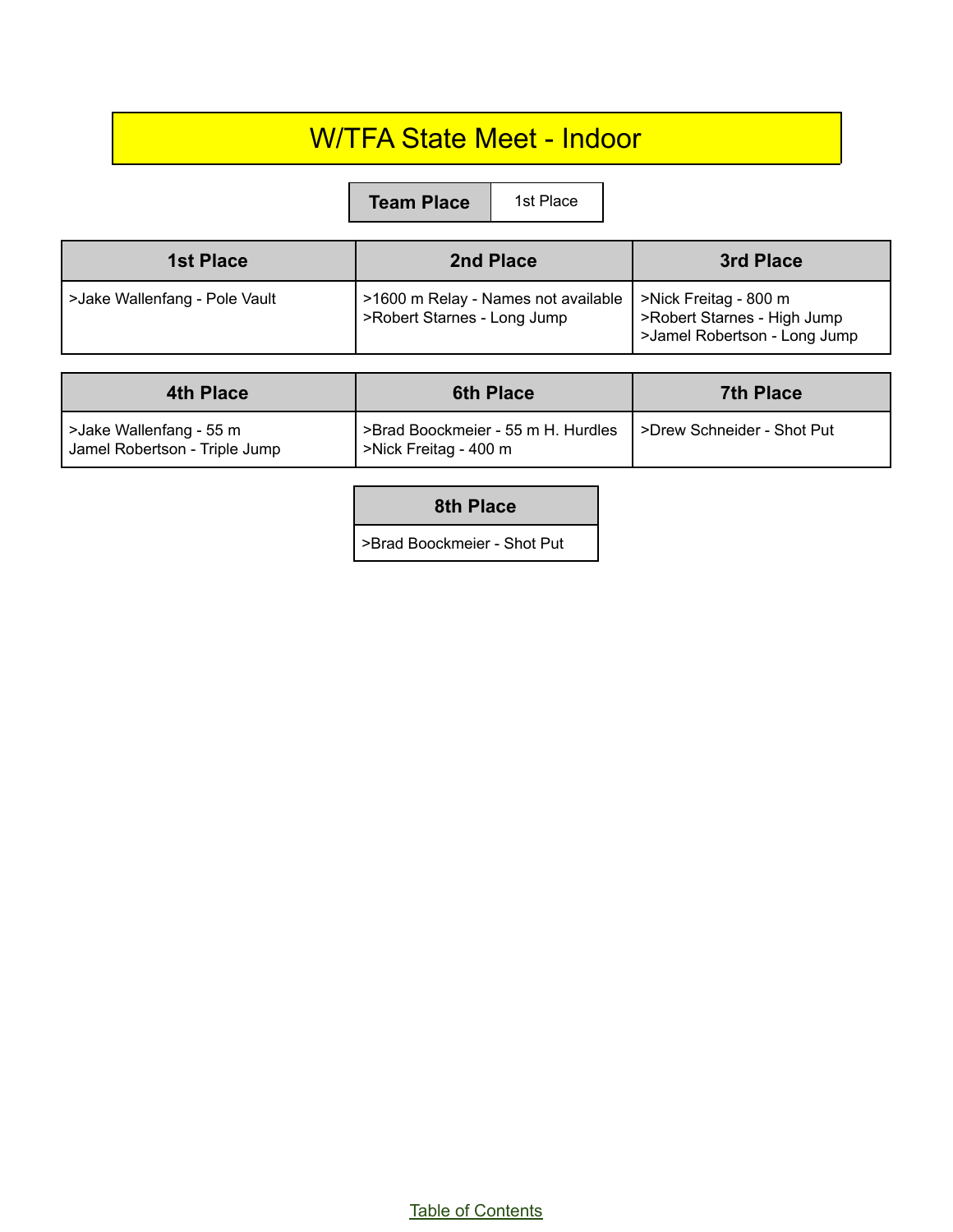## Preble Relays - Outdoor

**Team Place** | 1st Place

| <b>1st Place</b>                                                                                                                                                                                                                                                                                                                                                                                                                                                                                                                                                                                                                                                                                                                                                                                                                                                                                         | 3rd Place                                     |
|----------------------------------------------------------------------------------------------------------------------------------------------------------------------------------------------------------------------------------------------------------------------------------------------------------------------------------------------------------------------------------------------------------------------------------------------------------------------------------------------------------------------------------------------------------------------------------------------------------------------------------------------------------------------------------------------------------------------------------------------------------------------------------------------------------------------------------------------------------------------------------------------------------|-----------------------------------------------|
| >Distance Medley Relay - Fliss, Brooks, Schneider, LaLuzerne<br>>440 H. Hurdle Relay - Wanek, Z. Wallenfang, Perez, S.Schneider<br>>900 m I. Hurdles - Verhayden, Witte, Z. Wallenfang<br>>1600 m Medley Relay - Jindra, Robertson, Daniels, Freitag<br>>400 m Relay - J. Wallenfang, Boockmeier, Cegelski, Starnes<br>>800 m Relay - Boockmeier, J. Wallenfang, Daniels, Robertson<br>>1600 m Relay - O'Donnell, Brooks, Z. Wallenfang, Daniels<br>>3200 m Relay - Freitag, S. Schneider, Jindra, LaLuzerne<br>>Shot Put Relay - D. Schneider, Boockmeier, VanRite, Guenther<br>>Discus Relay - D. Schneider, VanRite, Wilson-Peterson, Chamberlin<br>>Pole Vault Relay - J. Wallenfang, Nellis, Degeneffe<br>>Triple Jump Relay - Robertson, Daniels, Starnes, Witte<br>>Long Jump Relay - Robertson, Starnes, Cegelski, J. Wallenfang<br>>High Jump Relay - Perez, Starnes, D. Schneider, Wolschinski | >6400 m Relay - Shimek, Meaney, Wolske, Meyer |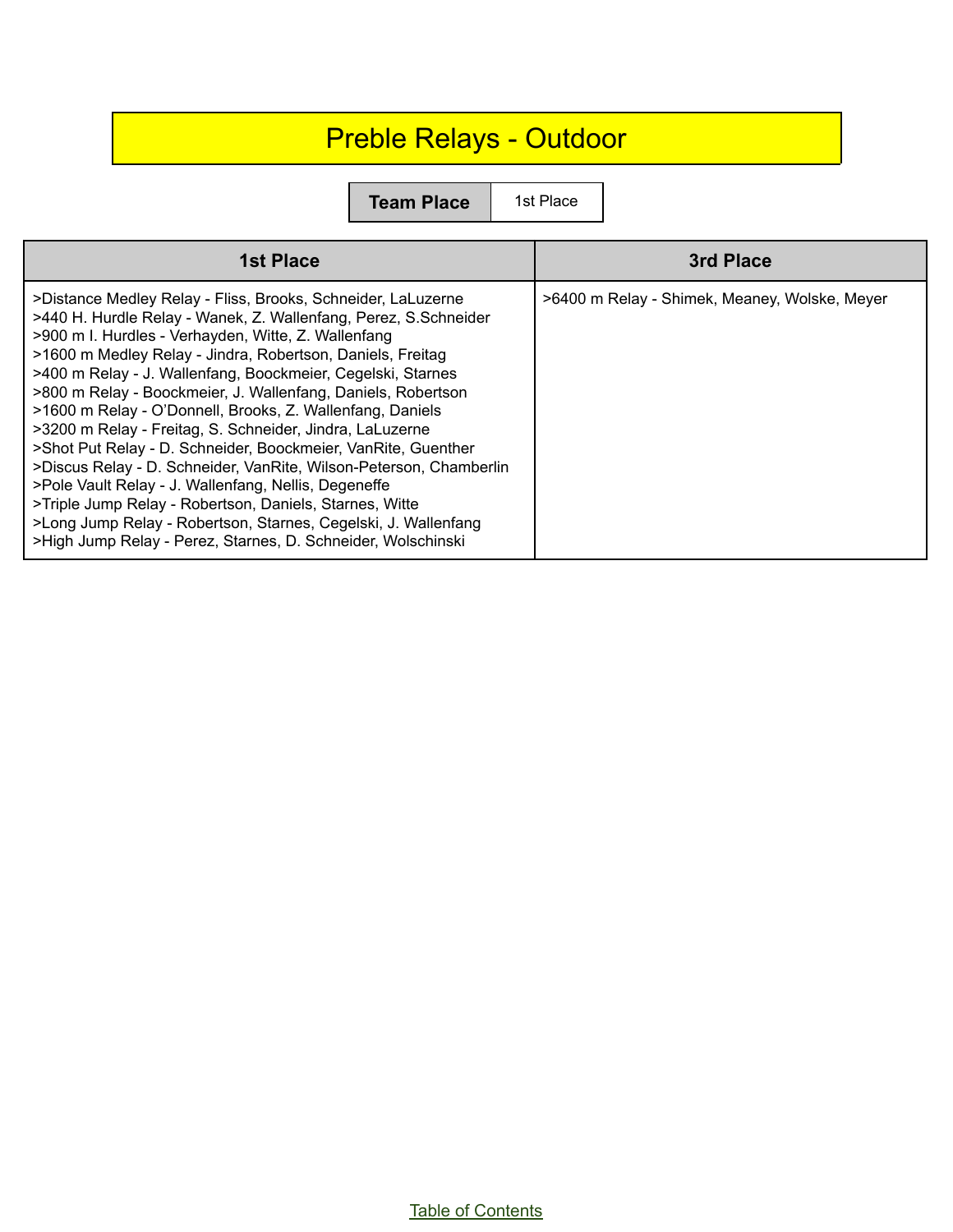## City Meet - Outdoor

**Team Place** | 1st Place

| <b>1st Place</b>                                                                                                                                                                                                                                                                                                                                                                                                                                                                           | 2nd Place                                                                                                                                                                 | 3rd Place                                          |
|--------------------------------------------------------------------------------------------------------------------------------------------------------------------------------------------------------------------------------------------------------------------------------------------------------------------------------------------------------------------------------------------------------------------------------------------------------------------------------------------|---------------------------------------------------------------------------------------------------------------------------------------------------------------------------|----------------------------------------------------|
| > Jake Wallenfang - 200 m<br>>Zach Jindra - 400 m<br>>Nick Freitag - 800 m<br>>Zach Wallenfang - 300 m I. Hurdles<br>>400 m Relay - J. Wallenfang,<br>Boockmeier, Cegelski, Starnes<br>>800 m Relay - Boockmeier, Turbett,<br>Robertson, Daniels<br>>1600 m Relay - freitag, Jindra,<br>Robertson, Z. Wallenfang<br>>3200 m Relay - S. schneider,<br>Carvajal-Hernandez, LaLuzerne, Flores<br>>Robert Starnes - High Jump<br>>Robert Starnes - Long Jump<br>>Jamel Robertson - Triple Jump | >Hakeem Brooks - 400 m<br>>Sam Schneider - 800 m<br>>Jamel Robertson - Long Jump<br>>Will Daniels - Triple Jump<br>>Drew Schneider - Shot Put<br>>Drew Schneider - Discus | >Cory Cegelski - 100 m<br>>Colton VanRite - Discus |

| <b>4th Place</b>                                                                                                                                                                                                                        | <b>5th Place</b>                                                                                                                                            |
|-----------------------------------------------------------------------------------------------------------------------------------------------------------------------------------------------------------------------------------------|-------------------------------------------------------------------------------------------------------------------------------------------------------------|
| >Robert Starnes - 100 m<br>>Cory Cegelski - 200 m<br>>Gage Meyer - 3200 m<br>>Jose Perez - 110 m H. Hurdles<br>>Drew Schneider - High Jump<br>>Jose Perez - High Jump (tie)<br>>Cory Cegelski - Long Jump<br>>Colton VanRite - Shot Put | >Will Daniels - 200 m<br>>Kevin Meaney - 1600 m<br>>Drew Schneider - 110 m H. Hurdles<br>>Jose Perez - 300 m I. Hurdles<br>>Austin Wilson-Peterson - Discus |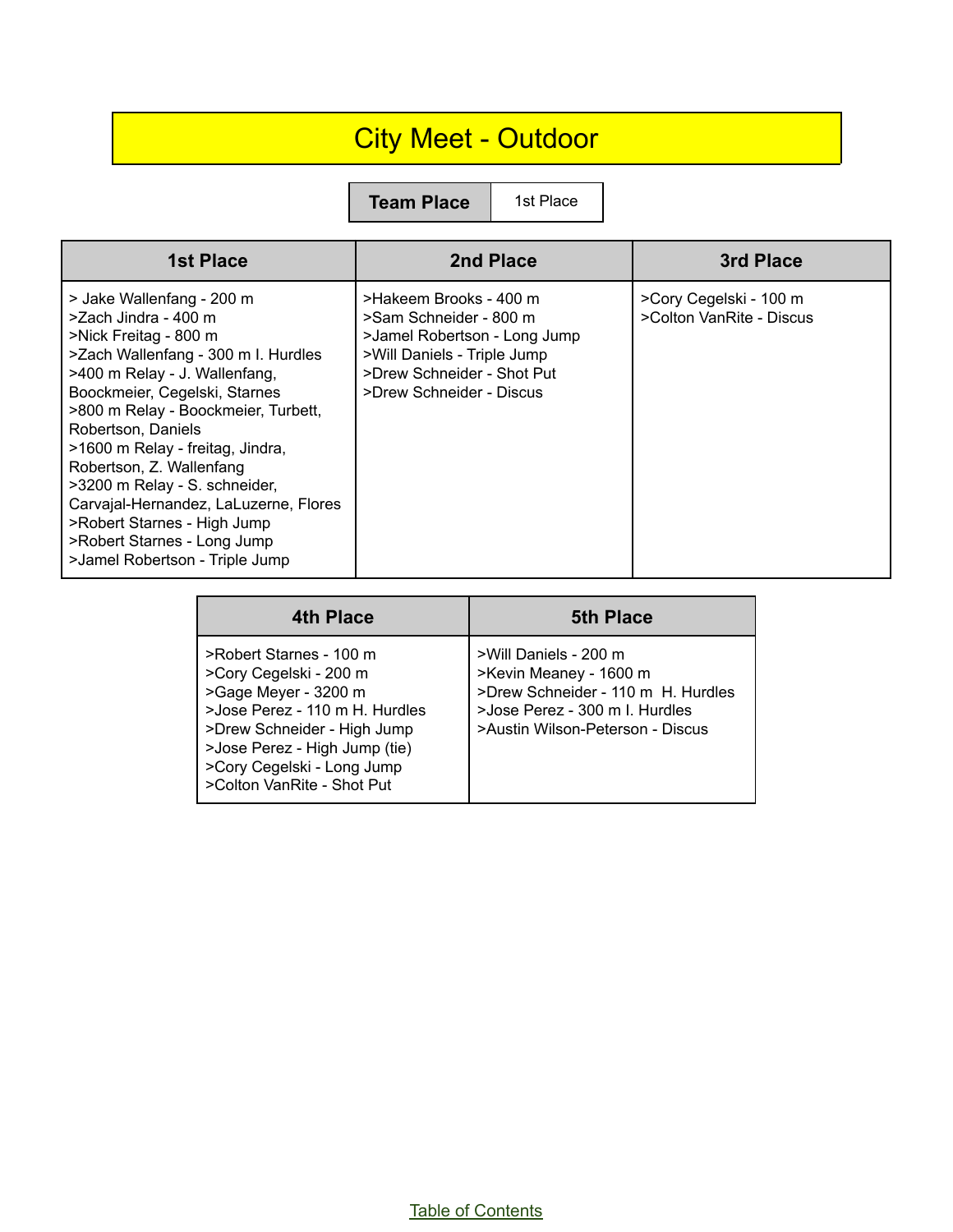### Marquette Invitational - Outdoor

**Team Place** | 1st Place

| 1st Place                                                                                                                                                                                                                                                                                                                                          | 2nd Place                                                                                                                                                                                   | 3rd Place                                                                                                                    |
|----------------------------------------------------------------------------------------------------------------------------------------------------------------------------------------------------------------------------------------------------------------------------------------------------------------------------------------------------|---------------------------------------------------------------------------------------------------------------------------------------------------------------------------------------------|------------------------------------------------------------------------------------------------------------------------------|
| >3200 m Relay - Jindra, Fliss,<br>LaLuzerne, Freitag<br>>Brad Boockmeier - 110 m H. Hurdles<br>>Jake Wallenfang - 100 m<br>>400 m Relay - J. Wallenfang, Daniels,<br>Cegelski, Starnes<br>>1600 m Relay - Jindra, Z. Wallenfang,<br>Robertson, Freitag<br>>Drew Schneider - Shot Put<br>>Robert Starnes - High Jump<br>>Robert Starnes - Long Jump | >800 m Relay - Boockmeier,<br>Cegelski, Daniels, Robertson<br>>Zach Wallenfang - 300 m I. Hurdles<br>>Jake Wallenfang - 200 m<br>>Drew Schneider - Discus<br>>Jamel Robertson - Triple Jump | >Zach Wallenfang - 110 m H. Hurdles<br>>Nick Freitag - 800 m Run<br>>Colton VanRite - Discus<br>>Brad Boockmeier - High Jump |

| 4th Place                   | <b>5th Place</b>                                                   |
|-----------------------------|--------------------------------------------------------------------|
| >Brad Boockmeier - Shot Put | >Zach Jindra - 400 m<br><sup>1</sup> >Jake Wallenfang - Pole Vault |

## Appleton East Patriot Invite - Outdoor

**Team Place** | 1st Place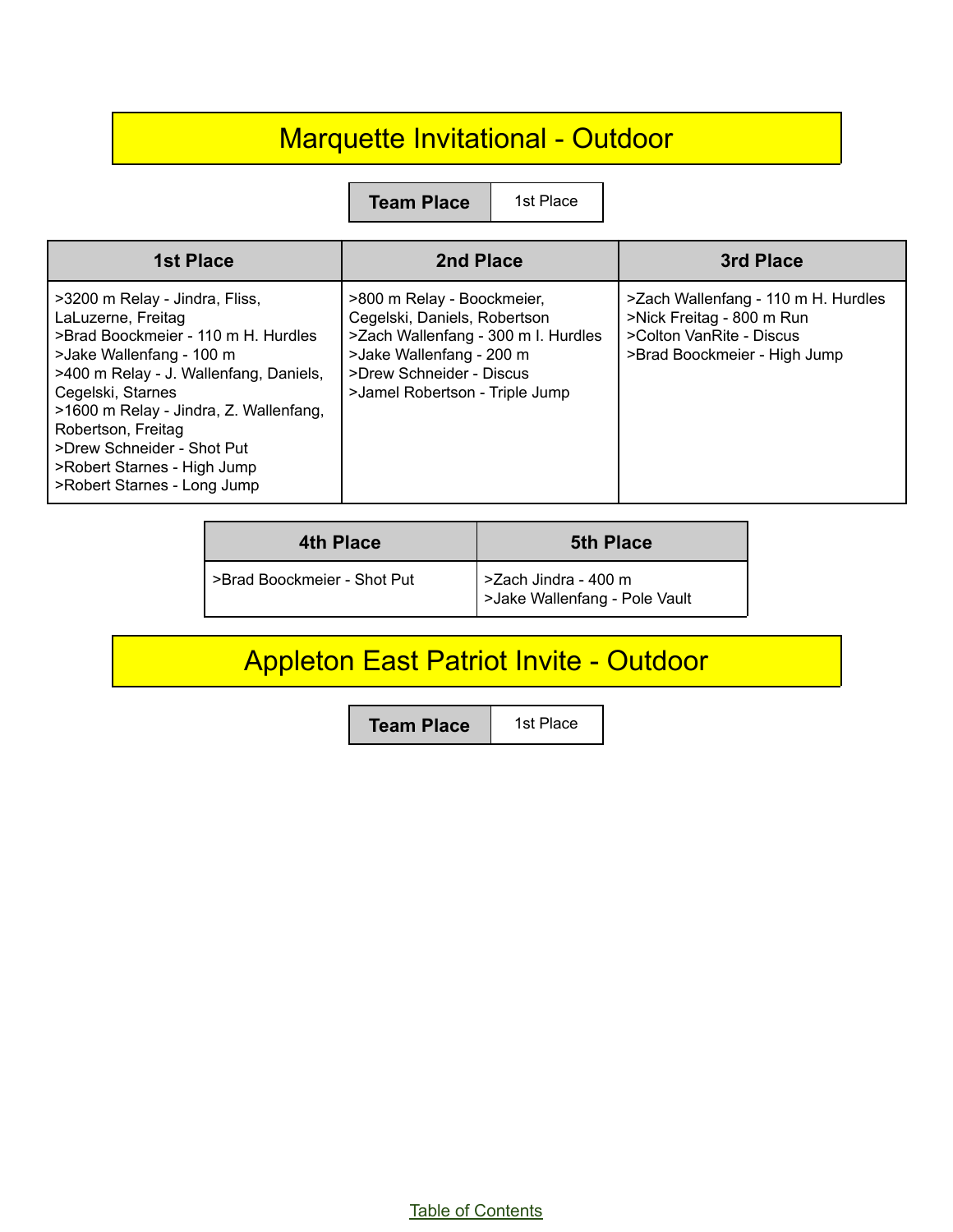## FRCC Conference Relays - Outdoor

**Team Place** | 1st Place

| <b>1st Place</b>                                                                                                                                                                                                                                                                                                                                                                                                                                                                                                                    | 2nd Place                                    |
|-------------------------------------------------------------------------------------------------------------------------------------------------------------------------------------------------------------------------------------------------------------------------------------------------------------------------------------------------------------------------------------------------------------------------------------------------------------------------------------------------------------------------------------|----------------------------------------------|
| >3200 m Relay - LaLuzerne, Fliss, Brooks, Jindra<br>>800 m Relay - Robertson, cegelski, Daniels, J. Wallenfang<br>>400 m Relay - Starnes, Daniels, Cegelski, J. Wallenfang<br>>800 m Sprint Medley - Cegelski, Daniels, Gullstrand, Jindra<br>>High Jump Relay - Starnes, Boockmeier, D. Schneider<br>>Long Jump Relay - Starnes, Robertson, Cegelski<br>>Triple Jump Relay - VanRite, Schneider, Wilson-Peterson<br>>Discus Relay - VanRite, D. Schneider, Wilson-Peterson<br>>Shot Put Relay - D. Schneider, Boockmeier, Guenther | >330 m H. Hurdle Relay - Names not available |

| 3rd Place                                                                                                                                       | <b>4th Place</b>                    |
|-------------------------------------------------------------------------------------------------------------------------------------------------|-------------------------------------|
| >3200 m Relay - Names not available<br>>900 m Int. Hurdle Relay - Z. Wallenfang, Witte, Verheyden<br>>1600 m Medley Relay - Names not available | >1600 m Relay - Names not available |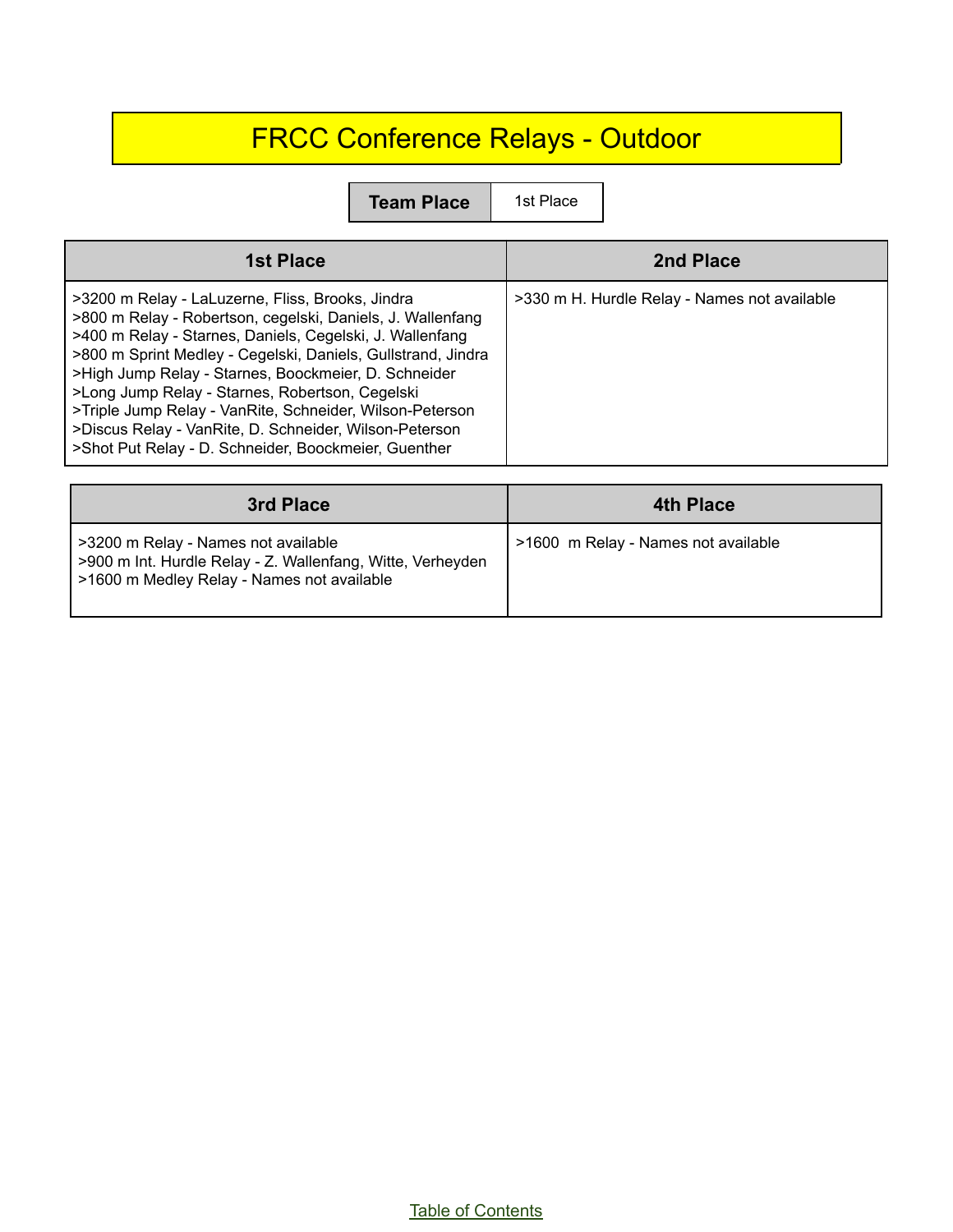### FRCC Eastern Division Meet - Outdoor

**Team Place** | 1st Place

| <b>1st Place</b>                                                                                                                                                                                                                                                                                                                                                                                                                                                           | 2nd Place                                                                                                                          | 3rd Place                                                                                          |
|----------------------------------------------------------------------------------------------------------------------------------------------------------------------------------------------------------------------------------------------------------------------------------------------------------------------------------------------------------------------------------------------------------------------------------------------------------------------------|------------------------------------------------------------------------------------------------------------------------------------|----------------------------------------------------------------------------------------------------|
| >Zach Jindra - 800 m<br>>400 m Relay - Cegelski, Starnes, J.<br>Wallenfang, Daniels<br>>800 m Relay - Robertson, Cegelski,<br>Starnes, J. Wallenfang<br>>1600 m Relay - Jindra, Robertson, Z.<br>Wallenfang, LaLuzerne<br>>3200 m Relay - S. Schneider, Meaney,<br>Fliss, Plummer<br>>Robert Starnes - High Jump<br>>Jake Wallenfang - Pole Vault<br>>Robert Starnes - Long Jump<br>>Jamel Robertson - Long Jump<br>>Drew Schneider - Shot Put<br>>Drew Schneider - Discus | >Sam Schneider - 800 m<br>>Daniel LaLuzerne - 1600 m<br>>Brad Boockmeier - 110 m H. Hurdles<br>>Zach Wallenfang - 300 m I. Hurdles | >Brad Boockmeier - 300 m I. Hurdles<br>>Jamel Robertson - Long Jump<br>>Brad Boockmeier - Shot Put |

| 4th Place                                                                                                  | <b>5th Place</b>                                           |
|------------------------------------------------------------------------------------------------------------|------------------------------------------------------------|
| >Will Daniels - 100 m<br>>DeJuan Plummer - 800 m<br>>Cory Cegelski - Long Jump<br>>Colton VanRite - Discus | >Cory Cegelski - 200 m<br>>Austin Wilson-Peterson - Discus |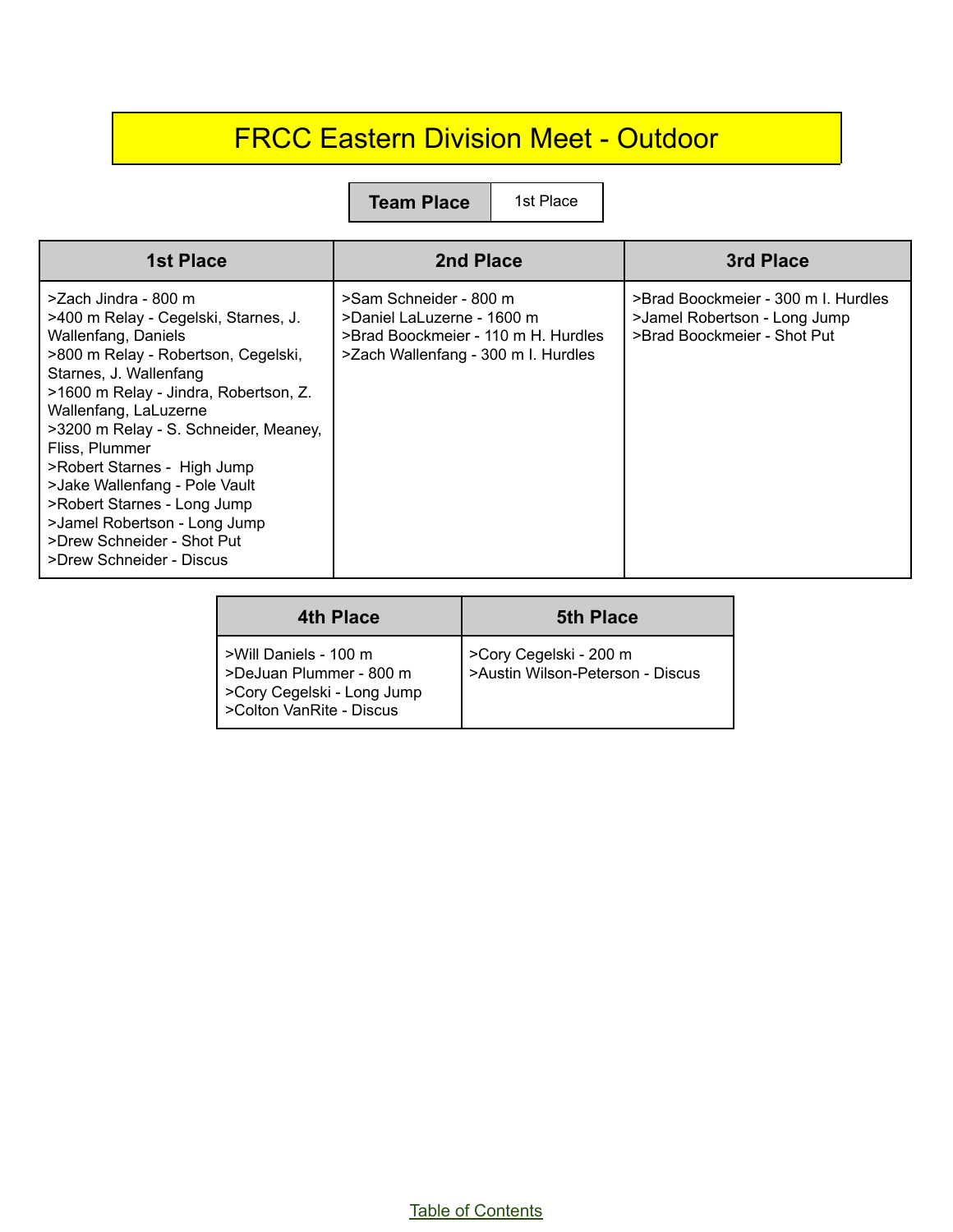### FRCC Conference Meet - Outdoor

**Team Place** | 1st Place

| <b>1st Place</b>                                                                                                                                                                                                                                                                                                                                                                                                                                    | 2nd Place                                                                                                                                                          | 3rd Place                                                                        |
|-----------------------------------------------------------------------------------------------------------------------------------------------------------------------------------------------------------------------------------------------------------------------------------------------------------------------------------------------------------------------------------------------------------------------------------------------------|--------------------------------------------------------------------------------------------------------------------------------------------------------------------|----------------------------------------------------------------------------------|
| >Jake Wallenfang - 200 m<br>>400 m Relay - Starnes, Daniels,<br>Cegelski, J. Wallenfang<br>>800 m Relay - Boockmeier, Daniels,<br>Cegelski, Robertson<br>>1600 m Relay - Freitag, Jindra, Z.<br>Wallenfang, Robertson<br>>3200 m Relay - S. Schneider,<br>Plummer, Fliss, LaLuzerne<br>>Robert Starnes - High Jump<br>>Jake Wallenfang - Pole Vault<br>>Robert Starnes - Long Jump<br>>Jamel Robertson - Triple Jump<br>>Brad Boockmeier - Shot Put | >Nick Freitag - 800 m<br>>Brad Boockmeier - 110 m H. Hurdles<br>>Zach Wallenfang - 300 m I. Hurdles<br>>Cory Cegelski - Long Jump<br>>Robert Starnes - Triple Jump | >Sam Schneider - 800 m<br>>Drew Schneider - Shot Put<br>>Drew Schneider - Discus |

| 4th Place                                                                              | <b>5th Place</b>      |
|----------------------------------------------------------------------------------------|-----------------------|
| Sumel Robertson - Long Jump<br>>Jacob Guenther - Shot Put<br>  >Jacob VanRite - Discus | > Zach Jindra - 400 m |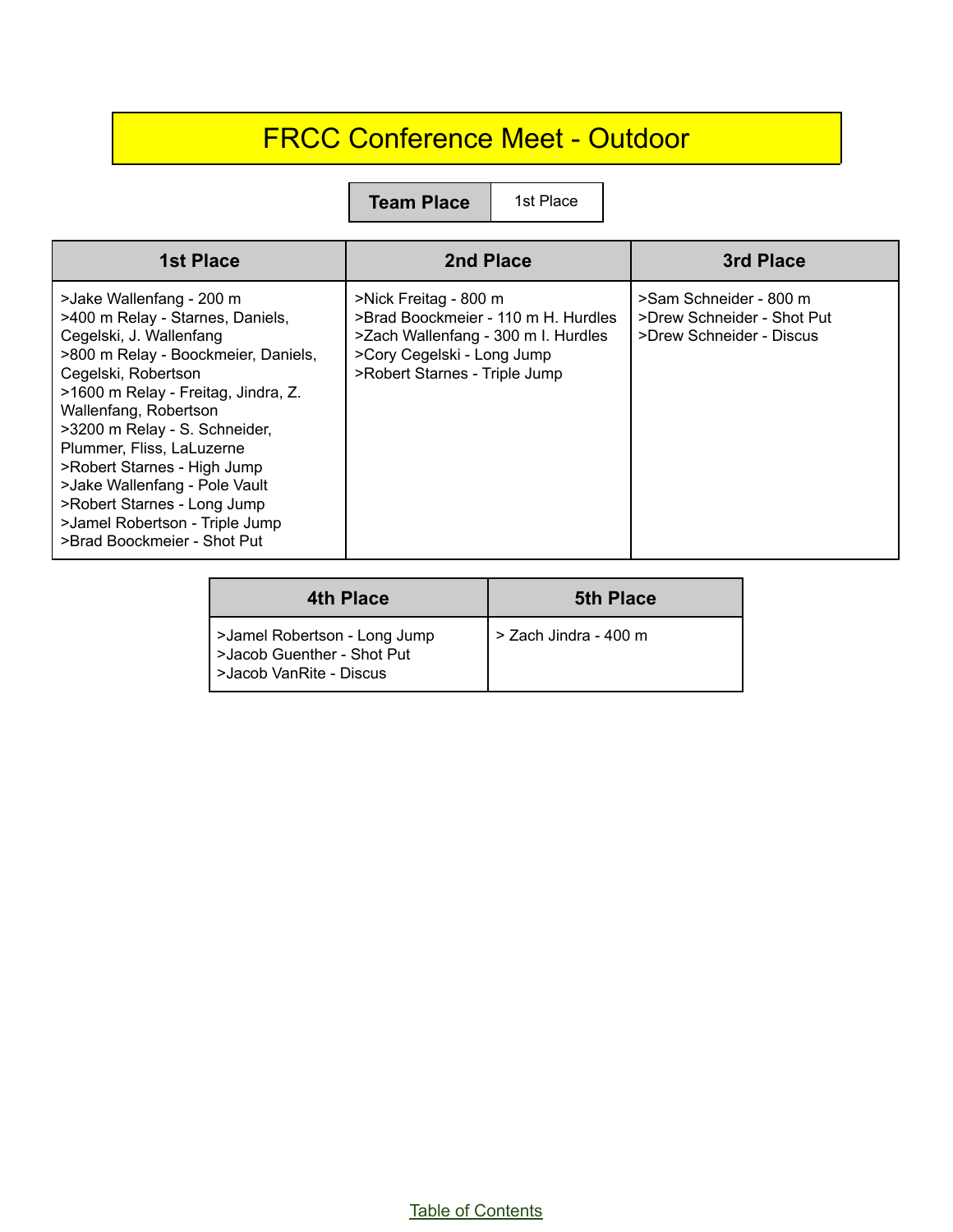#### WIAA Regional

Top 4 qualify for the Sectional Meet

**Team Place** | 1st Place

| <b>1st Place</b>                                                                                                                                                                                                                                                                       | 2nd Place                                                                                                                                                                                                                                                                                           | 3rd Place                                                                                                       |
|----------------------------------------------------------------------------------------------------------------------------------------------------------------------------------------------------------------------------------------------------------------------------------------|-----------------------------------------------------------------------------------------------------------------------------------------------------------------------------------------------------------------------------------------------------------------------------------------------------|-----------------------------------------------------------------------------------------------------------------|
| <b>Sectional Qualifier</b>                                                                                                                                                                                                                                                             | <b>Sectional Qualifier</b>                                                                                                                                                                                                                                                                          | <b>Sectional Qualifier</b>                                                                                      |
| >3200 m Relay - LaLuzerne, Jindra, S.<br>Schneider, Freitag<br>>Jake Wallenfang - 100 m<br>>1600 m Relay - Freitag, Robertson, Z.<br>Wallenfang, Jindra<br>>Jamel Robertson - Triple Jump<br>>Robert Starnes - High Jump<br>>Robert Starnes - Long Jump<br>>Brad Boockmeier - Shot Put | >800 m Relay - Starnes, Cegelski,<br>Daniels, Robertson<br>>Hakeem Brooks - 400 m<br>>400 m Relay - Starnes, Daniels,<br>Cegelski, J. Wallenfang<br>>Zach Wallenfang - 200 m<br>>Jake Wallenfang - 200 m<br>>Drew Schneider - Discus<br>>Jake Wallenfang - Pole Vault<br>>Cory Cegelski - Long Jump | >Nick Freitag - 800 m<br>>Colton VanRite - Discus<br>>Jamel Robertson - Long Jump<br>>Jacob Guenther - Shot Put |

| 4th Place<br><b>Sectional Qualifier</b>                                                               | <b>5th Place</b>                                                                                                   |
|-------------------------------------------------------------------------------------------------------|--------------------------------------------------------------------------------------------------------------------|
| >Brad Boockmeier - 110 m H. Hurdles<br>>Brad Boockmeier - 300 m I. Hurdles<br>>Jose Perez - High Jump | >Kevin Meaney - 1600 m<br>>Sam Schneider - 800 m<br>>Austin Wilson-Peterson - Discus<br>>Drew Schneider - Shot Put |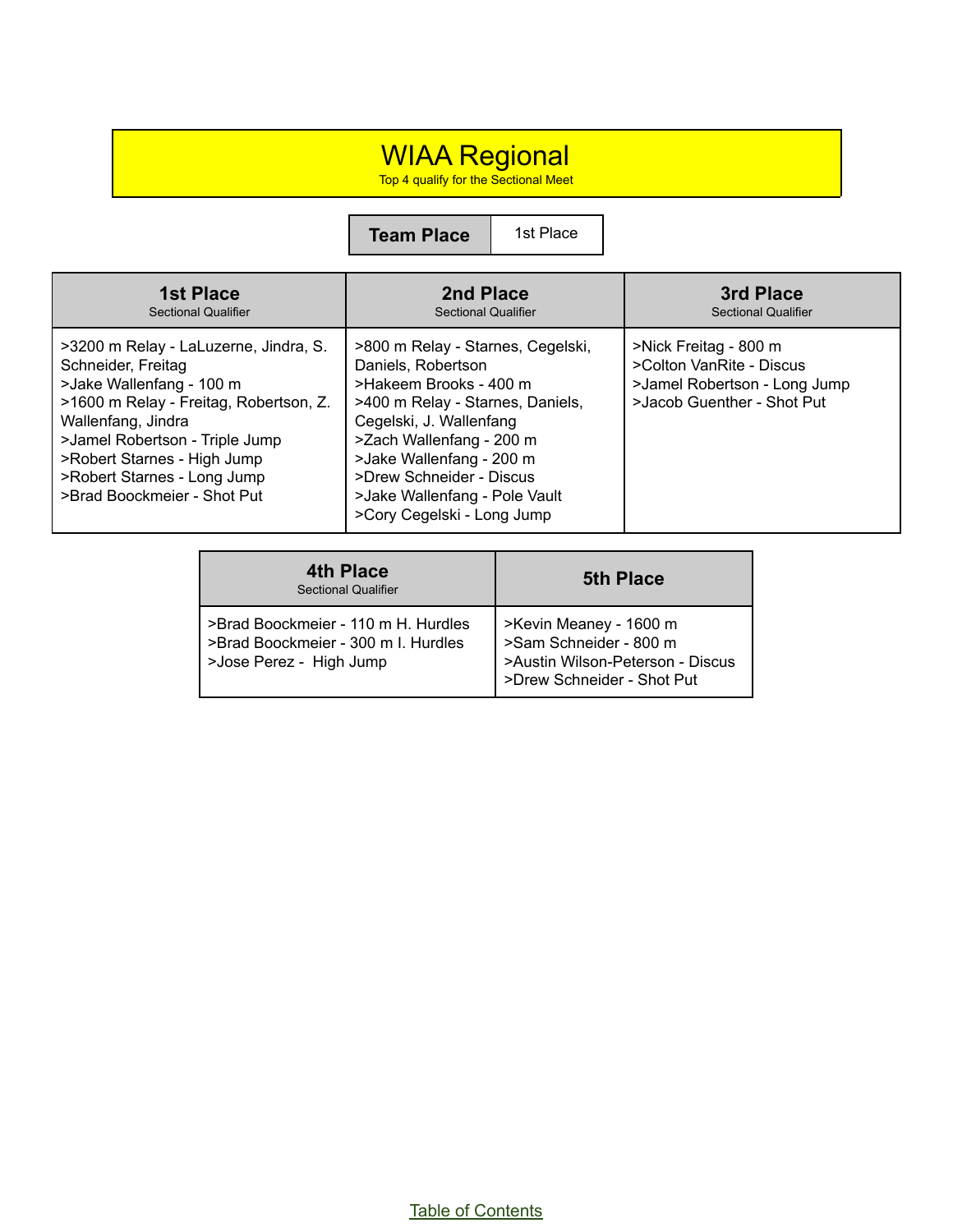#### WIAA Sectional

Top 3 advance to the State Meet

**Team Place** 1st Place

| <b>1st Place</b>                                                                                                                                                                                                                                               | 2nd Place                                                                                                                                                                                                           |
|----------------------------------------------------------------------------------------------------------------------------------------------------------------------------------------------------------------------------------------------------------------|---------------------------------------------------------------------------------------------------------------------------------------------------------------------------------------------------------------------|
| <b>State Meet Qualifier</b>                                                                                                                                                                                                                                    | <b>State Meet Qualifier</b>                                                                                                                                                                                         |
| >Robert Starnes - Long Jump<br>>400 m Relay - Boockmeier, Daniels,<br>Cegelski, J. Wallenfang<br>>1600 m Relay - Freitag, Robertson, Z.<br>Wallenfang, Jindra<br>>Jamel Robertson - Triple Jump<br>>3200 m Relay - LaLuzerne, Jindra, S.<br>Schneider, Freitag | >Robert Starnes - High Jump<br>>Brad Boockmeier - Shot Put<br>>Jake Wallenfang - 100 m<br>>Zach Wallenfang - 300 m I. Hurdles<br>>Nick Freitag - 800 m<br>>Jake Wallenfang - 200 m<br>>Jake Wallenfang - Pole Vault |

| <b>4th Place</b>           | <b>5th Place</b>          |
|----------------------------|---------------------------|
| Scory Cegelski - Long Jump | Jacob Guenther - Shot Put |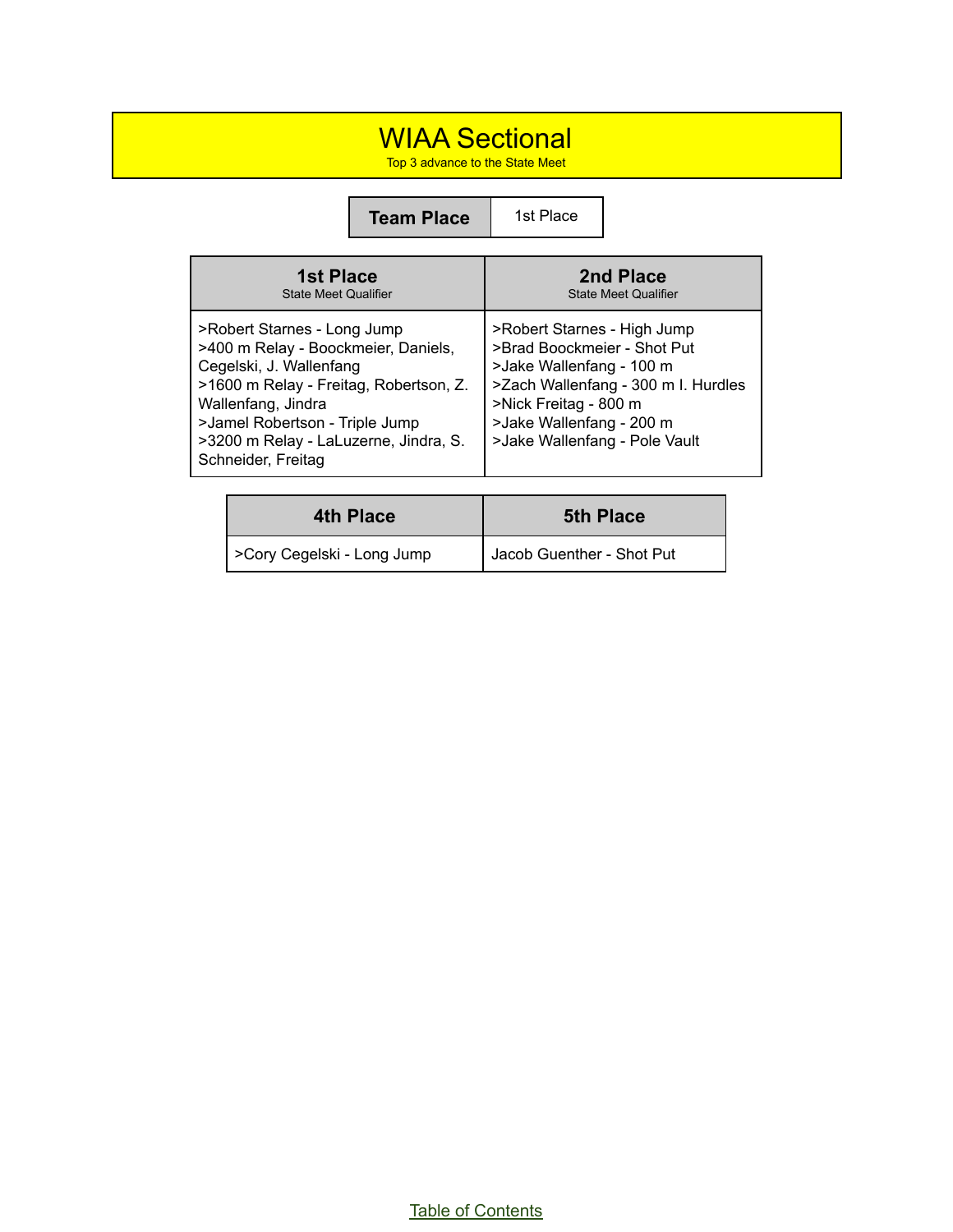### WIAA State Meet

| 2nd Place                       | 4th Place                                                    | <b>5th Place</b>         |
|---------------------------------|--------------------------------------------------------------|--------------------------|
| >Jamel Robertson - Triple Jummp | >1600 m Relay - Jindra,<br>Robertson, Z. Wallenfang, Freitag | >Jake Wallenfang - 100 m |

| <b>6th Place</b>                                         | 8th Place                     | <b>10th Place</b>                   |
|----------------------------------------------------------|-------------------------------|-------------------------------------|
| >3200 m Relay - Jindra,<br>Schneider, LaLuzerne, Freitag | >Jake Wallenfang - Pole Vault | >Zach Wallenfang - 300 m I. Hurdles |

#### **Participants**

>Jake Wallenfang - 200 m >Nick Freitag - 800 m >Robert Starnes - High Jump >Robert Starnes - Long Jump >Brad Boockmeier - Shot Put >400 m Relay - Boockmeier, Daniels, Cegelski, J. Wallenfang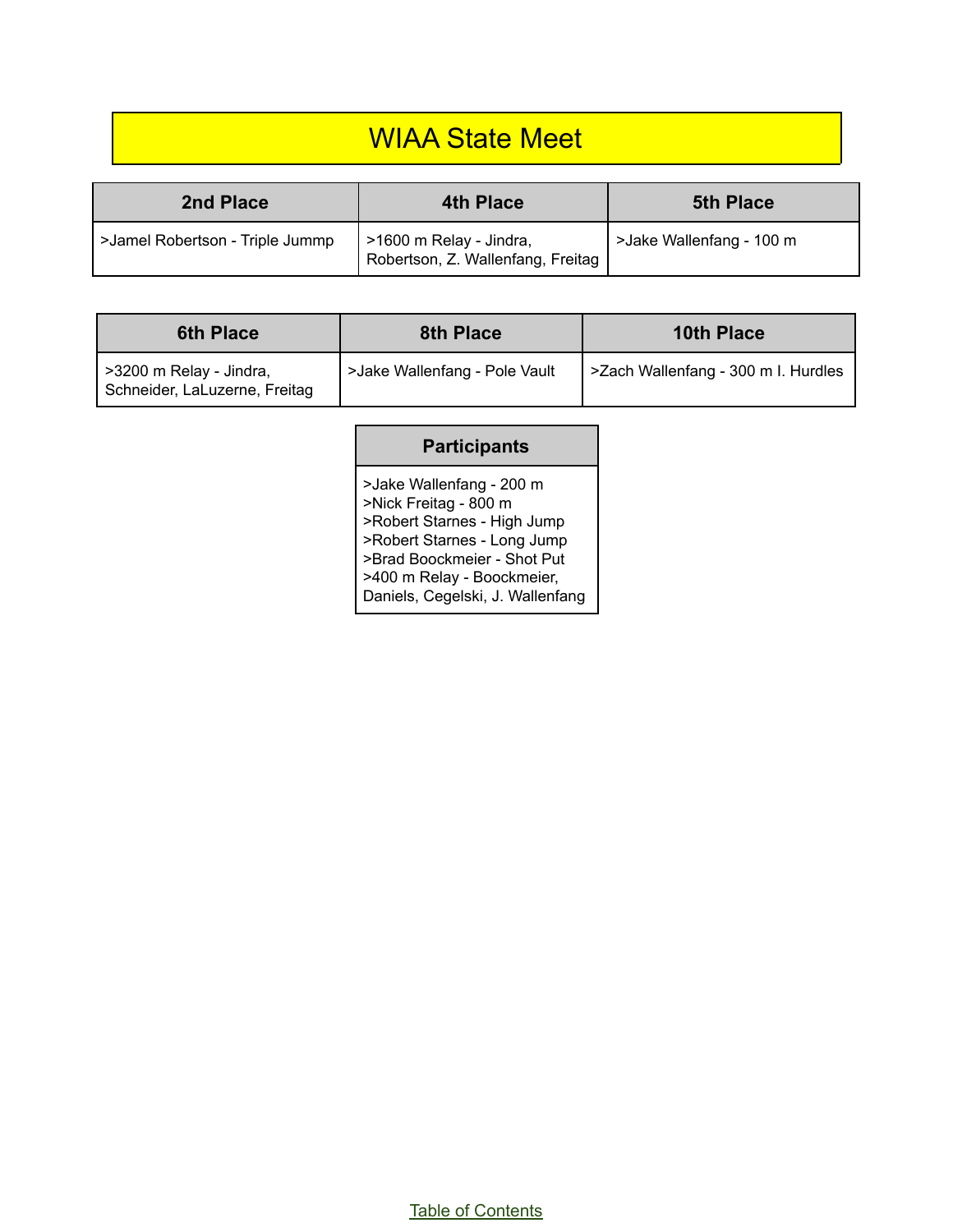

#### Coaching Staff

#### **Head Coach** Nick Marcelle

<span id="page-44-0"></span>**Assistant Coaches** Dave Loritz, Jeff Kline, Andy Fameree, Kyle McMahan, Steve Marcelle, Jon Doble, Greg Pierquet, Alyssa Racine, Lloyd Nell, Casey Bins, Greg Hopp

#### Season Results

|                                         |                                   | <b>Indoor</b>                                       |                                           |  |
|-----------------------------------------|-----------------------------------|-----------------------------------------------------|-------------------------------------------|--|
| <b>Oshkosh Invite</b><br>1st Place      | <b>City Meet</b><br>1st Place     | <b>FRCC Eastern</b><br><b>Division</b><br>1st Place | <b>W/TFA State Meet</b><br>1st Place      |  |
|                                         |                                   | <b>Outdoor</b>                                      |                                           |  |
| <b>Green Bay City Meet</b><br>1st Place | <b>Preble Relays</b><br>Cancelled | <b>Oshkosh North Invite</b><br>1st Place            | <b>FRCC Conference Relay</b><br>Cancelled |  |
| <b>Arrowhead-Myrhum</b>                 |                                   | <b>FRCC Eastern</b>                                 | <b>FRCC Conference Meet</b>               |  |
| <u>Invite</u><br>1st Place              |                                   | <u>Div</u><br>1st Place                             | 1st Place                                 |  |
|                                         |                                   | <b>WIAA Tournament</b>                              |                                           |  |
|                                         | <b>WIAA Regional</b><br>1st Place | <b>WIAA Sectional</b><br>1st Place                  | <b>WIAA State Meet</b><br>2nd Place       |  |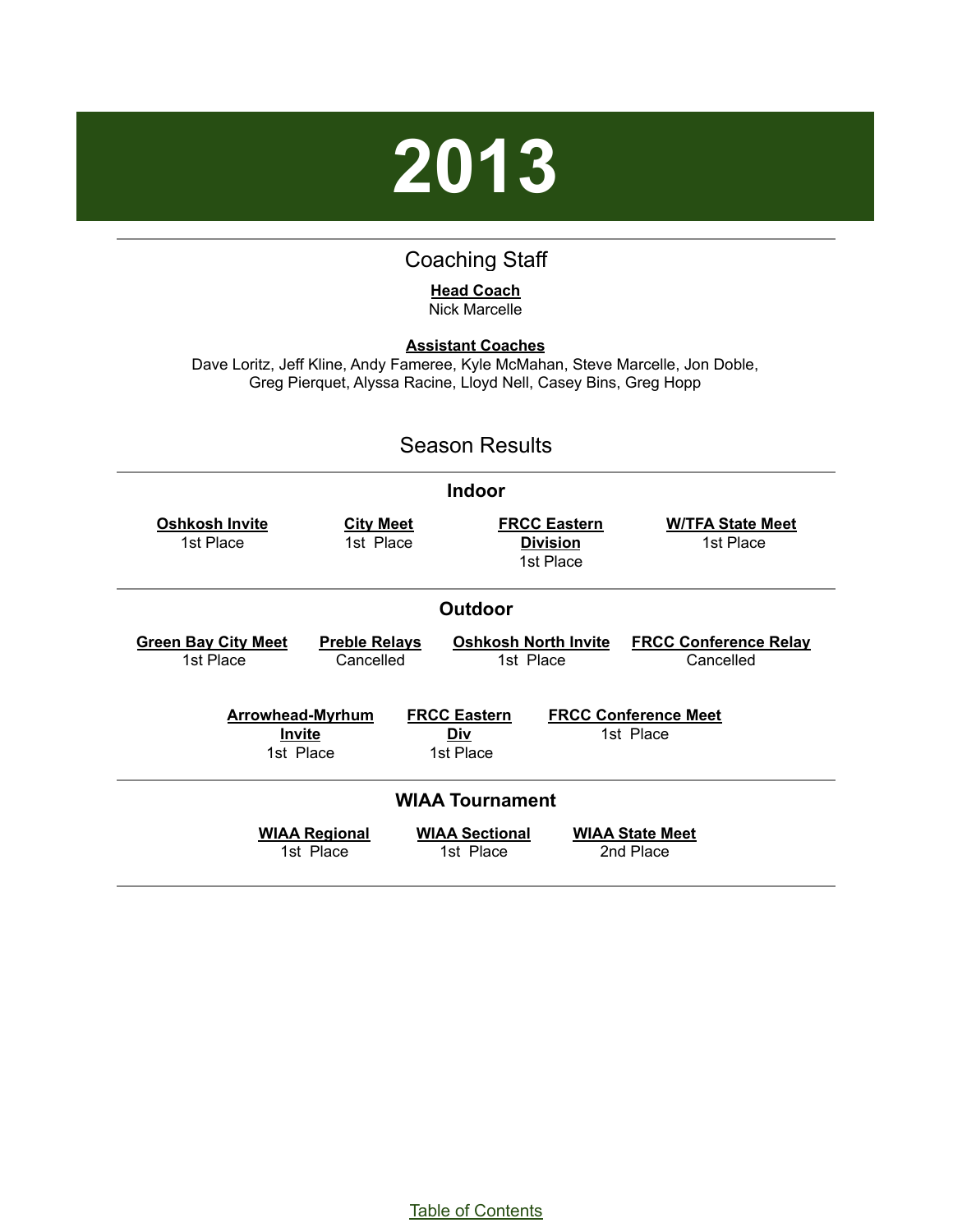#### Season Highlights

The Preble Hornets Men's Track and Field Team continued their excellence in 2013 with another undefeated regular season. This marks the 4th year in a row where the Hornets have not lost a regular season meet. Not only were they undefeated during the 2013 season but they almost finished the season with an Outdoor State Championship missing out by a single point. Despite the heartbreaking loss at the State Meet the men certainly left their mark setting two Division I State Records. Jake Wallenfang set the all time State Record in the Pole Vault with a 16' vault to win the event. He then anchored the 4x100 Meter Relay Team along with Robert Starnes, Will Daniels, and Cory Cegelski to a State Record time of 41.50. The men also won the State Indoor Title dominating the meet. The team of Jake Wallenfang, Cory Cegelski, Matt Pratt, and Will Daniels won the 4x200 Relay. Jake also won the Pole Vault as well and Robert Starnes winning the Long Jump.

Other top performers for the men were Daniel LaLuzerne, and Nick Freitag in the middle and long distance events, Zach Wallenfang in the hurdles and relays, Bennett Krueger in distance events, DeJuan Plummer in middle distance, and Riley VandenPlas and Randy Bialchik in the Vault.

Jake Wallenfang was named the Track and Field Athlete of the Year for the State of Wisconsin. About the only negative for the season was because of weather, 5 meets were cancelled including both relay meets.

| Indoor  | >Jake Wallenfang - 55 Meter Dash (6.41)<br>>Nick Freitag - 800 Meter Run (1:58.23)<br>>Jake Wallenfang - Pole Vault (15' 6")<br>>Jake Wallenfang, Cory Cegelski, Matt Pratt, Will Daniels -<br>800 Meter Relay (1:31.71)                                                                                                                                                 |
|---------|--------------------------------------------------------------------------------------------------------------------------------------------------------------------------------------------------------------------------------------------------------------------------------------------------------------------------------------------------------------------------|
| Outdoor | >Jake Wallenfang - 100 Meter Dash (10.77)<br>>Jake Wallenfang - 200 Meter Dash (21.81)<br>>Jake Wallenfang - Pole Vault (16' 1/2")<br>>Robert Starnes - Long Jump (22' 10 1/2")<br>>Robert Starnes, Will Daniels, Cory Cegelski, Jake Wallenfang -<br>400 Meter Relay (41.50)<br>>Robert Starnes, Cory cegelski, Matt Pratt, Will Daniels -<br>800 Meter Relay (1:28.73) |
| Relay   | >Robert Starnes, Will Daniels, Cory Cegelski, Jake Wallenfang -<br>400 Meter Relay (41.50)<br>>Robert Starnes, Cory cegelski, Matt Pratt, Will Daniels -<br>800 Meter Relay (1:28.73)                                                                                                                                                                                    |

#### Records Set

Table of [Contents](#page-1-0)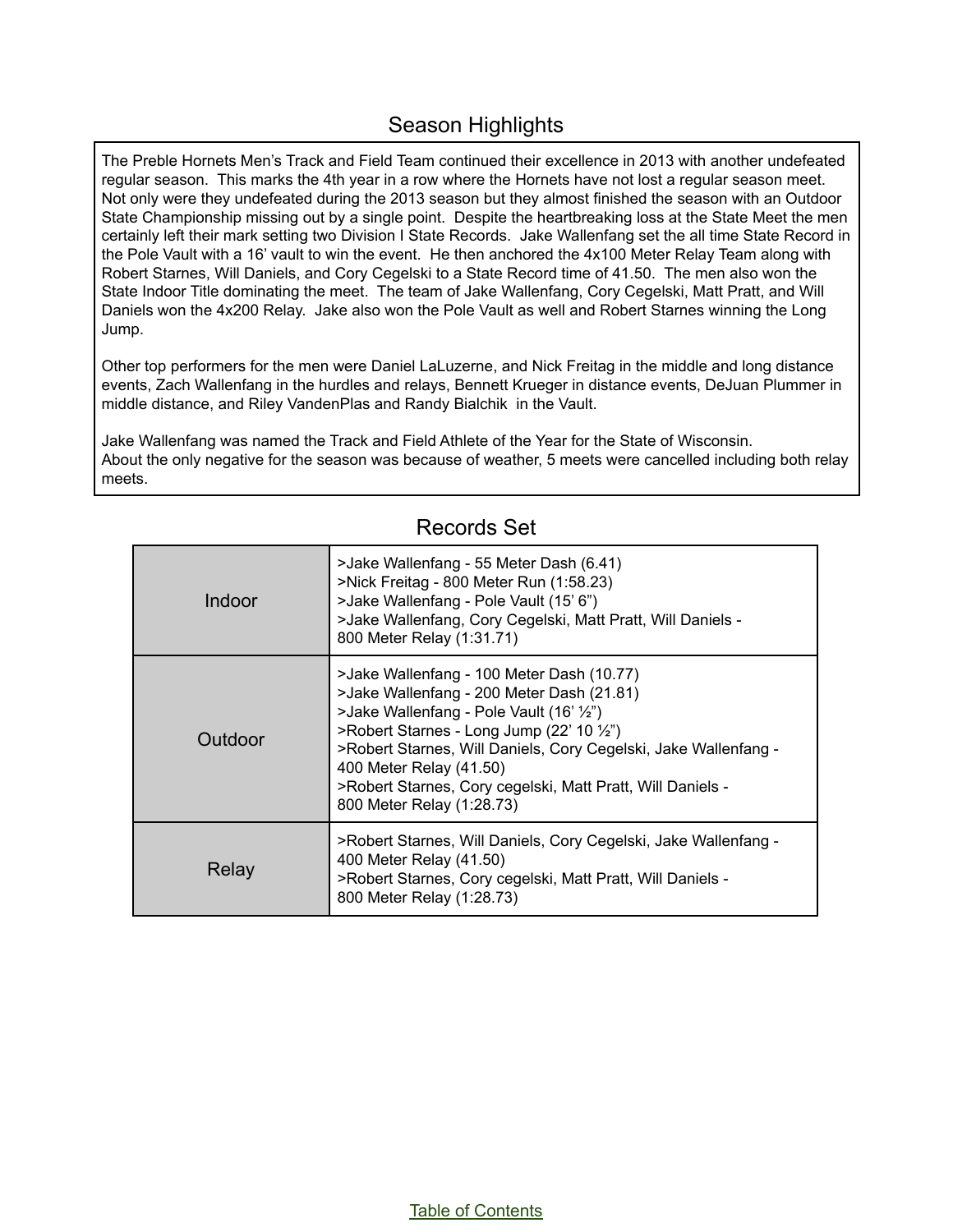## Oshkosh Invitational - Indoor

**Team Place** | 1st Place

| <b>1st Place</b>                                                                                                                                                                                                                                         | 2nd Place                   | 4th Place                                                 |
|----------------------------------------------------------------------------------------------------------------------------------------------------------------------------------------------------------------------------------------------------------|-----------------------------|-----------------------------------------------------------|
| >Robert Starnes - High Jump<br>>Robert Starnes - Long Jump<br>>Jake Wallenfang - Pole Vault<br>>800 m Relay - Cegelski, Starnes, Daniels,<br>J. Wallenfang<br>>Jake Wallenfang - 60 m Dash<br>>1600 m Relay - Brooks, Daniels,<br>Z. Wallenfang, Freitag | >Robert Starnes - Long Jump | >Nick Freitag - 1600 m Run<br>>DeJaun Plummer - 800 m Run |

#### **5th Place**

>Zack Wallenfang - 60 m High Hurdles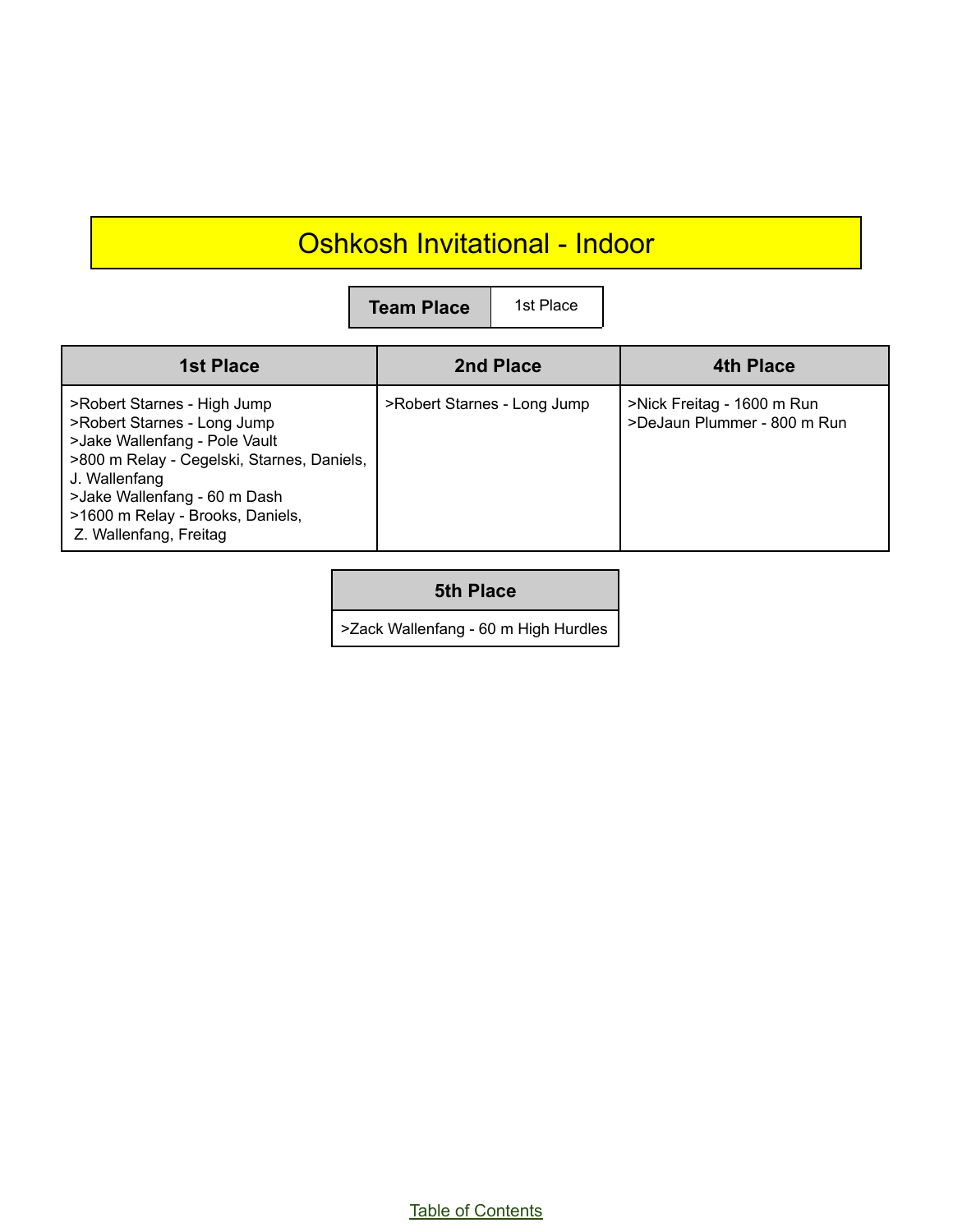## Green Bay City Meet - Indoor

**Team Place** 1st Place

| <b>1st Place</b>                                                                                                                                                                                                                                                                       | 2nd Place                                                                                                                                                                                                                                                                                      | 3rd Place                                                                                                                                                                |
|----------------------------------------------------------------------------------------------------------------------------------------------------------------------------------------------------------------------------------------------------------------------------------------|------------------------------------------------------------------------------------------------------------------------------------------------------------------------------------------------------------------------------------------------------------------------------------------------|--------------------------------------------------------------------------------------------------------------------------------------------------------------------------|
| >Jacob Guenther - Shot Put<br>>3200 m Relay - Massey, Plummer,<br>Caravajal-Hernandez, Freitag<br>>Daniel LaLuzerne - 1600 m Run<br>>4 Lap Relay - Cody, Pratt, Prevost,<br><b>Manders</b><br>>Jake Wallenfang - Pole Vault<br>>DeJaun Plummer - 800 m Run<br>>Matt Pratt - 200 m Dash | >Zack Wallenfang - 45 m High Hurdles<br>>Jake Wallenfang - 45 m Dash<br>>Bennett Krueger - 1600 m Run<br>>Shawn O'Donnell - 400 m Dash<br>>Randy Bialcik - Triple Jump<br>>Jose Perez - High Jump<br>>Andrew Holzmann - 3200 m Run<br>>1600 m Relay - LaLuzerne, O'Donnell,<br>Daniels, Orozco | >Colin Wanek - 45 m High Hurdles<br>>Randy Bialcik - Pole Vault<br>>Brandon Carvajal-Hernandez - 800 m Run<br>>Robert Starnes - High Jump<br>>Austin Wolske - 3200 m Run |

| <b>4th Place</b>                                                                                                                                                                                                           | <b>5th Place</b>                                                                                                                                         |
|----------------------------------------------------------------------------------------------------------------------------------------------------------------------------------------------------------------------------|----------------------------------------------------------------------------------------------------------------------------------------------------------|
| >Will Daniels - 45 m Dash<br>>Gage Meyer - 1600 m Run<br>>Jared Roznowski - 400 m Dash<br>>Riley VandenPlas - Pole Vault<br>>Devonte Pinckey - Triple Jump<br>>Alex Walshinski - High Jump<br>>Alberto Orozco - 200 m Dash | >Alex Heimerman - Shot Put<br>>Chris Thomas - 45 m High Hurdles<br>>Daniel Massey - 800 m Run<br>>Josh Coulombe - Triple Jump<br>>Jose Perez - Long Jump |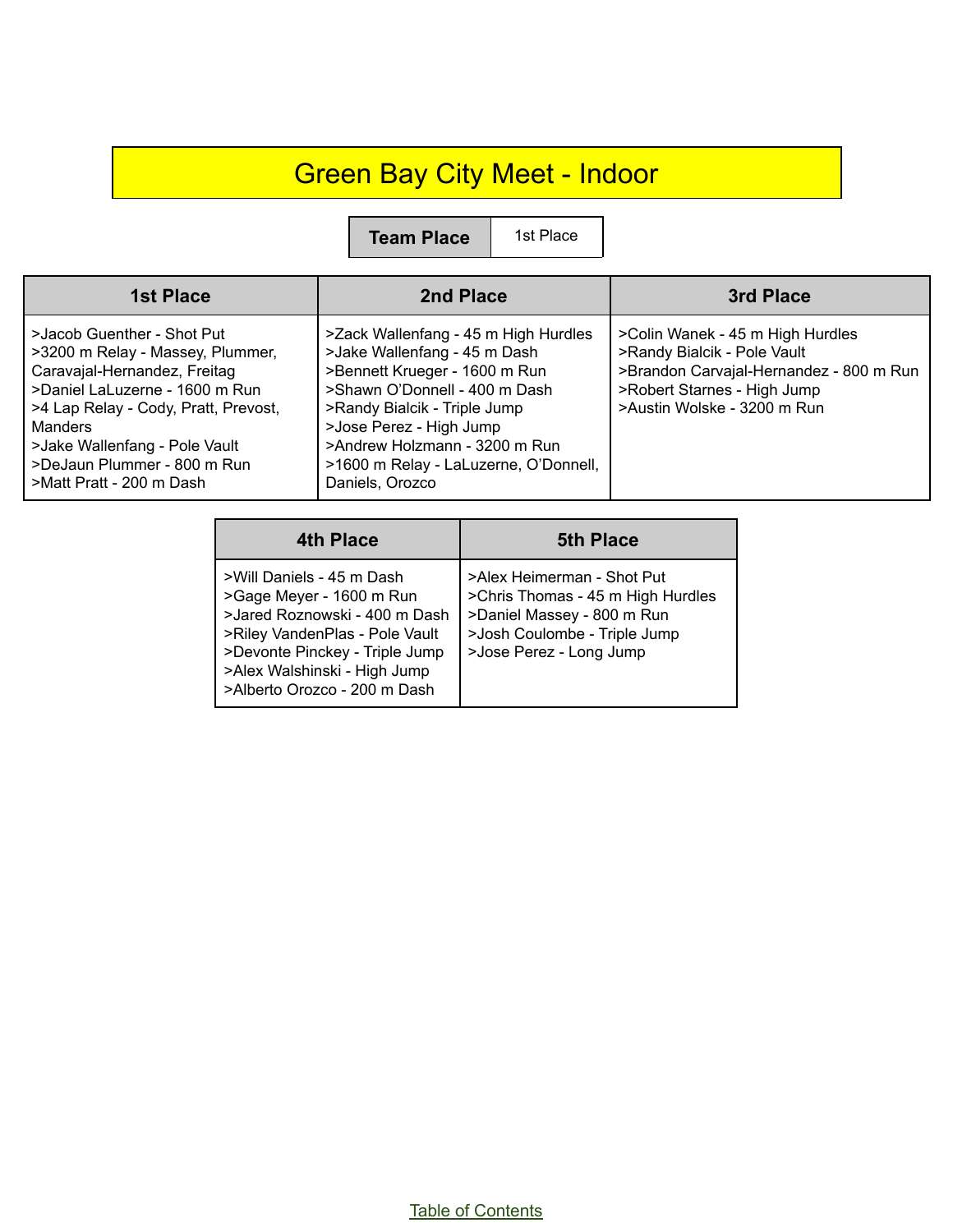## FRCC Eastern Division - Indoor

**Team Place** | 1st Place

| <b>1st Place</b>                                                                                                                                                                                                                                                                                                                                                                                                                                                                                                 | 2nd Place                                                                                                                                           | 3rd Place                                                                                                                          |
|------------------------------------------------------------------------------------------------------------------------------------------------------------------------------------------------------------------------------------------------------------------------------------------------------------------------------------------------------------------------------------------------------------------------------------------------------------------------------------------------------------------|-----------------------------------------------------------------------------------------------------------------------------------------------------|------------------------------------------------------------------------------------------------------------------------------------|
| >3200 m Relay - Carvajal-Hernandez,<br>LaChapelle, Massey, Krueger<br>>Jake Wallenfang - 55 m Dash<br>>800 m Relay - Coulombe, Manders,<br>Daniels, Pratt<br>>Hakeem Brooks - 400 m Dash<br>>4x160 m Relay - Cegelski, Daniels,<br>Pratt, J. Wallenfang<br>>Matt Pratt - 200 m Dash<br>>Nick Freitag - 3200 m Run<br>>1600 m Relay o- Z. wallenfang,<br>O'Donnell, Brooks, Coulombe<br>>Jacob Guenther - Shot Put<br>>Robert Starnes - High Jump<br>>Robert Starnes - Long Jump<br>>Jake Wallenfang - Pole Vault | >Cory Cegelski - 55 m Dash<br>>Alex Heimermann - Shot Put<br>>Jose Perez - High Jump<br>>Cory Cegelski - Long Jump<br>>Robert Starnes - Triple Jump | >Colin Wanek - 55 m High Hurdles<br>>Daniel LaLuzerne - 1600 m Run<br>>Daniel Massey - 800 m Run<br>>Jacob Laufenberg - Pole Vault |

| 4th Place                                                                                                                       | <b>5th Place</b>                                                         |
|---------------------------------------------------------------------------------------------------------------------------------|--------------------------------------------------------------------------|
| >Will Daniels - 55 m Dash<br>>Alberto Orozco - 400 m Dash<br>>Alberto Orazco - 200 m Dash<br>>alex Walshinski - High Jump (tie) | >Shawn O'Donnell - 400 m Dash<br>>Brandon Carvajal-Hernandez - 800 m Run |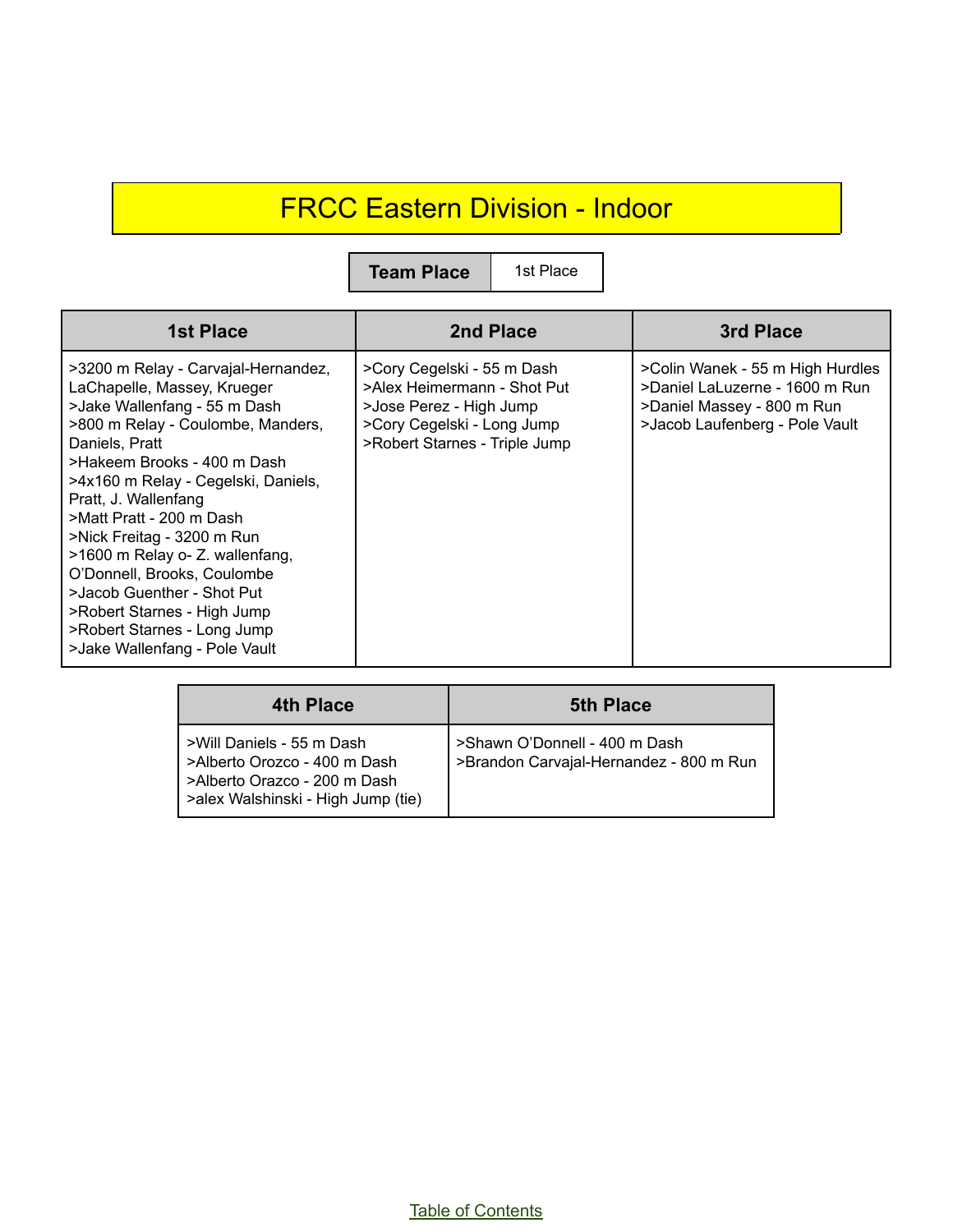### W/TFA State Meet - Indoor

**Team Place** 1st Place

| 1st Place                                                                                                                 | 2nd Place                    | 3rd Place                                                    |
|---------------------------------------------------------------------------------------------------------------------------|------------------------------|--------------------------------------------------------------|
| >800 m Relay - J. Wallenfang, Cegelski,<br>Pratt, Daniels<br>>Jake Wallenfang - Pole Vault<br>>Robert Starnes - Long Jump | >Jake Wallenfang - 55 m Dash | >1600 m Relay - Z Wallenfang,<br>Daniels, LaLuzerne, Freitag |

| <b>4th Place</b>                                         | <b>5th Place</b>           | <b>6th Place</b>                     |
|----------------------------------------------------------|----------------------------|--------------------------------------|
| >Nick Freitag - 800 m Run<br>>Robert Starnes - High Jump | >Cory Cegelski - Long Jump | >Zack Wallenfang - 55 m High Hurdles |

>Jacob Guenther - Shot Put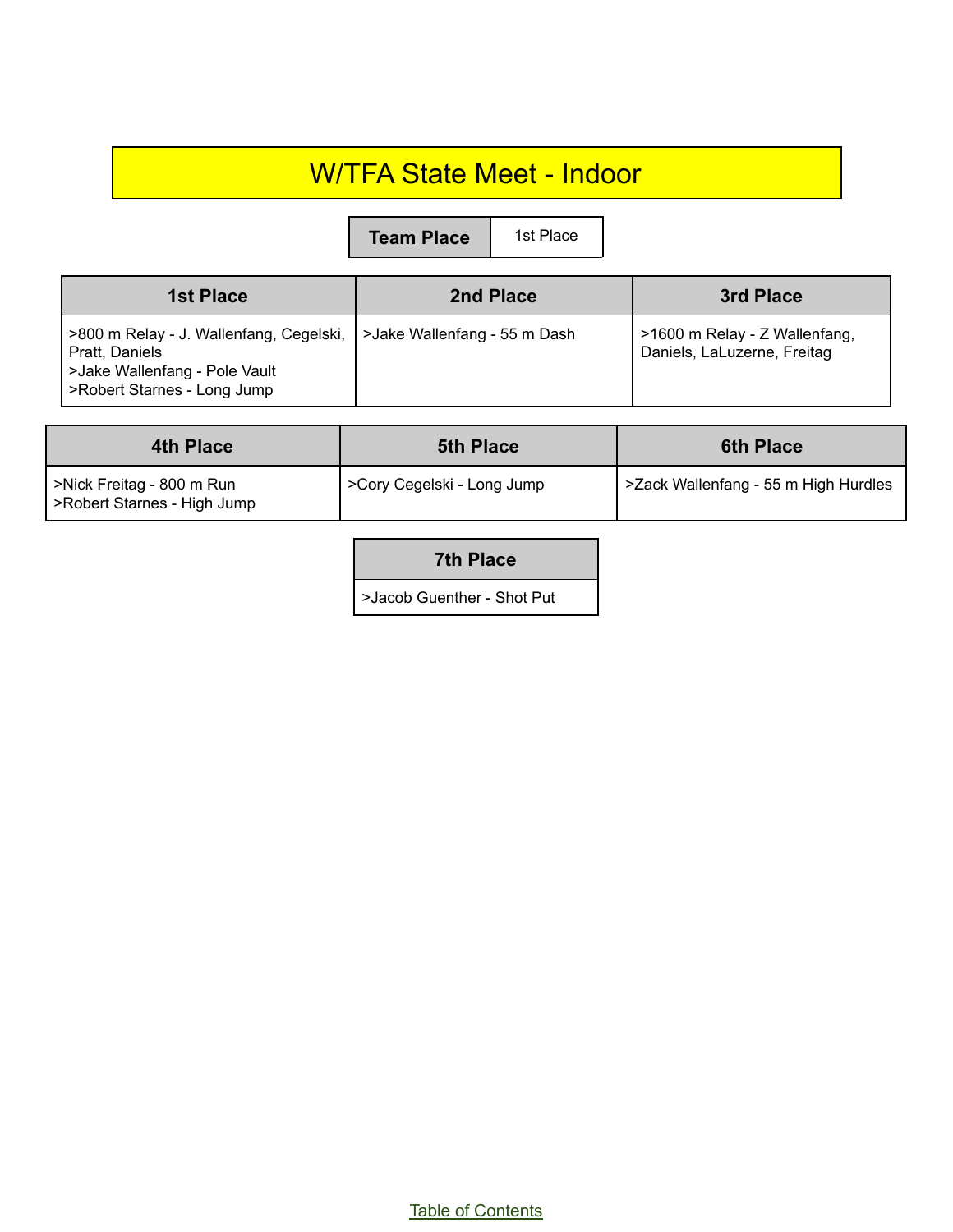## Green Bay City Meet - Outdoor

**Team Place** | 1st Place

| 1st Place                                                                                                                                                                                                                                                                                                                                                                                        | 2nd Place                                                                                                                                                                                                                                                                                                                                                                                                                                                     | 3rd Place                                                                                                                                             |
|--------------------------------------------------------------------------------------------------------------------------------------------------------------------------------------------------------------------------------------------------------------------------------------------------------------------------------------------------------------------------------------------------|---------------------------------------------------------------------------------------------------------------------------------------------------------------------------------------------------------------------------------------------------------------------------------------------------------------------------------------------------------------------------------------------------------------------------------------------------------------|-------------------------------------------------------------------------------------------------------------------------------------------------------|
| >3200 m Relay - Carvajal-Hernandez,<br>Orozco, Krueger, Plummer<br>>Jake Wallenfang - 100 m Dash<br>>Nick Freitag - 800 m Run<br>>400 m Relay - Cegelski, Daniels,<br>Starnes, J Wallenfang<br>>Will Daniels - 200 m Dash<br>>Zack Wallenfang - 300 m Int. Hurdles<br>>Robert Starnes - High Jump<br>>Cory Cegelski - Long Jump<br>>Cory Cegelski - Triple Jump<br>>jake Wallenfang - Pole Vault | >Zack Wallenfang - 110 m High Hurdles<br>>Cory Cegelski - 100 m Dash<br>>800 m Relay - Ethan, Coulombe,<br>Bialchik, Reinger<br>>DeJuan Plummer - 800 m Run<br>>Robert Starnes - 200 m Dash<br>>Bennett Krueger - 3200 m Run<br>>1600 m Relay - LaLuzerne, Pratt,<br>Walschinski, O'Donnell<br>>Alex Walschinski - High Jump<br>>Austin Wilson-Peterson - Discus<br>>Robert Starnes - Long Jump<br>>Jacob Guenther - Shot Put<br>>Randy Bialchik - Pole Vault | >Will Daniels - 100 m Dash<br>>Daniel LaLuzerne - 1600 m Run<br>>Trever Wygle - Long Jump<br>>Jacob Guenther - Discus<br>>Randy Bialchik - Pole Vault |

| 4th Place                                                                              | <b>5th Place</b>                                                                                                                                                                              |
|----------------------------------------------------------------------------------------|-----------------------------------------------------------------------------------------------------------------------------------------------------------------------------------------------|
| >Layne Blindhauer - 1600 m Run<br>>Matt Pratt - 400 m Dash<br>>Ethan Cody - 200 m Dash | >Colin Wanek - 110 m High Hurdles<br>>Daniel Massey - 1600 m Run<br>>Daniel Massey - 800 m Run<br>>Devonte Pinckney - Triple Jump<br>>Nathon Wendricks - Discus<br>>Alex Heinerman - Shot Put |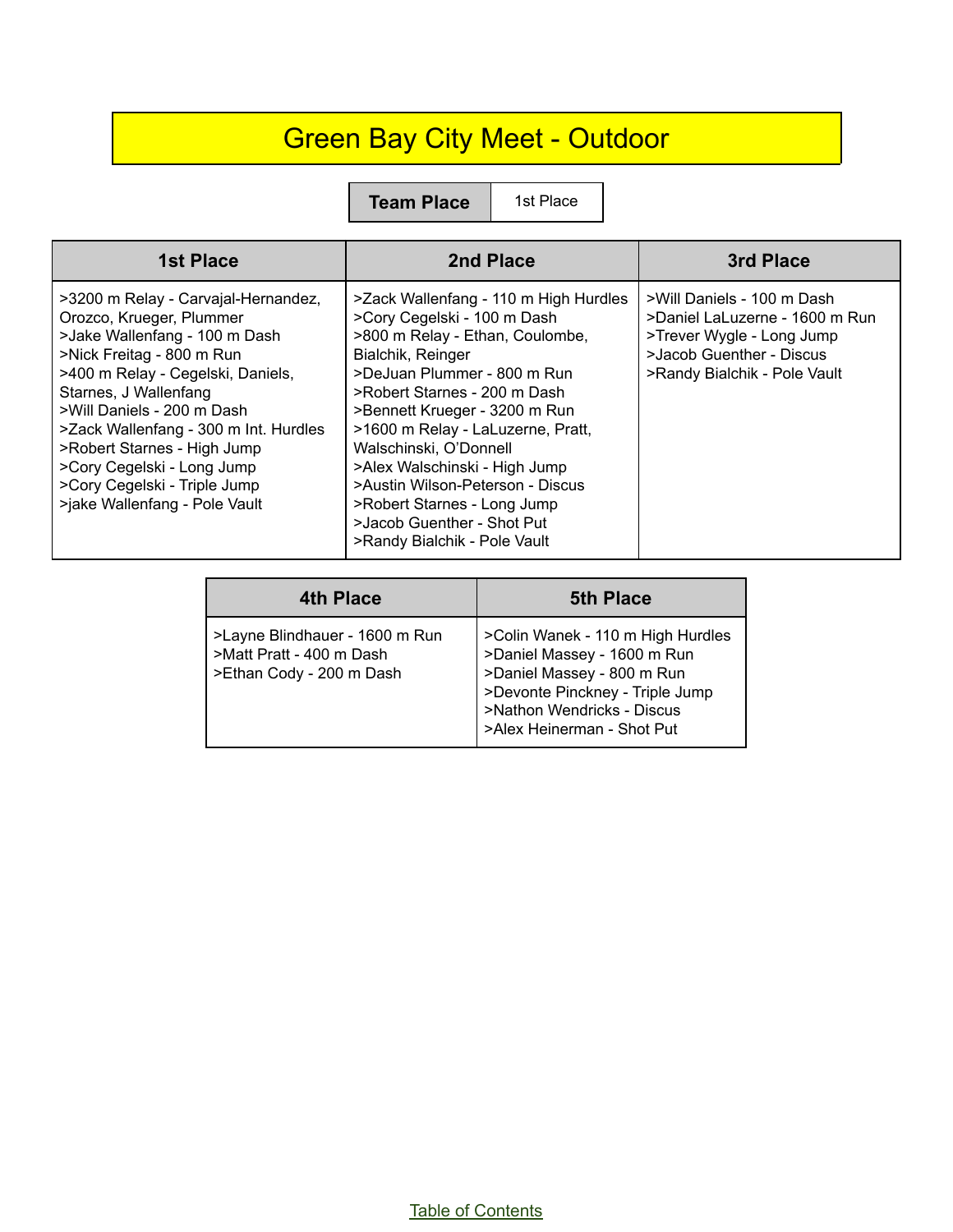### Preble Relays - Outdoor

**Team Place** Meet Cancelled

## Arrowhead-Myrhum Invitational - Outdoor

| <b>Team Place</b> |
|-------------------|
|                   |

**1st Place** 

| <b>1st Place</b>                                                                                                                                                                                                                            | 2nd Place                                                                                                                  |
|---------------------------------------------------------------------------------------------------------------------------------------------------------------------------------------------------------------------------------------------|----------------------------------------------------------------------------------------------------------------------------|
| >Jake Wallenfang - 100 m Dash<br>>Jake Wallenfang - 200 m Dash<br>>400 m Relay - Daniels, Cegelski, Starnes, J. Wallenfang<br>>800 m Relay - Daniels, Cegelski, Starnes, Pratt<br>>Robert Starnes - High Jump<br>>Cory Cegelski - Long Jump | >Zack Wallenfang - 110 m High Hurdles<br>>3200 m Relay - Plummer, Freitag, LaLuzerne, Massey<br>>Jacob Guenther - Shot Put |

| 3rd Place                                                 | 4th Place                   |
|-----------------------------------------------------------|-----------------------------|
| >Nick Freitag - 800 m Run<br>>Cory Cegelski - Triple Jump | >Robert Starnes - Long Jump |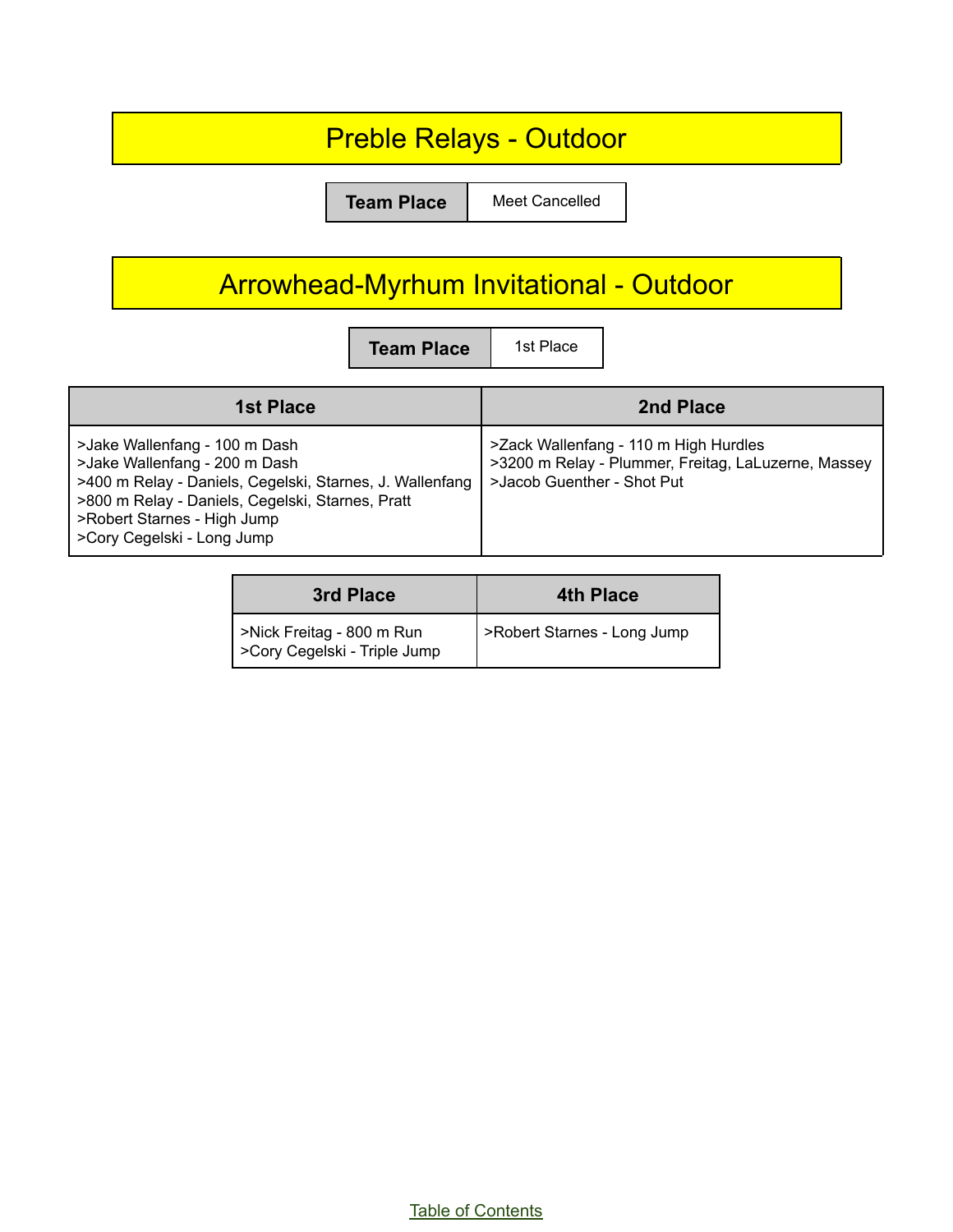#### FRCC Eastern Division Meet - Outdoor

**Team Place** | 1st Place

| <b>1st Place</b>                                                                                                                                                                                                                                                                                                                                                                                                                                                                       | 2nd Place                                                                                                                                                                                | 3rd Place                                                                                            |
|----------------------------------------------------------------------------------------------------------------------------------------------------------------------------------------------------------------------------------------------------------------------------------------------------------------------------------------------------------------------------------------------------------------------------------------------------------------------------------------|------------------------------------------------------------------------------------------------------------------------------------------------------------------------------------------|------------------------------------------------------------------------------------------------------|
| >3200 m Relay - LaLuzerne, Krueger,<br>Orozco, Massey<br>>Jake Wallenfang - 100 m Dash<br>>800 m Relay - Cegelski, Pratt, Daniels,<br>Wallenfang<br>>Nick Freitag - 400 m Dash<br>>400 m Relay - Starnes, Daniels,<br>Cegelski, J Wallenfang<br>>Zack Wallenfang - 300 m Int. Hurdles<br>>Robert Starnes - High Jump<br>>Jake Wallenfang - Pole Vault<br>>Robert Starnes - Long Jump<br>>Cory Cegelski - Triple Jump<br>>Austin Wilson-Peterson - Discus<br>>Jacob Guenther - Shot Put | >Zack Wallenfang - 110 m High Hurdles<br>>Will Daniels - 200 m Dash<br>>Daniel Massey - 800 m Run<br>>Daniel LaLuzerne - 3200 m Run<br>>1600 m Relay - Kraft, Pratt, Cegelski,<br>Orozco | >Colin Wanek - 110 m High Hurdles<br>>Colin Wanek - 300 m Int. Hurdles<br>>Nick Freitag - 3200 m Run |

| 4th Place                                                                                     | <b>5th Place</b>             |
|-----------------------------------------------------------------------------------------------|------------------------------|
| >Jose Perez - 110 m High Hurdles<br>>Josh Kraft - 400 m Dash<br>>Alex Walschinski - High Jump | >Bennett Krueger - 800 m Run |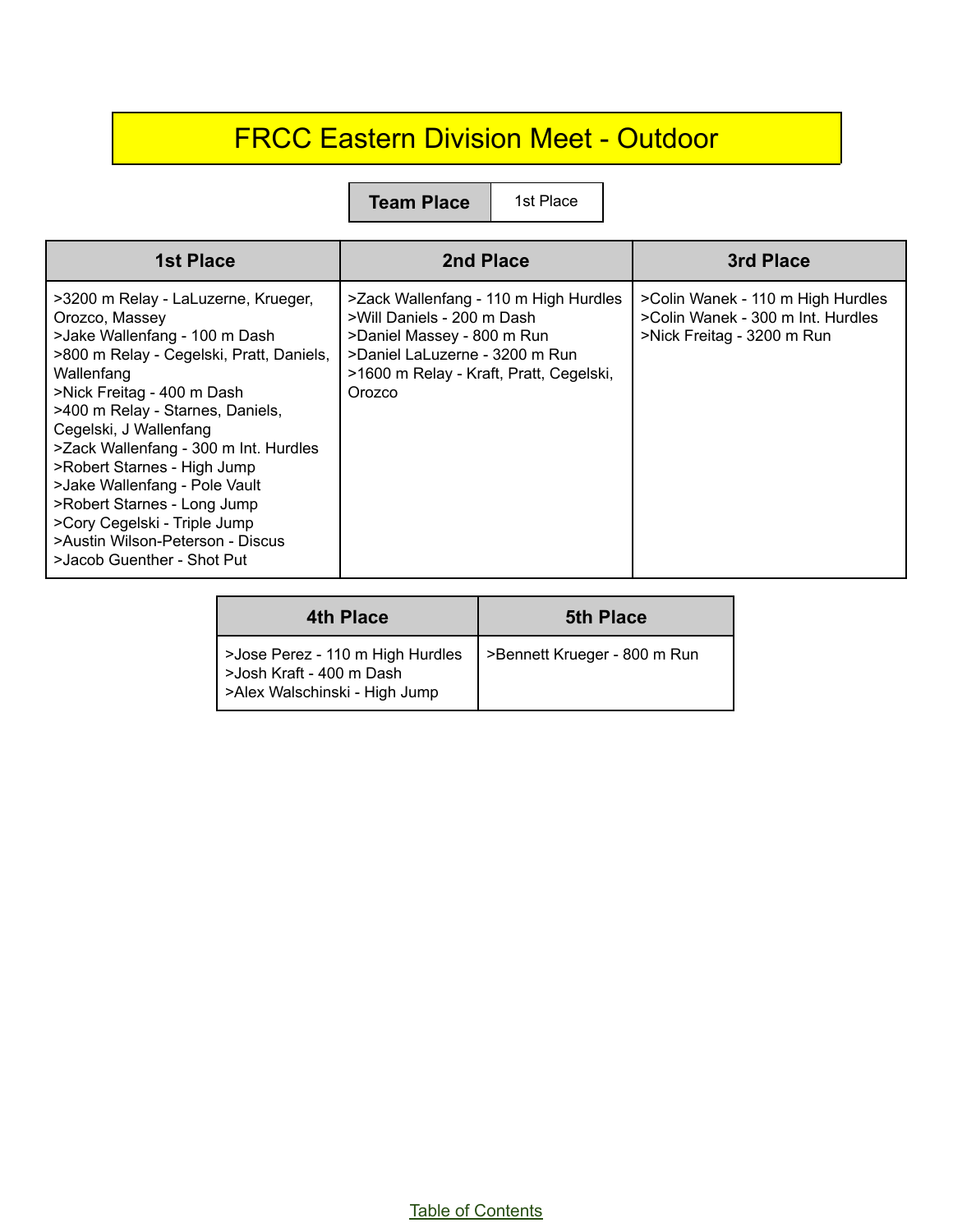### FRCC Conference Relays - Outdoor

**Team Place** | Meet Cancelled

## FRCC Conference Meet - Outdoor

**Team Place** | 1st Place

| <b>1st Place</b>                                                                                                                                                                                                                                                                                                                                                                                                                                        | 2nd Place                                            | 3rd Place                                                          |
|---------------------------------------------------------------------------------------------------------------------------------------------------------------------------------------------------------------------------------------------------------------------------------------------------------------------------------------------------------------------------------------------------------------------------------------------------------|------------------------------------------------------|--------------------------------------------------------------------|
| >Jake Wallenfang - 100 m Dash<br>>800 m Relay - Cegelski, Pratt,<br>Starnes, Daniels<br>>400 m Relay - Starnes, Daniels,<br>Cegelski, Wallenfang<br>>Zack Wallenfang - 300 m Int. Hurdles<br>>Nick Freitag - 800 m Run<br>>Jake Wallenfang - 200 m Dash<br>>1600 m Relay - Z. Wallenfang,<br>Laluzerne, Daniels, Freitag<br>>Robert Starnes - High Jump<br>>Jake Wallenfang - Pole Vault<br>>Robert Starnes - Long Jump<br>>Cory Cegelski - Triple Jump | >3200 m Relay - Krueger, Plummer,<br>Massey, Freitag | >Zack Wallenfang - 110 m H. Hurdles<br>>DeJuan Plummer - 800 m Run |

| 4th Place                                                                                          | <b>5th Place</b>              |
|----------------------------------------------------------------------------------------------------|-------------------------------|
| >Colin Wanek - 120 m H. Hurdles<br>  >Daniel LaLuzerne - 1600 m Run<br>>Randy Bialcik - Pole Vault | >Alex Walschinski - High Jump |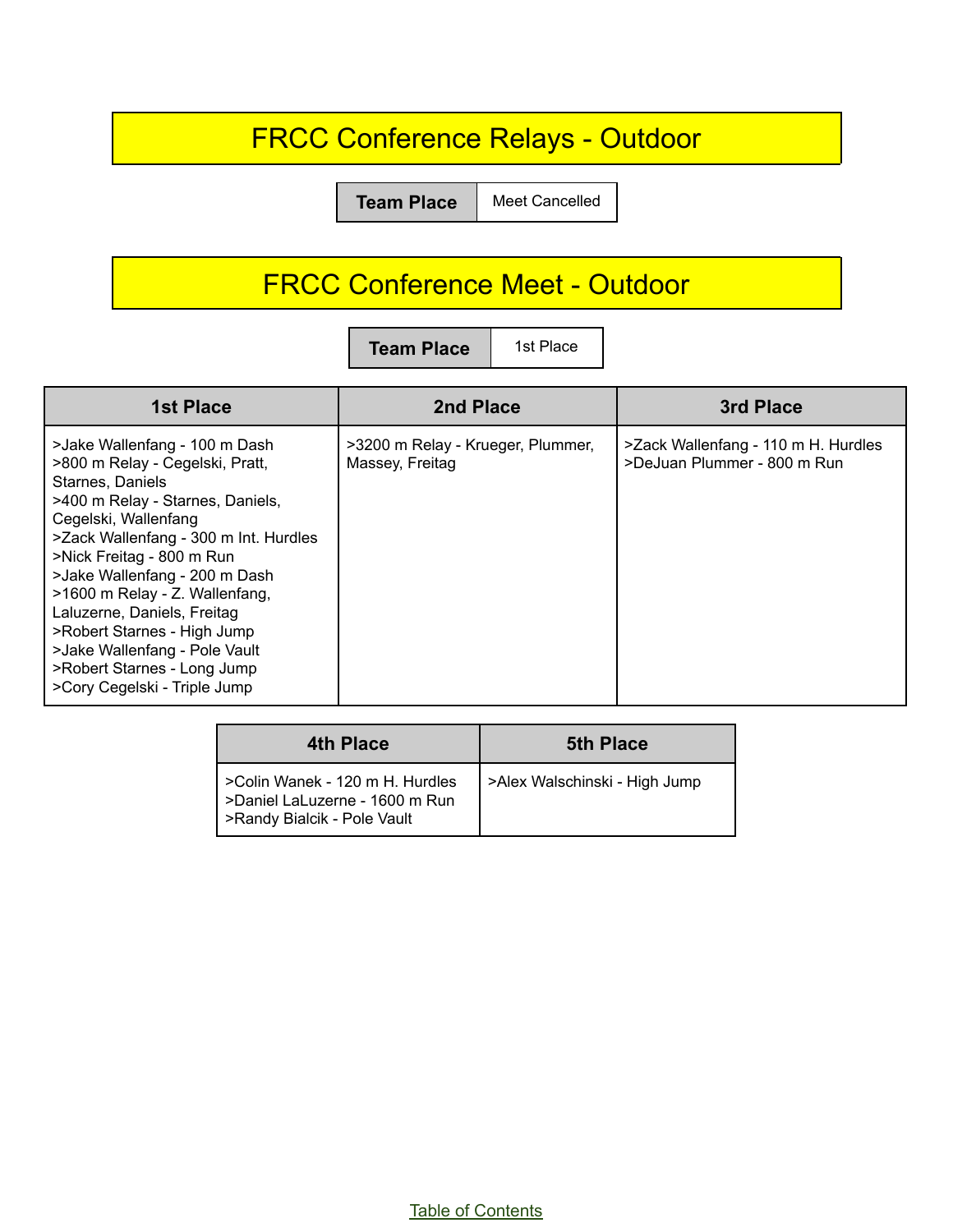#### WIAA Regional

Top 4 qualify for the Sectional Meet

|                                                                                                                                                                                                                                                                                                                                                                                                                                                           | <b>Team Place</b>                                                                                                                               | 1st Place |                                                                   |
|-----------------------------------------------------------------------------------------------------------------------------------------------------------------------------------------------------------------------------------------------------------------------------------------------------------------------------------------------------------------------------------------------------------------------------------------------------------|-------------------------------------------------------------------------------------------------------------------------------------------------|-----------|-------------------------------------------------------------------|
| <b>1st Place</b><br><b>Sectional Qualifier</b>                                                                                                                                                                                                                                                                                                                                                                                                            | 2nd Place<br><b>Sectional Qualifier</b>                                                                                                         |           | 3rd Place<br><b>Sectional Qualifier</b>                           |
| >Jake Wallenfang - 100 m Dash<br>>Jake wallenfang - 200 m Dash<br>>Nick Freitag - 800 m Run<br>>Zack Wallenfang - 300 m Int. Hurdles<br>>400 m Relay - Starnes, Daniels,<br>Cegelski, J. Wallenfang<br>>1600 m Relay - Freitag, Z. Wallenfang,<br>Daniels, LaLuzerne<br>>3200 m Relay - Freitag, LaLuzerne,<br>Orozco, Plummer<br>>Jose Perez - High Jump<br>>Jake Wallenfang - Pole Vault<br>>Robert Starnes - Long Jump<br>>Cory Cegelski - Triple Jump | >Daniel LaLuzerne - 800 m Run<br>>800 m Relay - Cegelski, Pratt,<br>Ethan, Daniels<br>>Robert Starnes - High Jump<br>>Cory Cegelski - Long Jump |           | >Alberto Orozco - 400 m Dash<br>>Colin Wanek - 110 m High Hurdles |

| <b>4th Place</b><br><b>Sectional Qualifier</b>                                                                                                                                                      | <b>5th Place</b>                                        |
|-----------------------------------------------------------------------------------------------------------------------------------------------------------------------------------------------------|---------------------------------------------------------|
| >Josh Kraft - 400 m Dash<br>>Colin Wanek - 300 m Int. Hurdles<br>>Daniel Massey - 1600 m Run<br>>Bennett Krueger - 3200 m Run<br>>Zack Wallenfang - 110 m H. Hurdles<br>>Randy Bialcik - Pole Vault | >Matt Pratt - 200 m Dash<br>>DeJuan Plummer - 800 m Run |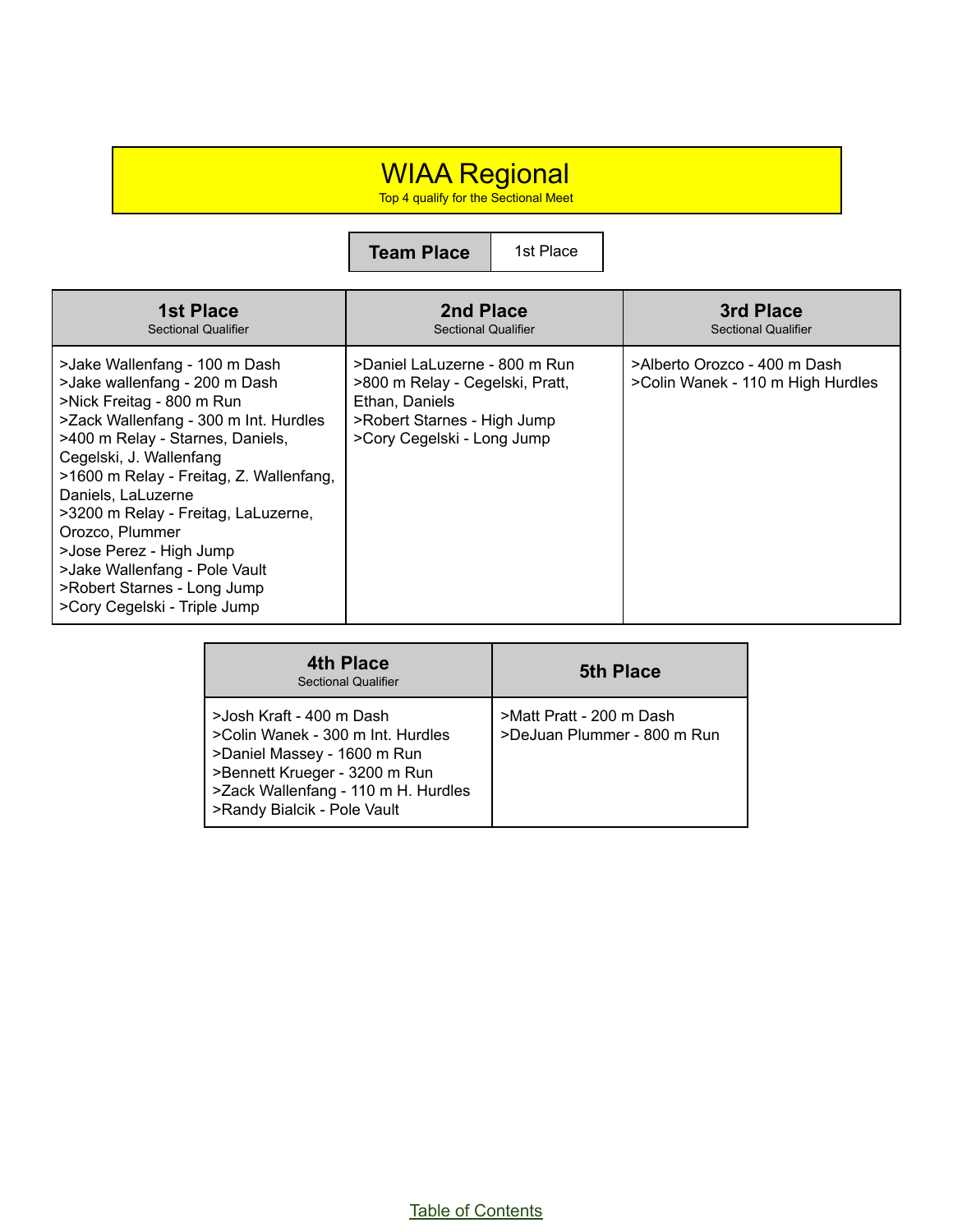## WIAA Sectional

Top 3 advance to the State Meet

**Team Place** 1st Place

| <b>1st Place</b>                                                                                                                                                                                                                                                                                                                                                                      | 2nd Place                                                                                       | 3rd Place                   |
|---------------------------------------------------------------------------------------------------------------------------------------------------------------------------------------------------------------------------------------------------------------------------------------------------------------------------------------------------------------------------------------|-------------------------------------------------------------------------------------------------|-----------------------------|
| <b>State Meet Qualifier</b>                                                                                                                                                                                                                                                                                                                                                           | <b>State Meet Qualifier</b>                                                                     | <b>State Meet Qualifier</b> |
| >Robert Starnes - Long Jump<br>>Jake Wallenfang - 100 m Dash<br>>400 m Relay - Starnes, Daniels,<br>Cegelski, J. Wallenfang<br>>Nick Freitag - 800 m Run<br>>Jake Wallenfang - 200 m Dash<br>>1600 m Relay - Freitag, Z. Wallenfang,<br>Daniels, LaLuzerne<br>>Jake Wallenfang - Pole Vault<br>>Cory Cegelski - Triple Jump<br>>3200 m Relay - Freitag, LaLuzerne,<br>Orazco, Plummer | >800 m Relay - Cegelski, Pratt, Cody,<br>Daniels - 800 m Relay<br>>Daniel LaLuzerne - 800 m Run | >Cory Cegelski - Long Jump  |

| <b>4th Place</b>            | <b>5th Place</b>            |
|-----------------------------|-----------------------------|
| SRandy Bialcik - Pole Vault | >Robert Starnes - High Jump |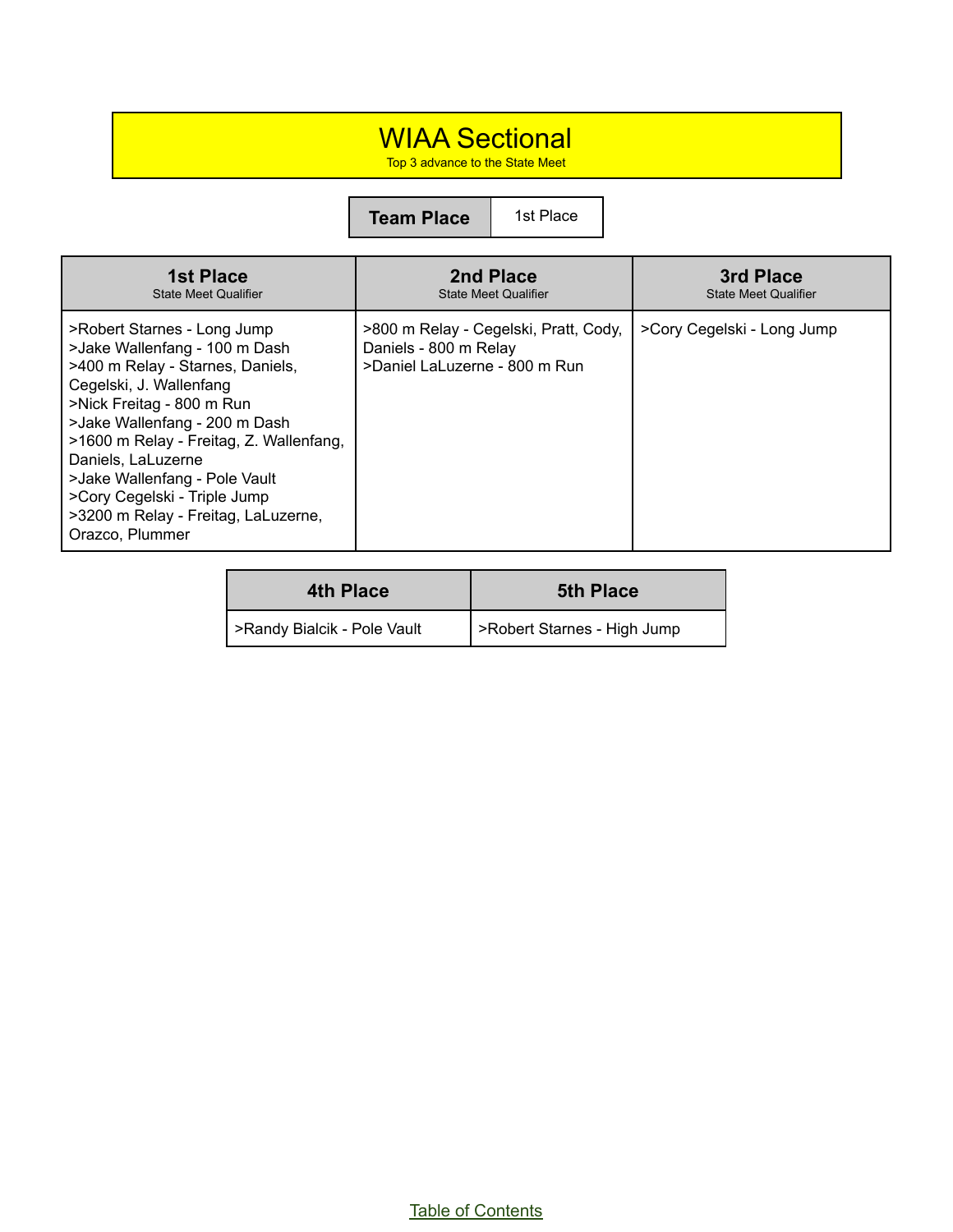#### WIAA State Meet

| <b>Team Place</b> |  |
|-------------------|--|
|                   |  |

**Team Place**<br>
Lost State Title by 1 Point

| <b>1st Place</b>                                                                                                                                                      | 2nd Place                     | 3rd Place                     |
|-----------------------------------------------------------------------------------------------------------------------------------------------------------------------|-------------------------------|-------------------------------|
| >Jake Wallenfang - Pole Vault (State<br>Record - 16 Feet)<br>>400 m Relay - Robert Starnes, Will<br>Daniels, Cory Cegelski, Jake<br>Wallenfang (State Record - 41.50) | >Jake Wallenfang - 200 m Dash | >Jake Wallenfang - 100 m Dash |

| <b>5th Place</b>                                                                                                | <b>7th Place</b>                                                                              | <b>Participants</b>                                                                                                   |
|-----------------------------------------------------------------------------------------------------------------|-----------------------------------------------------------------------------------------------|-----------------------------------------------------------------------------------------------------------------------|
| >Nick Freitag - 800 m Run<br>>800 m Relay - Starnes, Cegelski,<br>Pratt, Daniels<br>>Robert Starnes - Long Jump | >1600 m Relay - Freitag, Daniels,<br>LaLuzerne, Z. Wallenfang<br>>Cory Cegelski - Triple Jump | SCory Cegelski - Long Jump<br>>Daniel LaLuzerne - 800 m Run<br>>3200 m Relay - Freitag,<br>LaLuzerne, Orazco, Plummer |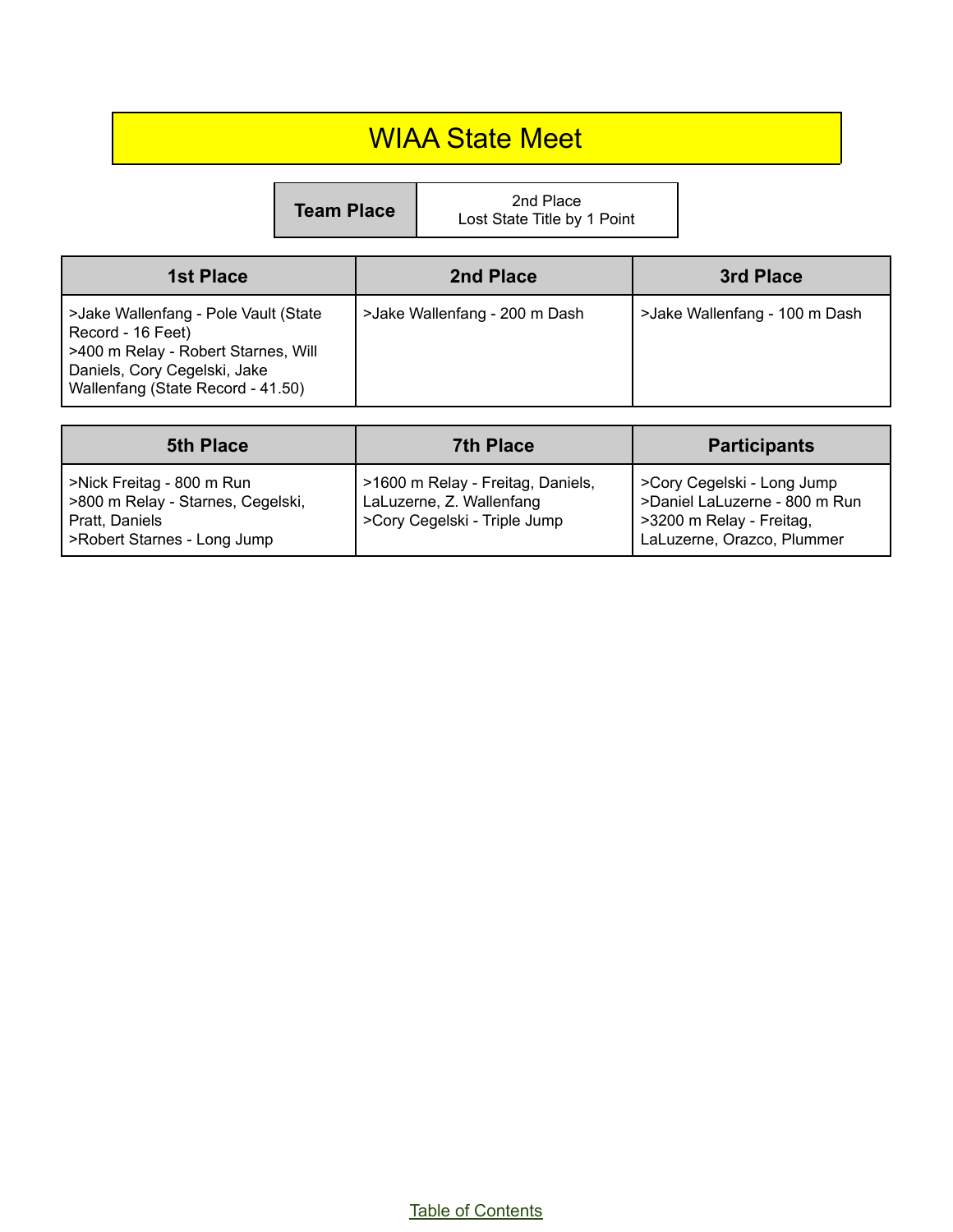

#### Coaching Staff

**Head Coach** Nick Marcelle

<span id="page-57-0"></span>**Assistant Coaches** Dave Loritz, Jeff Kline, Andy Fameree, Kyle McMahan, Steve Marcelle, Jon Doble, Greg Pierquet, Alyssa Racine

#### Season Results

#### **Indoor**

| <u>City Meet</u><br>1st Place     | <u>Oshkosh Invite</u><br>1st Place                    |                                    | <b>FRCC Eastern</b><br><b>Division</b><br>1st Place | <b>W/TFA State Meet</b><br>1st Place      |
|-----------------------------------|-------------------------------------------------------|------------------------------------|-----------------------------------------------------|-------------------------------------------|
|                                   |                                                       | <b>Outdoor</b>                     |                                                     |                                           |
| <b>Preble Relays</b><br>3rd Place | <b>City Meet</b><br>1st Place                         | <b>Oshkosh North Invite</b>        | 2nd Place                                           | <b>FRCC Conference Relay</b><br>2nd Place |
|                                   | <b>Myrham Invite</b><br><b>Arrowhead</b><br>3rd Place | <b>Algoma Invite</b><br>2nd Place  |                                                     | <b>FRCC Conference Meet</b><br>2nd Place  |
|                                   |                                                       | <b>WIAA Tournament</b>             |                                                     |                                           |
|                                   | <b>WIAA Regional</b><br>2nd Place                     | <b>WIAA Sectional</b><br>2nd Place |                                                     | <b>WIAA State Meet</b><br>9th Place       |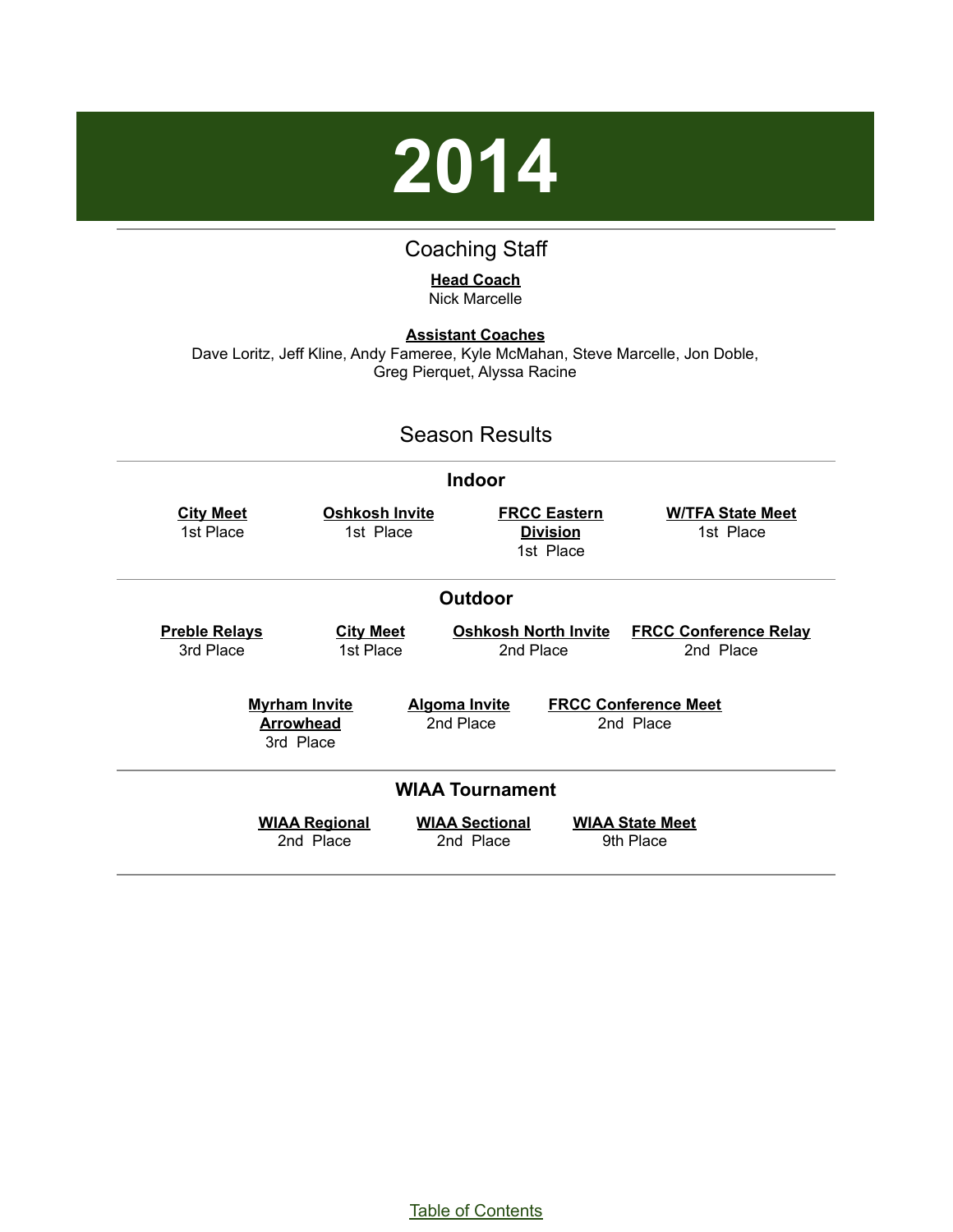#### Season Highlights

2014 saw another very successful season for the Preble Hornet Track and Field Team. Even though their undefeated string of victories was broken, they still won 5 meets including the W/TFA Indoor State Meet. Their 2nd place finish at the WIAA Sectional Meet against future state champion Kimberly was one of the team highlights.

Individually the team was led by Robert Starnes (Long & High Jumps & Relays) , Daniel laLuzerne (Distance Runs), Nick Freitag (Middle Distance), Cory Cegelski (Long & Triple Jumps & Relays), Will Daniels (Relays), and Randy Bialcik (pole vault). Robert Starnes won both the Indoor and Outdoor Long Jump and set records in both. Cory Cegelski won the Indoor State Title in the Triple Jump. At the Indoor Championships the Relay team of Cory Cegelski, Robert Starnes, Will Daniels, and Drew Knoebel won the 800 Meter Relay and the team of Daniel LaLuzerne, Will Daniels, Drew Knoebel, and Nick Freitag won the 1600 Meter Relay.

At the WIAA Outdoor Championships, Nick Freitag was 3rd in the 800 Meter Run, Daniel LaLuzerne, Bennett Krueger, Daniel Massey, and Nick Freitag were 3rd in the 3200 Meter Relay setting a new school record.

| Indoor  | Robert Starnes - Long Jump (23' 7")<br>Daniel Massey, Bennett Krueger, Daniel LaLuzerne, Nick Freitag -<br>3200 Meter Relay (8:31.50)                |
|---------|------------------------------------------------------------------------------------------------------------------------------------------------------|
| Outdoor | Robert Starnes - Long Jump (23' 5 $\frac{1}{4}$ ")<br>Daniel LaLuzerne, Bennett Krueger, Daniel Massey, Nick Freitag -<br>3200 Meter Relay (7:46.60) |
| Relay   | Daniel LaLuzerne, Bennett Krueger, Daniel Massey, Nick Freitag -<br>3200 Meter Relay (7:46.60)                                                       |

#### Records Set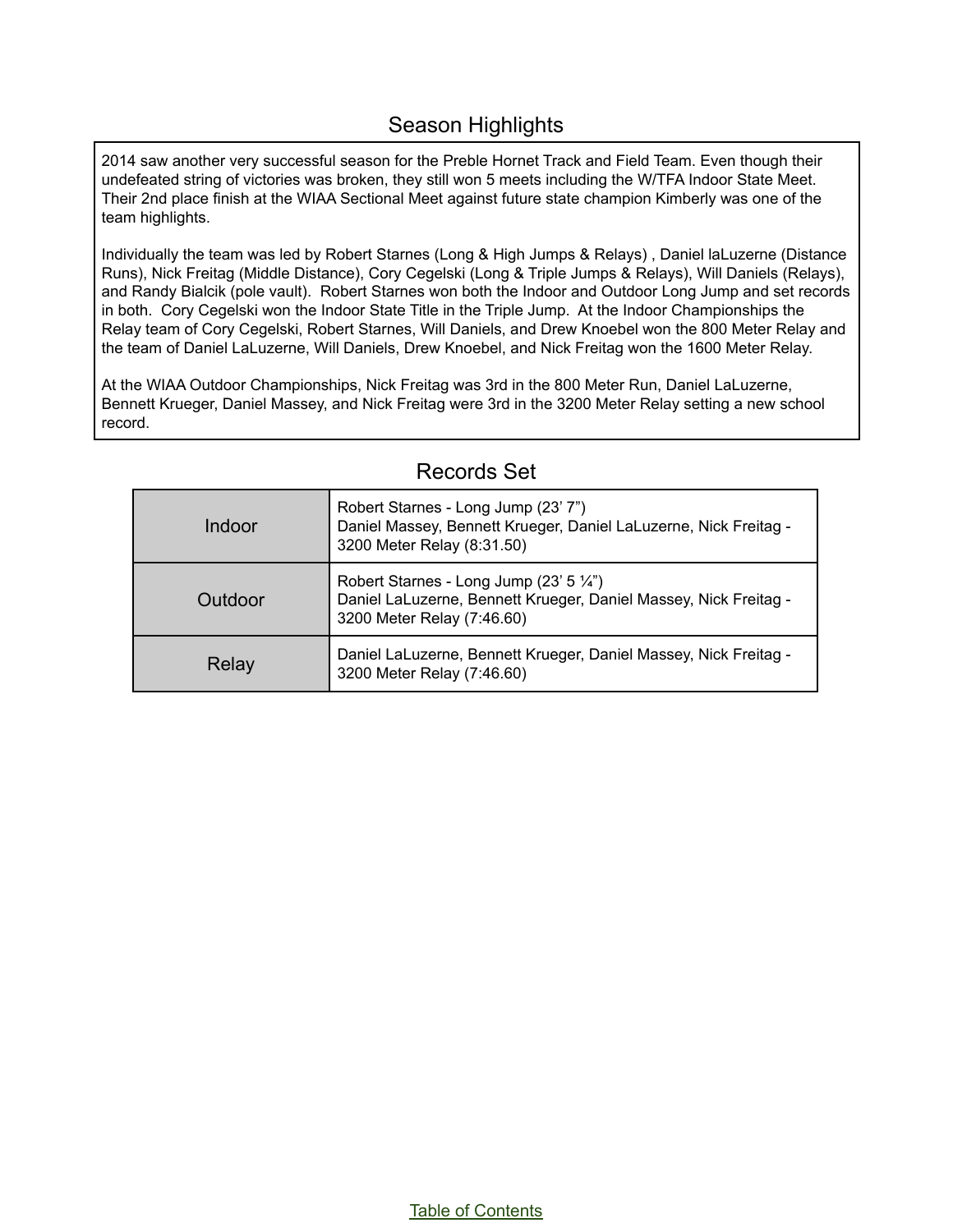### City Meet - Indoor

**Team Place** | 1st Place

| <b>1st Place</b>                                                                                                                                                                                                                                                                                                                                                                                            | 2nd Place                                                                                                                                                                                                                                                                                                                                                                   | 3rd Place                                                                                                                                                              |
|-------------------------------------------------------------------------------------------------------------------------------------------------------------------------------------------------------------------------------------------------------------------------------------------------------------------------------------------------------------------------------------------------------------|-----------------------------------------------------------------------------------------------------------------------------------------------------------------------------------------------------------------------------------------------------------------------------------------------------------------------------------------------------------------------------|------------------------------------------------------------------------------------------------------------------------------------------------------------------------|
| >Raymond Henry - Shot Put<br>>3200 m Relay - Massey, Krueger,<br>LaLuzerne, Freitag<br>>Cory Cegelski - 45 m Dash<br>>Drew Knoebel - 400 m Dash<br>>4 Lap Relay - Manders,<br>VandenPlas, Kornowski, Verheyden<br>>Randy Bialcik - Pole Vault<br>>Cory Cegelski - Triple Jump<br>>Robert Starnes - Long Jump<br>>Robert Starnes - High Jump<br>>Drew Knoebel - 200 m Dash<br>>Daniel LaLuzerne - 3200 m Run | >Wyatt O'Neal - Shot Put<br>>Colin Wanek - 45 m H. Hurdles<br>>Robert Starnes - 45 m Dash<br>>DeJuan Plummer - 1600 m Run<br>>800 m Relay - Kornowski, Witte,<br>Manders, Thomas<br>>Bennett Krueger - 800 m Run<br>>Randy Bialcik - Triple Jump<br>>Cory Cegelski - Long Jump<br>>Daniel Massey - 3200 m Run<br>>1600 m Relay - Plummer,<br>Orozco. Walschinski, Verheyden | ->Andy Holzmann - 1600 m Run<br>>Brandon Carvajal-Hernandez -<br>800 m Run<br>>Trevor Wygle - Triple Jump<br>>Trevor Wygle - Long Jump<br>>Alex Walchinski - High Jump |

| 4th Place                                                                                      | <b>5th Place</b>                                                       |
|------------------------------------------------------------------------------------------------|------------------------------------------------------------------------|
| >Nathan Wendricks - Shot Put<br>>Alex Walschinski - 400 m Dash<br>>Brandan Endlich - High Jump | >Christopher Thomas - 45 m H. Hurdles<br>>Nathan Smeester - 400 m Dash |

## Oshkosh Invitational - Indoor

**Team Place** | 1st Place

| 1st Place                     | 2nd Place                    | 3rd Place                      |
|-------------------------------|------------------------------|--------------------------------|
| l >Robert Starnes - 60 m Dash | >Cory Cegelski - Long Jump   | >1600 m Relay - Names not      |
| >Randy Bialcik - Pole Vault   | >Cory Cegelski - Triple Jump | available                      |
| >Robert Starnes - Long Jump   | >Cory Cegelski - 60 m Dash   | >Daniel LaLuzerne - 1600 m Run |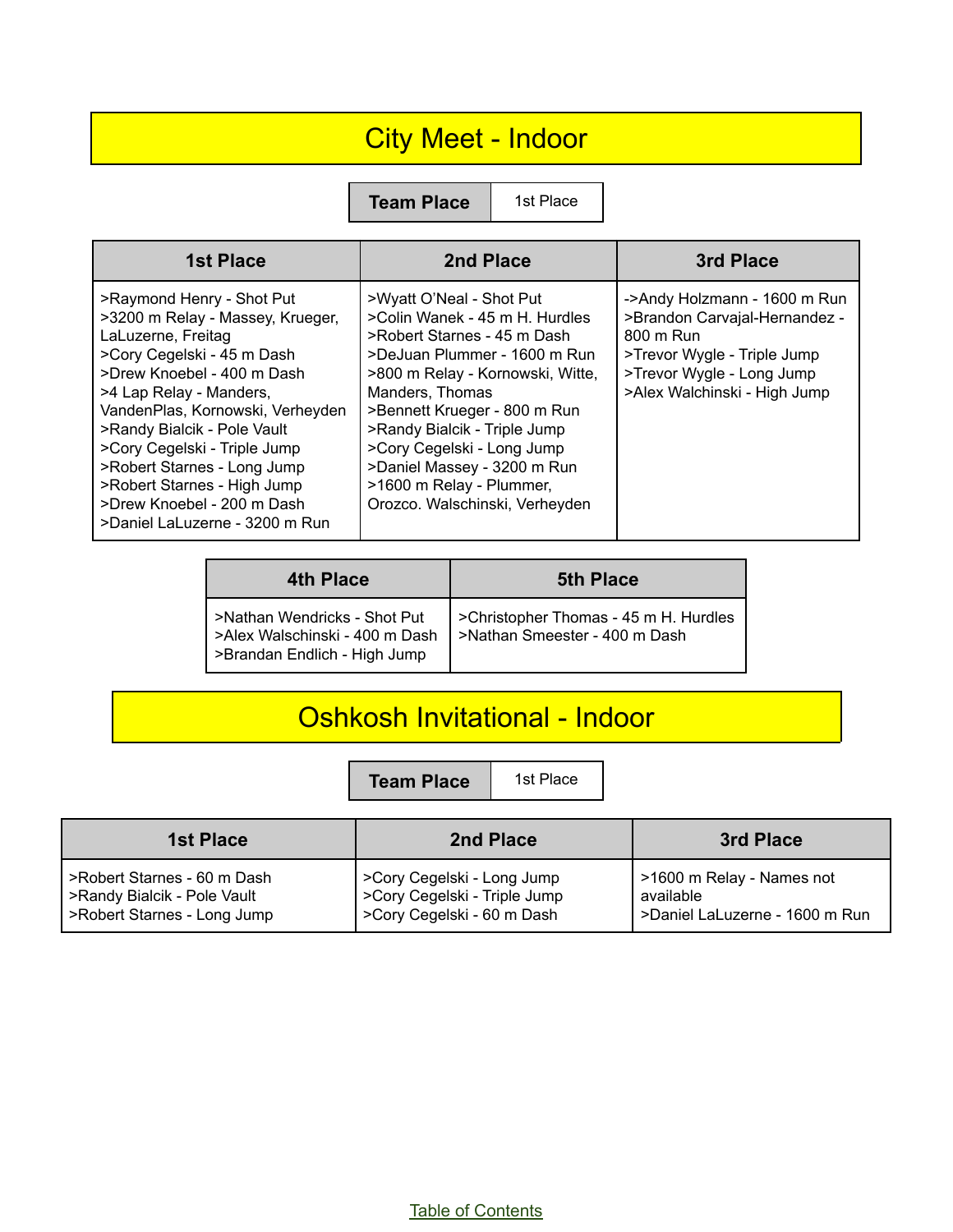### FRCC Eastern Division - Indoor

**Team Place** | 1st Place

| <b>1st Place</b>                                                                                                                                                                                                                                                                                                                                                                                                                     | 2nd Place                                                                                                                                           | <b>3rd Place</b>                                                                                                                                                                       |
|--------------------------------------------------------------------------------------------------------------------------------------------------------------------------------------------------------------------------------------------------------------------------------------------------------------------------------------------------------------------------------------------------------------------------------------|-----------------------------------------------------------------------------------------------------------------------------------------------------|----------------------------------------------------------------------------------------------------------------------------------------------------------------------------------------|
| >Robert Starnes - 55 m Dash<br>>Cory Cegelski - 200 m Dash<br>>Daniel LaLuzerne - 800 m Run<br>>Bennett Krueger - 3200 m Run<br>>800 M Relay - Bialcik, Gerow, Kraft,<br>Wood<br>>1600 m Relay - Kraft, Verheyden,<br>Plummer, Wood<br>>3200 m Relay - Carvajal-Hernandez,<br>Petersen, Massey, Krueger<br>>Randy Bialcik - Pole Vault<br>>Robert Starnes - Long Jump<br>>Cory Cegelski - Triple Jump<br>>Robert Starnes - High Jump | >Daniel LaLuzerne - 1600 m Run<br>>4x160 m Relay - Kornowski,<br>Reigner, Wood, Gerow<br>>Nathon Wendricks - Shot Put<br>>Cory Cegelski - Long Jump | >Alex Walschinski - High Jump<br>>Will Daniels - 400 m Dash<br>>DeJuan Plummer - 800 m Run<br>>Nick Petersen - 3200 m Run<br>>Trevor Wygle - Long Jump<br>>Randy Bialcik - Triple Jump |

| 4th Place                                                | <b>5th Place</b>                                                                                                                 |
|----------------------------------------------------------|----------------------------------------------------------------------------------------------------------------------------------|
| >Noah Verheyden - 400 m Dash<br>>Wyatt O'Neil - Shot Put | >Josh Coulombe - 200 m Dash<br>>Josh Coulombe - 400 m Dash<br>>Luke Duffney - 800 m Run<br>>Christopher Thomas - 55 m H. Hurdles |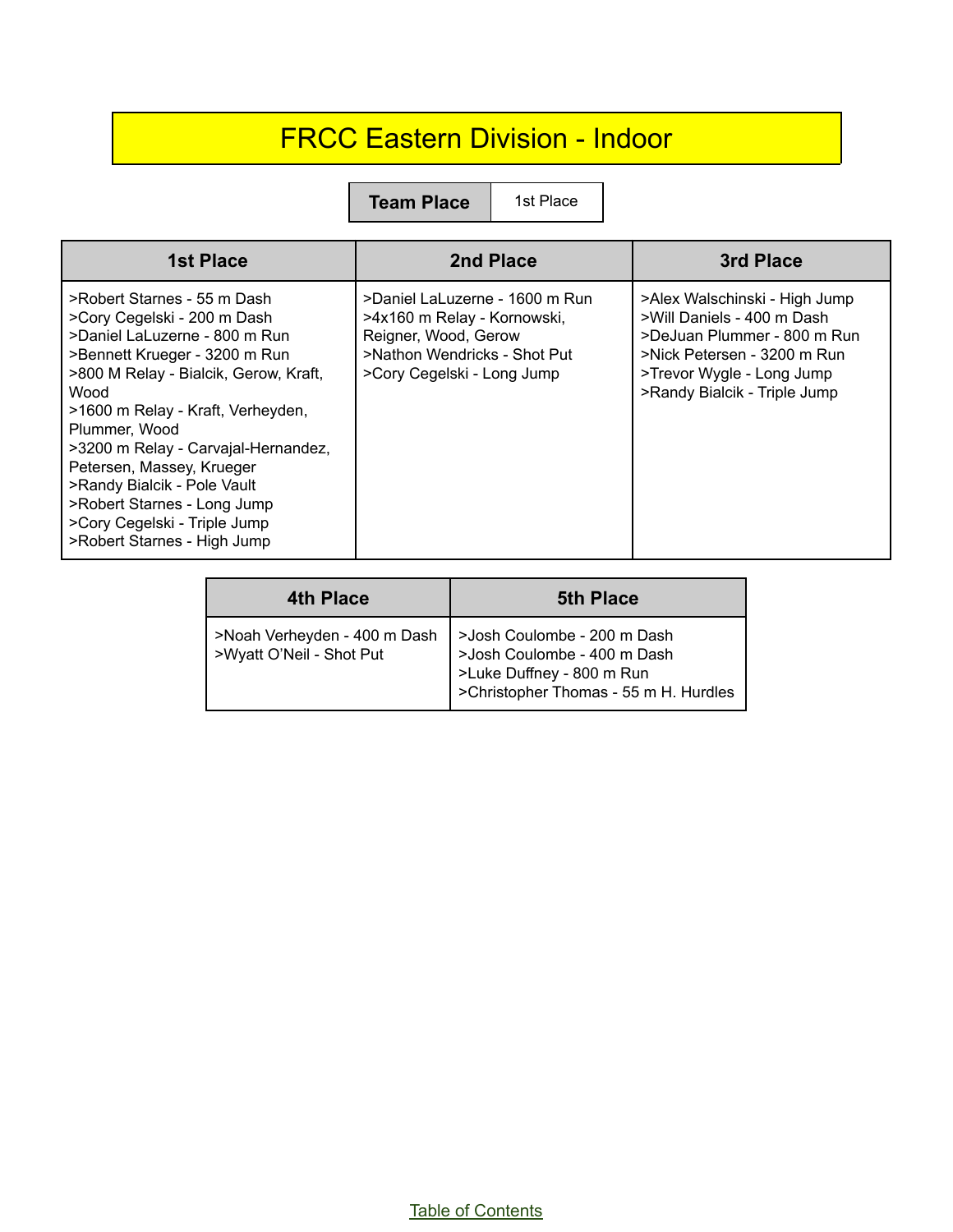#### W/TFA State Meet - Indoor

**Team Place** | 1st Place

| 1st Place                                                                                                                                                                         | 2nd Place                  | 3rd Place                   |
|-----------------------------------------------------------------------------------------------------------------------------------------------------------------------------------|----------------------------|-----------------------------|
| >800 m Relay - Cegelski, Starnes,<br>Daniels, Knoebel<br>  >1600 m Relay - LaLuzerne, Daniels,<br>Knoebel, Freitag<br>SCory Cegelski - Triple Jump<br>>Robert Starnes - Long Jump | >Nick Freitag - 400 m Dash | >Robert Starnes - High Jump |

| 4th Place                                                | <b>5th Place</b>            |
|----------------------------------------------------------|-----------------------------|
| >Cory Cegelski - 55 m Dash<br>>Cory Cegelski - Long Jump | >Robert Starnes - 55 m Dash |

## Preble Relays - Outdoor

**Team Place** | 3rd Place

| <b>1st Place</b>                                                                                                                                                  | 2nd Place                                                                                                                                                                                                                                | 3rd Place                                                                                                                                                                       |
|-------------------------------------------------------------------------------------------------------------------------------------------------------------------|------------------------------------------------------------------------------------------------------------------------------------------------------------------------------------------------------------------------------------------|---------------------------------------------------------------------------------------------------------------------------------------------------------------------------------|
| >900 m Int. Hurdles - Verheyden,<br>Thomas, Wanek<br>>Distance Medley - LaLuzerne, Duffney,<br>Freitag, Knoebel<br>>Long Jump Relay - Starnes, Cegelski,<br>Wygle | >3200 m Relay - LaLuzerne, Plummer,<br>Freitag, Massey<br>>6400 m Relay - Krueger, Holzmann,<br>Petersen, Massey<br>>Medley Relay - Coulombe, Kraft,<br>Plummer, Freitag<br>>Triple Jump Relay - Cegelski, Bialcik,<br>Wygle, VandenPlas | >440 m High Hurdles Relay - Wanek,<br>Wygle, Thomas, Verheyden<br>>400 m Relay - Cegelski, Knoebel,<br>Prevost, Starnes<br>>Shot Put Relay - O'Neil, Ray,<br>Wendricks, Rufledt |

#### **5th Place**

>1600 m Relay - Wood, Kraft, Verheyden, Walschinski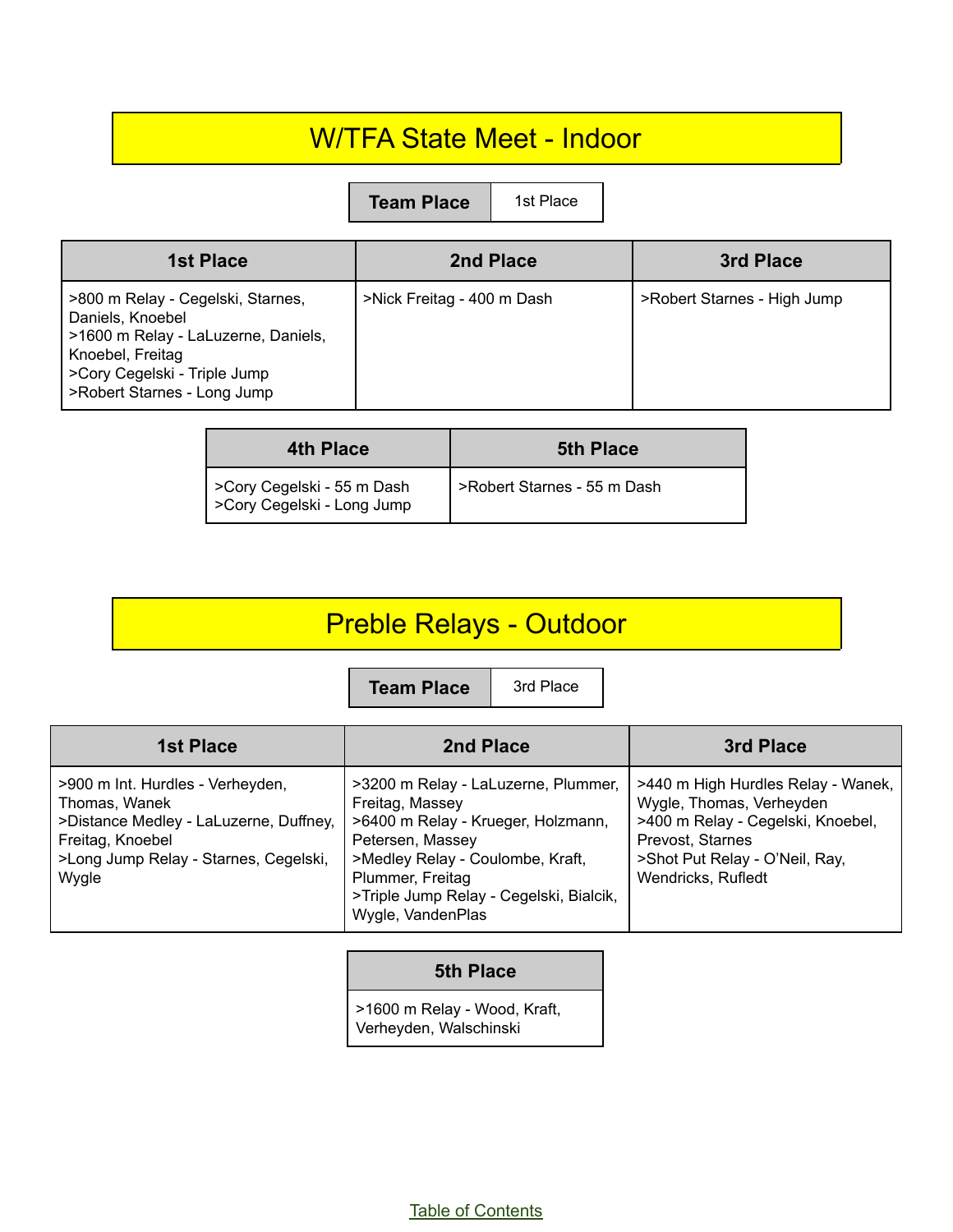## Green Bay City Meet - Outdoor

Т **Team Place** 

| 1st Place |
|-----------|
|-----------|

| <b>1st Place</b>                                                                                                                                                                                                                                                                                                                                                                                                     | 2nd Place                                                                                                                                                                   | 3rd Place                                                                                                                                                |
|----------------------------------------------------------------------------------------------------------------------------------------------------------------------------------------------------------------------------------------------------------------------------------------------------------------------------------------------------------------------------------------------------------------------|-----------------------------------------------------------------------------------------------------------------------------------------------------------------------------|----------------------------------------------------------------------------------------------------------------------------------------------------------|
| >Cory Cegelski - 100 m Dash<br>>Drew Knoegel- 200 m Dash<br>>Nick Freitag - 1600 m Run<br>>Daniel LaLuzerne - 3200 m Run<br>>1600 m Relay - freitag, Plummer,<br>Kraft, Massey<br>>3200 M Relay - Carvajal-Hernandez,<br>Massey, Duffney, LaLuzerne<br>>Austin Wilson-Peterson - Discus<br>>Robert Starnes - High Jump<br>>Randy Bialcik - Pole Vault<br>>Robert Starnes - Long Jump<br>>Cory Cegelski - Triple Jump | >Josh Kraft - 400 m Dash<br>>DeJuan Plummer - 1600 m Run<br>>800 m Relay - Witte, Bialcik,<br>Knoebel, Daniels<br>>Cory Cegelski - Long Jump<br>>Trevor Wygle - Triple Jump | >Luke Duffney - 800 m Run<br>>Bennett Krueger - 1600 m Run<br>>Alex Walschinski - High Jump<br>>Trevor Wygle - Long Jump<br>>Randy Bialcik - Triple Jump |

| 4th Place                                                                                                                      | <b>5th Place</b>                                                   |
|--------------------------------------------------------------------------------------------------------------------------------|--------------------------------------------------------------------|
| >Nick Petersen - 3200 m Run<br>>Noah Verheyden - 300 m Int. Hurdles<br>>Nathon Wendricks - Shot Put<br>>Josh Kraft - High Jump | >Christopher Thomas - 110 m H. Hurdles<br>>Wyatt O'Neil - Shot Put |

## Oshkosh North Invitational - Outdoor

**Team Place** 2nd Place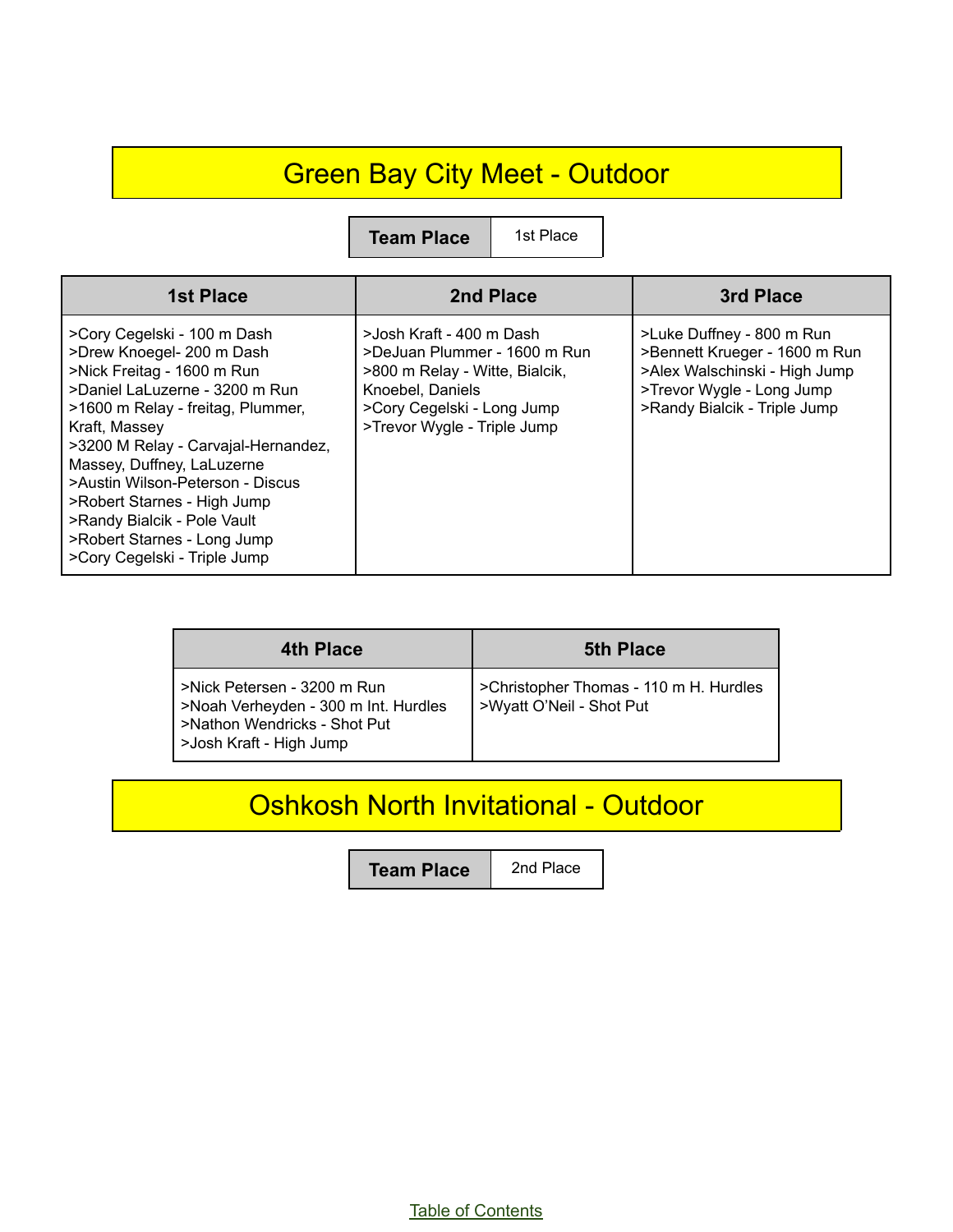## FRCC Conference Relay - Outdoor

**Team Place** | 2nd Place

| 1st Place                                                                                                                                                                                                        | 2nd Place                                                                                                                                                                                                                                                                                                                                                                                         |
|------------------------------------------------------------------------------------------------------------------------------------------------------------------------------------------------------------------|---------------------------------------------------------------------------------------------------------------------------------------------------------------------------------------------------------------------------------------------------------------------------------------------------------------------------------------------------------------------------------------------------|
| >400 m Relay - Cegelski, Knoebel, Bialcik, Daniels<br>>Distance Medley Relay - Massey, Duffney, Freitag, LaLuzerne<br>>Long Jump Relay - Cegelski, Wygle, Kraft<br>>Triple Jump Relay - Cegelski, Wygle, Daniels | >900 m Int. Hurdles - Verheyden, Wanek, Wygle<br>>6400 m Relay - Holzmann, Plummer, Petersen, Krueger<br>>3200 m Relay - Carvajal-Hernandez, Plummer, Krueger, Duffney<br>>Sprint Medley Relay - Freitag, Cegelski, Prevost, Bialcik<br>>Medley Relay - LaLuzerne, Coulombe, Gerow, Knoebel<br>>High Jump Relay (tie) - Walschinski, Kraft, Hurley<br>>Pole Vault Relay - Bialcik, Prevost, Pyatt |

| 4th Place                                                                                  | 3rd Place                                                                                                                                                    |
|--------------------------------------------------------------------------------------------|--------------------------------------------------------------------------------------------------------------------------------------------------------------|
| >800 m Relay - Gerow, Knoebel, Daniels, Bialcik<br>>Shot Put Relay - Ray, Samorske, O'Neil | >1600 m Relay - Walschinski, Kraft, Massey, Daniels<br>>330 m High Hurdle Relay - Wanek, Thomas, Wygle<br>>Discus Relay - Wilson-Peterson, Nelson, Wendricks |

## Myrham Invitational (Arrowhead) - Outdoor

**Team Place** | 3rd Place

| <b>1st Place</b>                                       | 2nd Place                                                                                   | 3rd Place                                                |
|--------------------------------------------------------|---------------------------------------------------------------------------------------------|----------------------------------------------------------|
| >3200 m Relay - LaLuzerne, Freitag,<br>Massey, Plummer | >Daniel LaLuzerne - 3200 m Run<br>>Randy Bialcik - Pole Vault<br>>Cory Cegelski - Long Jump | >Cory Cegelski - 100 m Dash<br>>Nick Freitag - 800 m Run |

#### **4th Place**

>800 m Relay - Bialcik, Daniels, Knoebel, Verheyden >1600 m Relay - Daniels, Massey, Freitag, Knoebel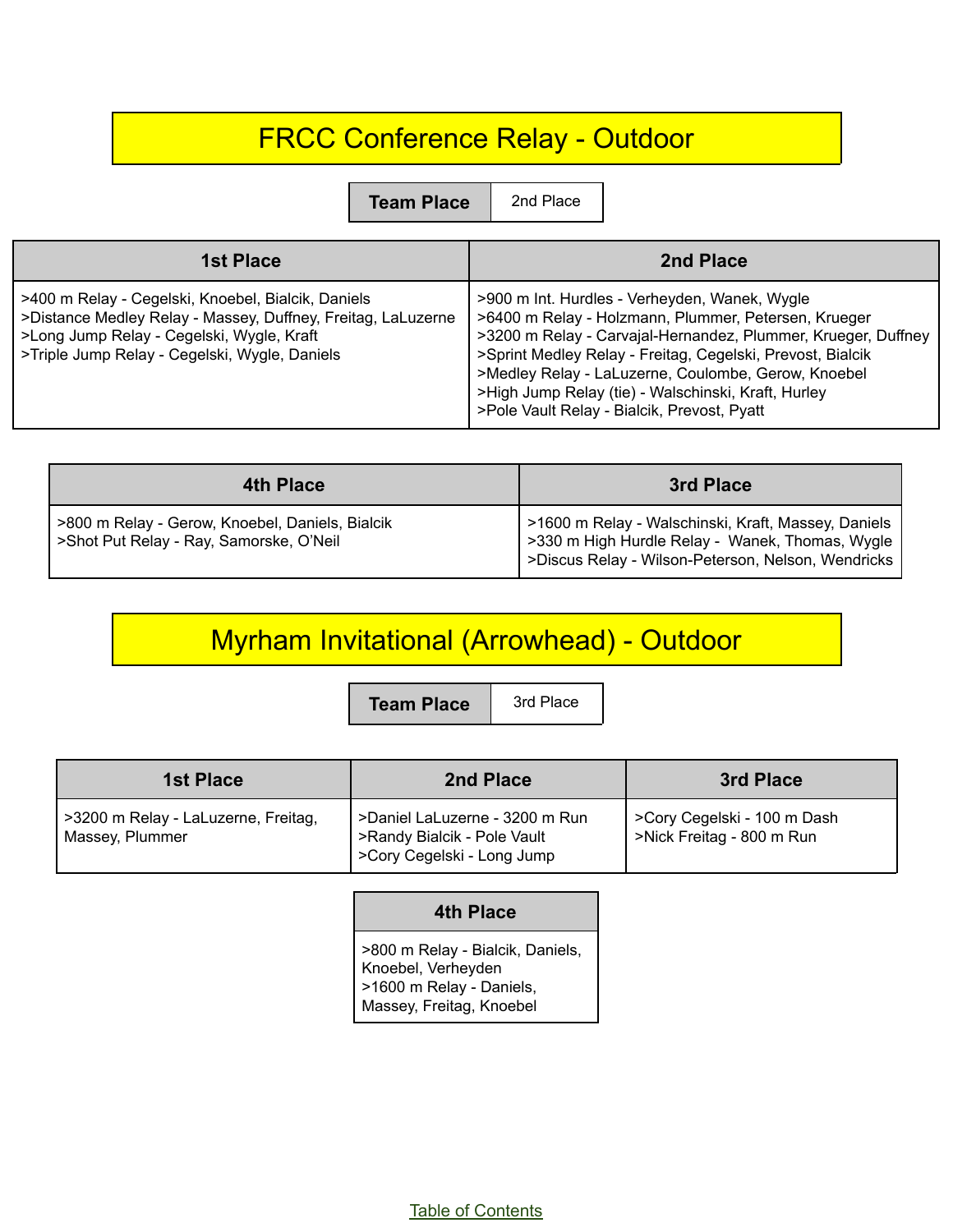### Algoma Invitational - Outdoor

**Team Place** 2nd Place

## FRCC Conference Meet - Outdoor

**Team Place** 2nd Place

| <b>1st Place</b>                                                                                                                                                                       | 2nd Place                                                                                  | 3rd Place                                                                     |
|----------------------------------------------------------------------------------------------------------------------------------------------------------------------------------------|--------------------------------------------------------------------------------------------|-------------------------------------------------------------------------------|
| >Daniel LaLuzerne - 1600 m Run<br>>3200 m Relay - Krueger, Plummer,<br>Duffney, Wouters<br>>Randy Bialcik - Pole Vault<br>>Robert Starnes - Long Jump<br>>Robert Starnes - Triple Jump | >Nick Freitag - 800 m Run<br>>Daniel LaLuzerne - 3200 m Run<br>>robert Starnes - High Jump | >400 m Relay - Bialcik, Knoebel,<br>Gerow, Prevost<br>>Josh Kraft - Long Jump |

| 4th Place                                                                                                      | <b>5th Place</b>                                                |
|----------------------------------------------------------------------------------------------------------------|-----------------------------------------------------------------|
| >Wyatt O'Neil - Discus<br>>Bennett Krueger - 800 m Run<br>  >1600 m Relay - Freitag, Kraft,<br>Knoebel, Massey | >Colin Wanek - 110 m H. Hurdles<br>>Randy Bialcik - Triple Jump |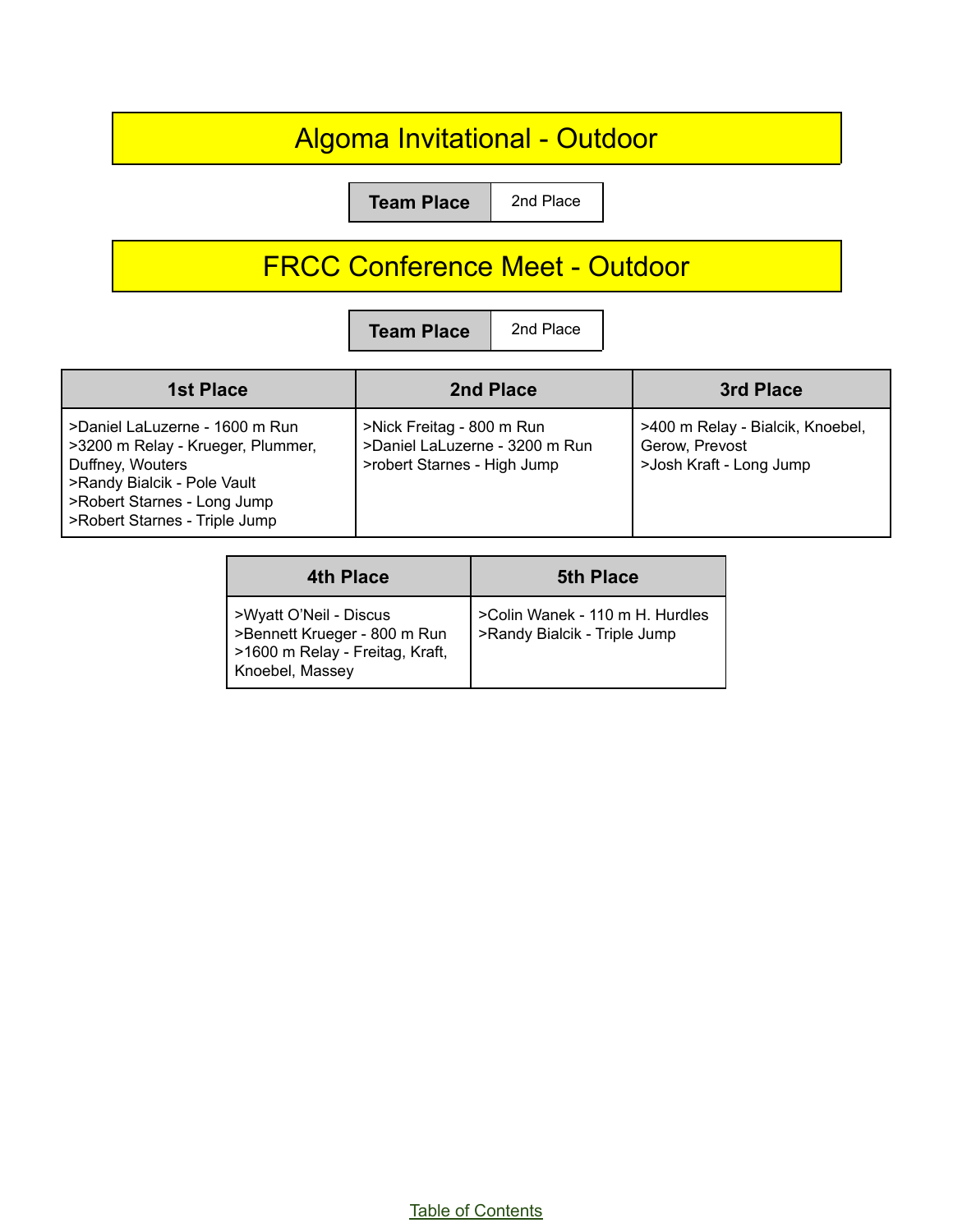#### WIAA Regional

Top 4 qualify for the Sectional Meet

**Team Place** 2nd Place

| <b>1st Place</b><br><b>Sectional Qualifier</b>                                                                                                                                          | 2nd Place<br><b>Sectional Qualifier</b>                                                                                                                                                                      | 3rd Place<br><b>Sectional Qualifier</b>                                                                           |
|-----------------------------------------------------------------------------------------------------------------------------------------------------------------------------------------|--------------------------------------------------------------------------------------------------------------------------------------------------------------------------------------------------------------|-------------------------------------------------------------------------------------------------------------------|
| >Daniel LaLuzerne - 3200 m Run<br>>3200 m Relay - Freitag, LaLuzerne,<br>Krueger, Massey<br>>Robert Starnes - Long Jump<br>>Robert Starnes - High Jump<br>>Robert Starnes - Triple Jump | >Nick Freitag - 800 m Run<br>>Daniel LaLuzerne - 1600 m Run<br>>400 m Relay - Starnes, Daniels,<br>Knoebel, Cegelski<br>>1600 m Relay - Daniels, Plummer,<br>Freitag, Knoebel<br>>Randy Bialcik - Pole Vault | >800 m Relay - Cegelski, Daniels,<br>Knoebel, Gerow<br>>Cory Cegelski - Long Jump<br>>Cory Cegelski - Triple Jump |

| 4th Place<br><b>Sectional Qualifier</b>                            | 5th Place                                                                                                                                              |
|--------------------------------------------------------------------|--------------------------------------------------------------------------------------------------------------------------------------------------------|
| >Daniel Massey - 800 m Run<br>>Noah Verheyden - 300 m Int. Hurdles | >DeJuan Plummer - 800 m Run<br>>Andy Holzman - 1600 m Run<br>>Nick Petersen - 3200 m Run<br>>Colin Wanek - 110 m H. Hurdles<br>>Josh Kraft - Long Jump |